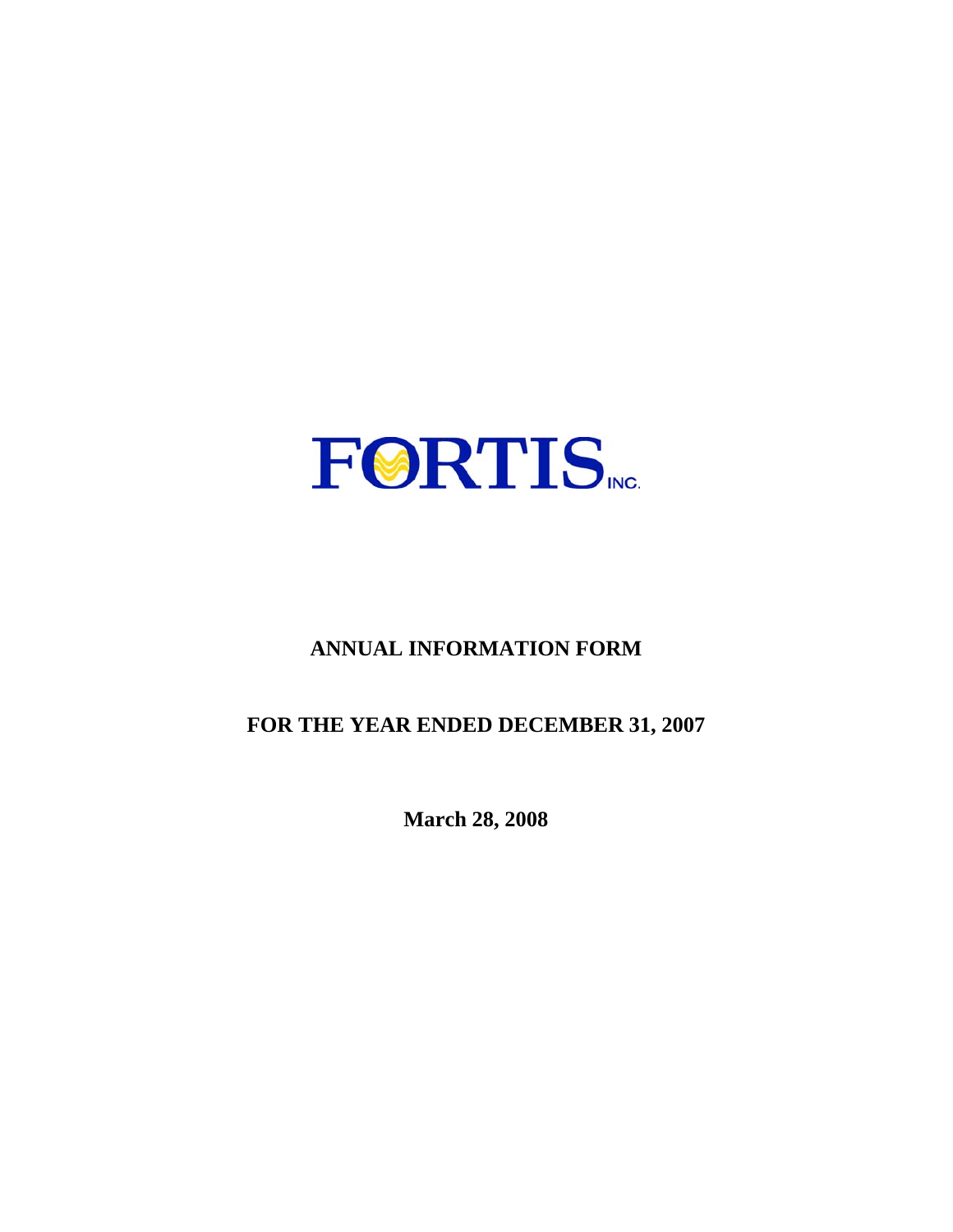# ANNUAL INFORMATION FORM FOR THE YEAR ENDED DECEMBER 31, 2007

# **TABLE OF CONTENTS**

|              | <b>CORPORATE STRUCTURE</b><br>1.1<br>1.2                                                                    |  |
|--------------|-------------------------------------------------------------------------------------------------------------|--|
| 2.0          | GENERAL DEVELOPMENT OF THE BUSINESS<br>2.1<br>2.2<br>2.3                                                    |  |
| 3.0          | DESCRIPTION OF THE BUSINESS<br>3.1<br>3.1.1<br>3.2<br>3.2.1<br>3.2.2<br>3.2.3<br>3.2.4<br>3.3<br>3.4<br>3.5 |  |
|              |                                                                                                             |  |
| 4.0          |                                                                                                             |  |
| 5.0          |                                                                                                             |  |
| 6.0          |                                                                                                             |  |
| 7.0          | GENERAL DESCRIPTION OF SHARE CAPITAL STRUCTURE 49                                                           |  |
| 8.0          |                                                                                                             |  |
| 9.0          |                                                                                                             |  |
|              |                                                                                                             |  |
| 10.0<br>11.0 |                                                                                                             |  |
| 12.0         | <b>AUDIT COMMITTEE</b><br>12.1<br>12.2<br>12.3<br>12.4                                                      |  |
| 13.0         |                                                                                                             |  |
| 14.0         |                                                                                                             |  |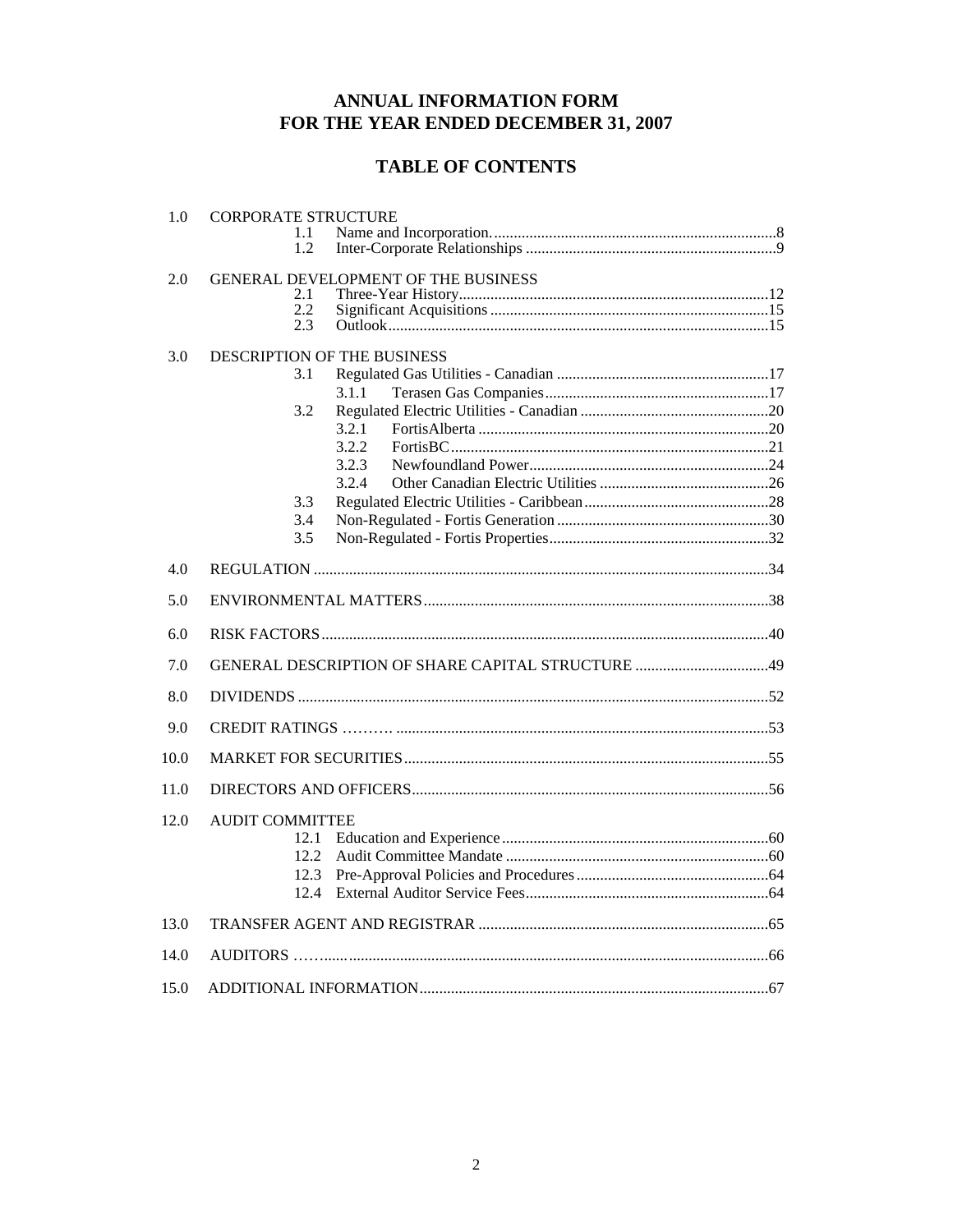#### **DEFINITIONS OF CERTAIN TERMS**

Certain terms used in the Annual Information Form for the year ended December 31, 2007 are defined below:

**"2007 Annual Information Form"** means the Fortis Inc. Annual Information Form for the year ended December 31, 2007;

**"Abitibi"** means Abitibi-Consolidated Company of Canada;

**"AESO"** means Alberta Electric System Operator;

**"AEUB"** means Alberta Energy and Utilities Board;

**"AIP"** means agreement in principle;

**"Atlantic"** means Atlantic Equipment & Power (Turks and Caicos) Ltd.;

**"AUC"** means Alberta Utilities Commission;

**"BC Hydro"** means BC Hydro and Power Authority;

**"BCUC"** means British Columbia Utilities Commission;

**"BECOL"** means Belize Electric Company Limited;

**"Belize Electricity"** means Belize Electricity Limited;

**"BEPC"** means Brilliant Expansion Power Corporation;

**"BEWU"** means Belize Energy Workers Union;

**"Board"** means Board of Directors of Fortis Inc.;

**"BPC"** means Brilliant Power Corporation;

**"BZ\$"** means Belizean dollar, which is pegged to the United States dollar (BZ\$2.00 = US\$1.00);

**"Canadian GAAP"** means Canadian generally accepted accounting principles;

**"Canadian Niagara Power"** means Canadian Niagara Power Inc.;

**"Caribbean Utilities"** means Caribbean Utilities Company, Ltd.;

**"CAW"** means Canadian Auto Workers-Retail/Wholesale;

**"CEP"** means Communications, Energy and Paperworkers Union of Canada;

**"CFE"** means Comisión Federal de Electricidad;

**"Chalillo Project"** means Chalillo Hydroelectric Project;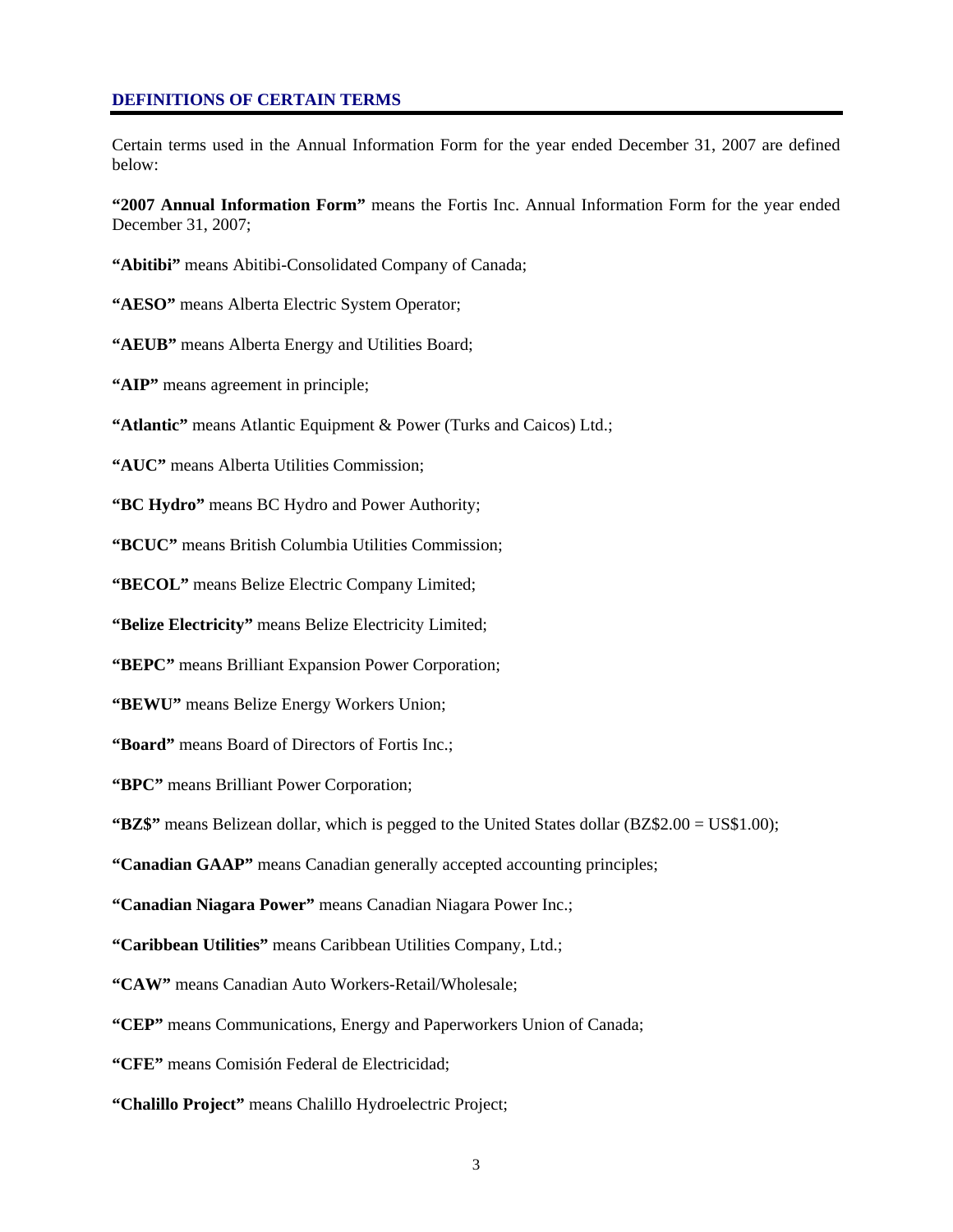**"CNE Energy"** means CNE Energy Inc., formerly Central Newfoundland Energy Inc., which on December 1, 2005 changed its name to CNE Energy Inc. On January 1, 2007, CNE Energy Inc. amalgamated with Fortis Properties;

**"Committee"** means Audit Committee of Fortis Inc., as appointed by the Board;

**"COP"** means cost of fuel and purchased power;

**"COPE"** means Canadian Office and Professional Employees;

**"Cornwall Electric"** means Cornwall Street Railway, Light and Power Company, Limited;

**"Corporation"** means Fortis Inc.;

**"COS"** means cost of service;

**"CPC/CBT"** means Columbia Power Corporation and the Columbia Basin Trust;

**"CPA"** means Canal Plant Agreement;

**"CPRSA"** means Cost of Power Rate Stabilization Account;

**"CRA"** means Canada Revenue Agency;

**"CRS"** means Hurricane Ivan Cost-Recovery Surcharge;

**"CUPE"** means Canadian Union of Public Employees;

**"DBRS"** means DBRS Limited;

**"Delta St. John's"** means Delta St. John's Hotel and Conference Centre;

**"ECAM"** means Energy Cost Adjustment Mechanism;

**"EMS"** means Environmental Management System;

**"Exploits Partnership"** means Exploits River Hydro Partnership between Abitibi and CNE Energy. On January 1, 2007, CNE Energy amalgamated with Fortis Properties Corporation, which now holds directly the 51 per cent interest in the Exploits River Hydro Partnership;

**"External Auditor"** means the firm of chartered accountants, registered with the Canadian Public Accountability Board or its successor, and appointed by the shareholders of the Corporation to act as external auditor of the Corporation;

**"FERC"** means United States Federal Energy Regulatory Commission;

**"Fortis"** means Fortis Inc.;

**"FortisAlberta"** means FortisAlberta Inc.;

**"FortisAlberta Holdings"** means FortisAlberta Holdings Inc.;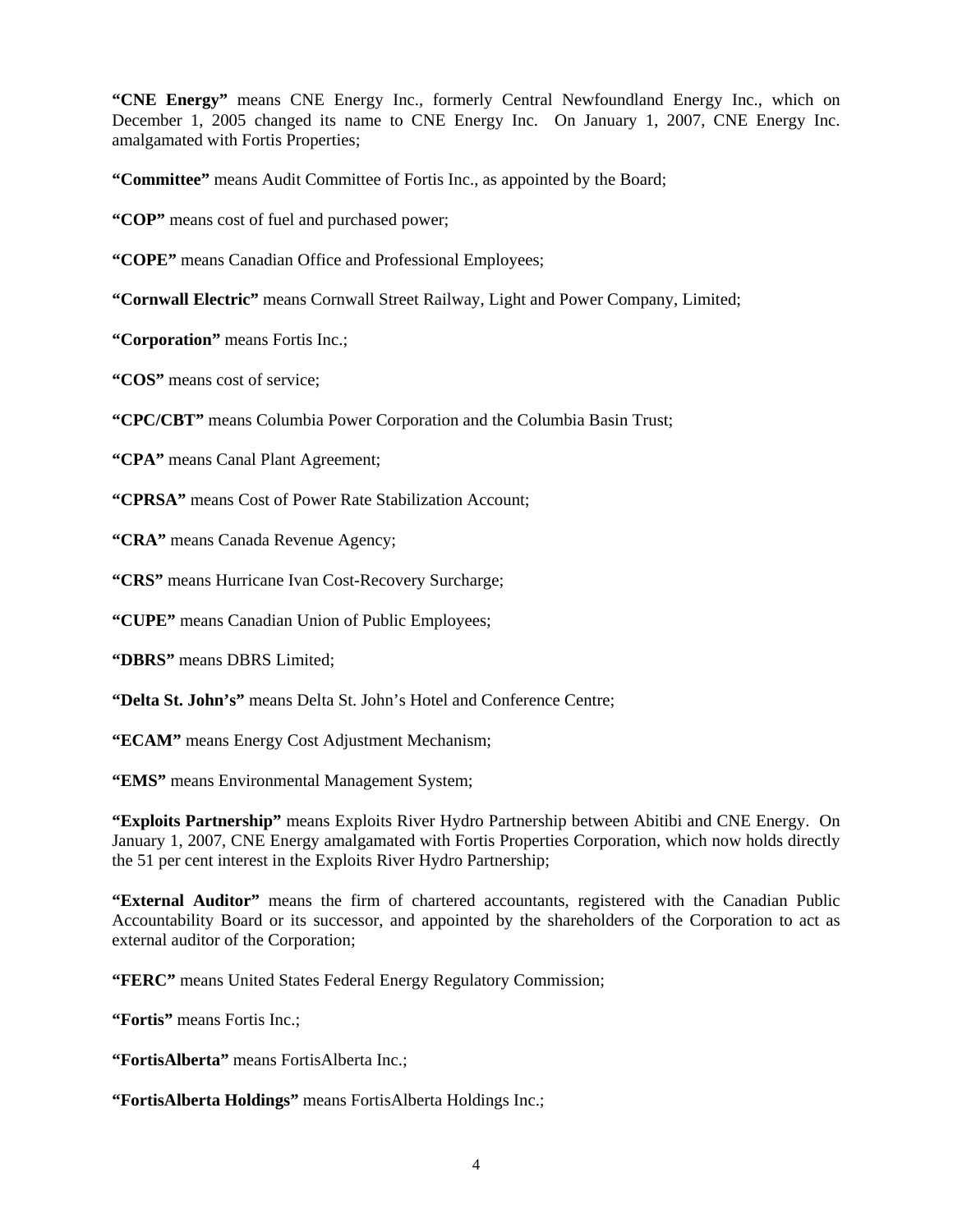**"FortisBC"** means, collectively, the operations of FortisBC Inc., its parent company, Fortis Pacific Holdings Inc., and the former Princeton Light and Power Company, Limited, but excluding its wholly owned partnership, Walden Power Partnership;

**"FortisBC Inc."** means FortisBC Inc., formerly Aquila Networks Canada (British Columbia) Ltd.;

**"FortisOntario"** means, collectively, the operations of Canadian Niagara Power and Cornwall Electric. Included in Canadian Niagara Power's accounts is the operation of the electricity distribution business of Port Colborne Hydro Inc.;

**"FortisOntario Generation"** means FortisOntario Generation Corporation;

**"FortisOntario Inc."** means the successor to Canadian Niagara Power Company, Limited and the parent company of Canadian Niagara Power and Cornwall Electric;

**"Fortis Pacific Holdings"** means Fortis Pacific Holdings Inc.;

**"Fortis Properties"** means Fortis Properties Corporation;

**"Fortis Turks and Caicos"** means, collectively, P.P.C. Limited and Atlantic;

**"FortisUS Energy"** means FortisUS Energy Corporation;

**"FortisWest"** means FortisWest Inc.;

**"GWh"** means gigawatt hour(s);

**"Hydro One"** means Hydro One Networks Inc.;

**"IBEW"** means International Brotherhood of Electrical Workers;

**"IESO"** means Independent Electricity System Operator of Ontario;

**"Internal Auditor"** means the person(s) employed or engaged by the Corporation to perform the internal audit function of the Corporation;

**"IRAC"** means Island Regulatory and Appeals Commission;

**"ISO"** means International Organization for Standardization;

**"kV"** means kilovolt(s);

**"kWh"** means kilowatt hour(s);

**"LNG"** means liquefied natural gas;

"MD&A" means the Corporation's Management Discussion and Analysis, located on pages 25 through 77 of the Corporation's 2007 Annual Report to Shareholders, prepared in accordance with National Instrument 51-102 – Continuous Disclosure Obligations, in respect of the Corporation's annual and interim financial statements;

**"Management"** means, collectively, Senior Officers of the Corporation;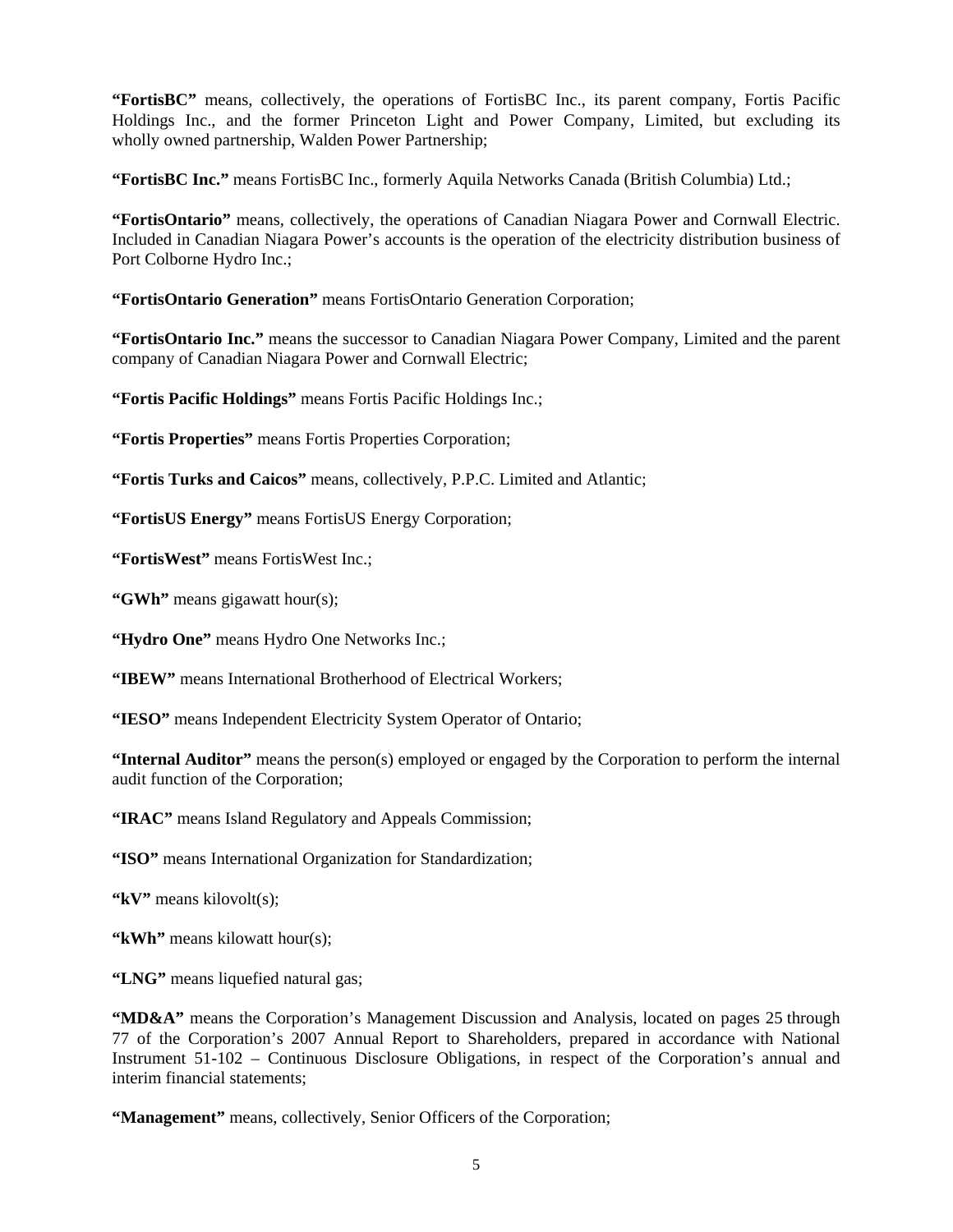**"Maritime Electric"** means Maritime Electric Company, Limited;

**"Moody's"** means Moody's Investors Service;

**"MW"** means megawatt(s);

**"NB Power"** means New Brunswick Power Corporation;

**"Newfoundland Hydro"** means Newfoundland and Labrador Hydro Corporation;

**"Newfoundland Power"** means Newfoundland Power Inc., formerly Newfoundland Light and Power Co. Limited;

**"NSA"** means Negotiated Settlement Agreement;

**"OEB"** means Ontario Energy Board;

**"OPGI"** means Ontario Power Generation Inc.;

**"Other Canadian Electric Utilities"** means, collectively, the operations of FortisOntario and Maritime Electric;

**"PBR"** means performance-based rate-setting methodology for regulation of public utilities;

**"PCB"** means polychlorinated biphenyl(s);

**"PJ"** means petajoule(s);

**"PLP"** means Princeton Light and Power Company, Limited. Effective January 1, 2007, FortisBC Inc. wound up PLP and assumed its assets, liabilities and operations as part of an internal corporate reorganization;

**"Point Lepreau Station"** means NB Power Point Lepreau Nuclear Generating Station;

**"Port Colborne Hydro"** means Port Colborne Hydro Inc.;

**"PPC"** means P.P.C. Limited;

**"PUB"** means Newfoundland and Labrador Board of Commissioners of Public Utilities;

**"PUC"** means Public Utilities Commission (Belize);

**"Regulated Electric Utilities - Caribbean"** means, collectively, the operations of Belize Electricity, Caribbean Utilities, and Fortis Turks and Caicos;

**"Rideau St. Lawrence"** means Rideau St. Lawrence Holdings Inc.;

**"ROA"** means regulated rate of return on rate base assets;

**"ROE"** means rate of return on common shareholders' equity;

**"S&P"** means Standard & Poor's;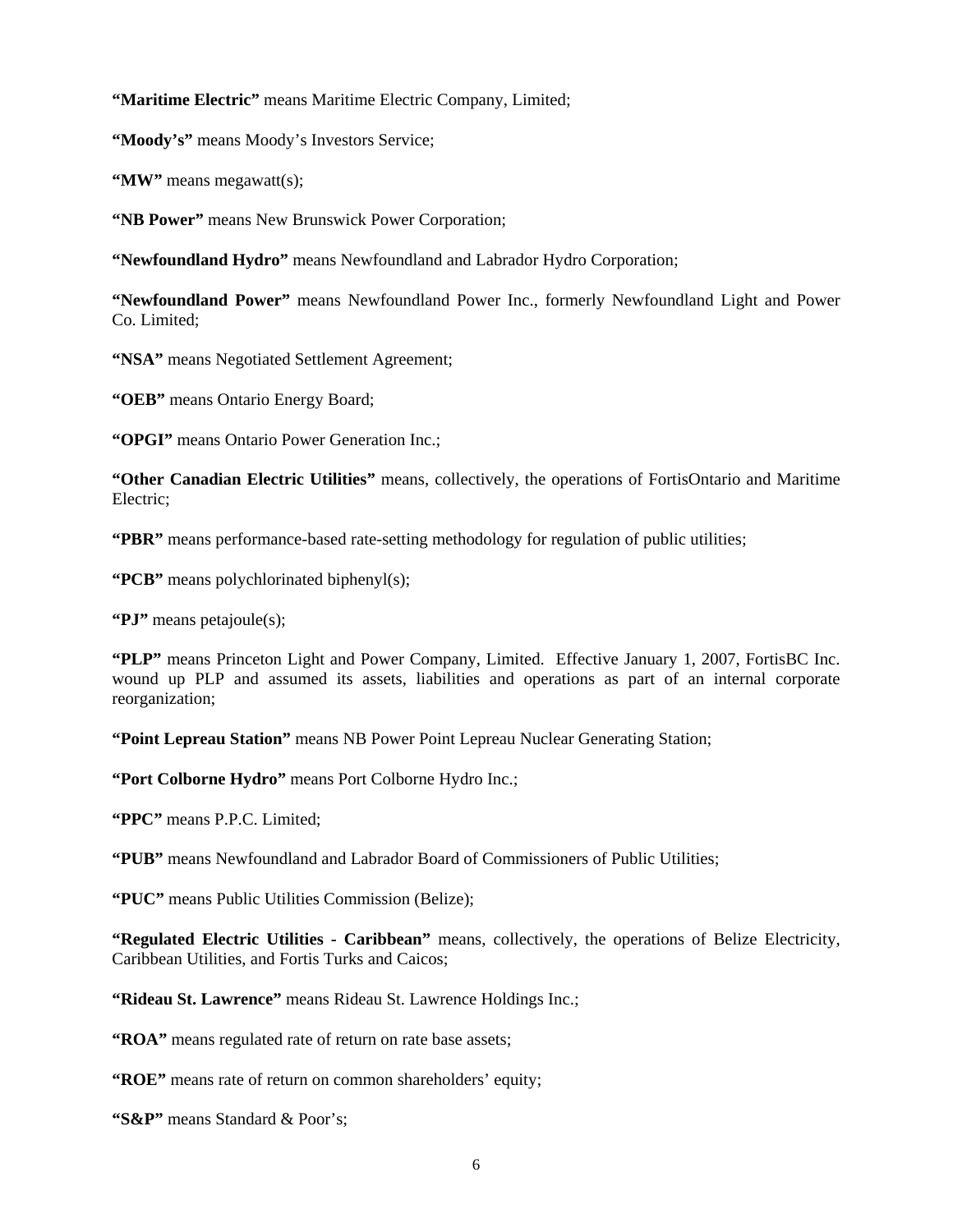**"Teck Cominco"** means Teck Cominco Metals Ltd.;

**"Terasen Gas Companies"** means, collectively, the operations of Terasen Gas Inc., Terasen Gas (Vancouver Island) Inc. and Terasen Gas (Whistler) Inc.;

**"Terasen"** means Terasen Inc., the holding company of the Terasen Gas companies;

**"TGI"** means Terasen Gas Inc.;

**"TGVI"** means Terasen Gas (Vancouver Island) Inc.;

**"TGWI"** means Terasen Gas (Whistler) Inc.;

**"TJ"** means terajoule(s);

**"UFCW"** means United Food and Commercial Workers;

**"UUWA"** means United Utility Workers Association;

**"VAD"** means value-added delivery;

**"VCR"** means Voluntary Climate Change Challenge and Registry;

**"VINGPA"** means Vancouver Island Natural Gas Pipeline Agreement;

**"Walden"** means Walden Power Partnership;

**"Warrant"** means First Preference Share Series E Purchase Warrant; and

**"Westario Power"** means Westario Power Holdings Inc.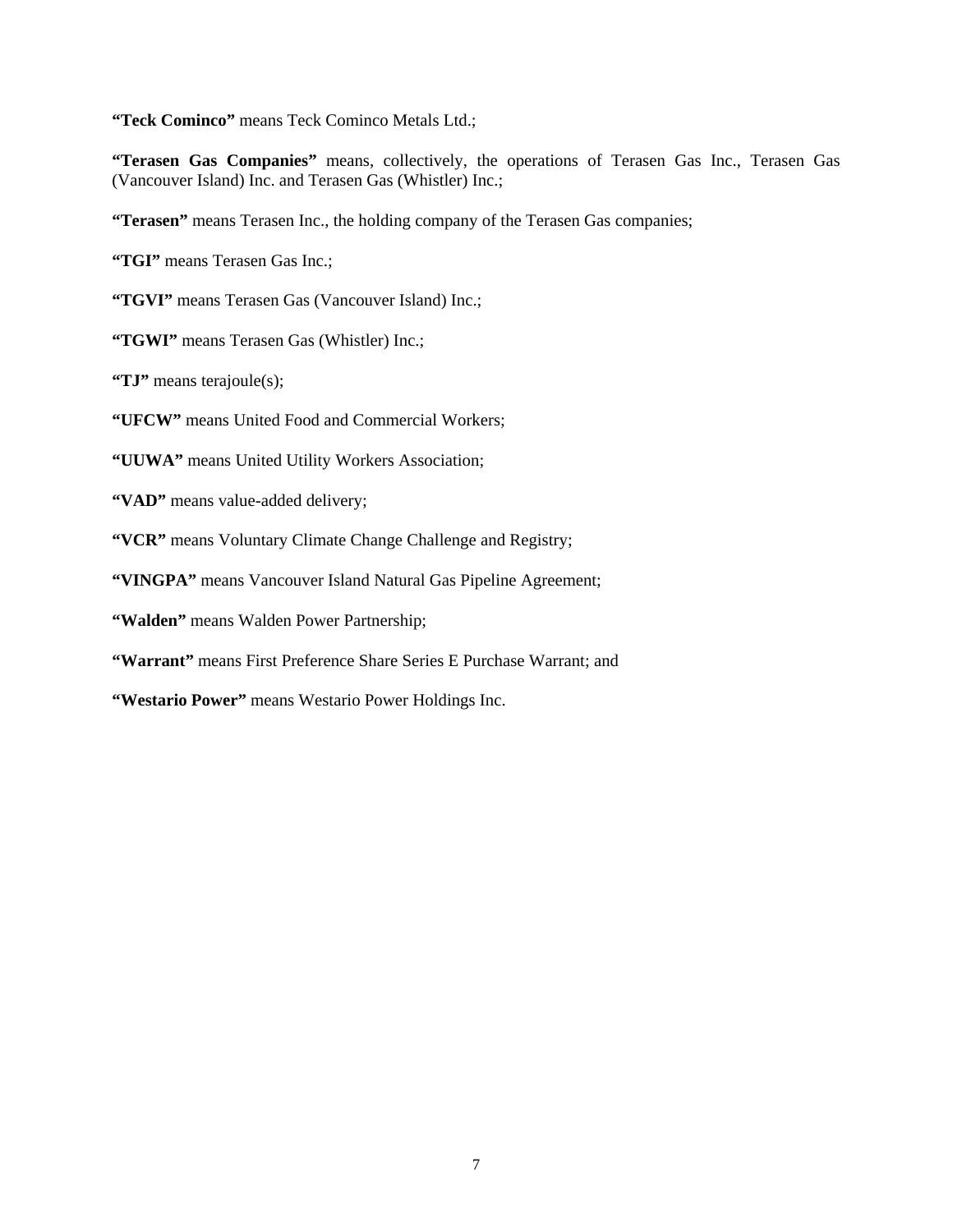#### **1.0 CORPORATE STRUCTURE**

*Financial information in the 2007 Annual Information Form has been prepared in accordance with Canadian GAAP and is presented in Canadian dollars unless otherwise specified. Fortis includes forward-looking information in the 2007 Annual Information Form within the meaning of applicable securities laws in Canada ("forward-looking information"). The purpose of the forward-looking information is to provide management's expectations regarding the Corporation's future growth, results of operations, performance, business prospects and opportunities, and may not be appropriate for other purposes. All forward-looking information is given pursuant to the "safe harbour" provisions of applicable Canadian securities legislation. The words "anticipates", "believes", "budgets", "could", "estimates", "expects", "forecasts", "intends", "may", "might", "plans", "projects", "schedule", "should", "will", "would" and similar expressions are often intended to identify forward-looking information, although not all forward-looking information contains these identifying words. The forward-looking information reflects Management's current beliefs and is based on information currently available to the Corporation's Management. The forward-looking information in the 2007 Annual Information Form includes, but is not limited to, statements regarding: the Corporation's consolidated forecasted gross capital expenditures for 2008 and in total over the next five years; the Corporation's belief that its capital program should drive growth in earnings and dividends; and the Corporation's expectation of the impact of foreign exchange on 2008 basic earnings per common share. The forecasts and projections that make up the forward-looking information are based on assumptions which include, but are not limited to: the receipt of applicable regulatory approvals and requested rate orders; no significant operational disruptions or environmental liability due to a catastrophic event or environmental upset caused by severe weather, other acts of nature or other major events; the Corporation's ability to maintain its gas and electricity systems to ensure their continued performance; the competitiveness of natural gas pricing when compared with electricity and other alternative sources of energy; the availability of natural gas supply; favourable economic conditions; the level of interest rates; the ability to hedge certain risks; access to capital; maintenance of adequate insurance coverage; the ability to obtain licences and permits; the level of energy prices; retention of existing service areas; favourable labour relations; and sufficient human resources to deliver service and execute the capital program. The forward-looking information is subject to risks, uncertainties and other factors that could cause actual results to differ materially from historical results or results anticipated by the forward-looking information. The factors which could cause results or events to differ from current expectations include, but are not limited to: regulation; integration of Terasen and management of expanded operations; operating and maintenance risks; natural gas prices and supply; economic conditions; weather and seasonality; interest rates; changes in tax legislation; derivative instruments and hedging; risks related to TGVI; capital resources; environment; insurance; licences and permits; energy prices and the cessation of the Niagara Exchange Agreement; loss of service area; First Nations Lands; counterparty risk; labour relations; human resources; and liquidity risk. For additional information with respect to the Corporation's risk factors, reference should be made to the Corporation's continuous disclosure materials filed from time to time with Canadian securities regulatory authorities and to the heading "Risk Factors" in the 2007 Annual Information Form.* 

*All forward-looking information in the 2007 Annual Information Form is qualified by its entirety by the above cautionary statements and, except as required by law, the Corporation undertakes no obligation to revise or update any forward-looking information as a result of new information, future events or otherwise.* 

*Except as otherwise stated, the information in the 2007 Annual Information Form is given as of December 31, 2007.* 

#### **1.1 Name and Incorporation**

Fortis is a holding company that was incorporated as 81800 Canada Ltd. under the *Canada Business Corporations Act* on June 28, 1977 and continued under the *Corporations Act* (Newfoundland and Labrador) on August 28, 1987.

The articles of incorporation of the Corporation were amended to: (a) change its name to Fortis Inc. on October 13, 1987; (b) set out the rights, privileges, restrictions and conditions attached to the Common Shares on October 15, 1987; (c) designate 2,000,000 First Preference Shares, Series A on September 11, 1990; (d) replace the class rights, privileges, restrictions and conditions attaching to the First Preference Shares and the Second Preference Shares on July 22, 1991; (e) designate 2,000,000 First Preference Shares, Series B on December 13, 1995; (f) designate 5,000,000 First Preference Shares, Series C on May 27, 2003; (g) designate 8,000,000 First Preference Shares, Series D and First Preference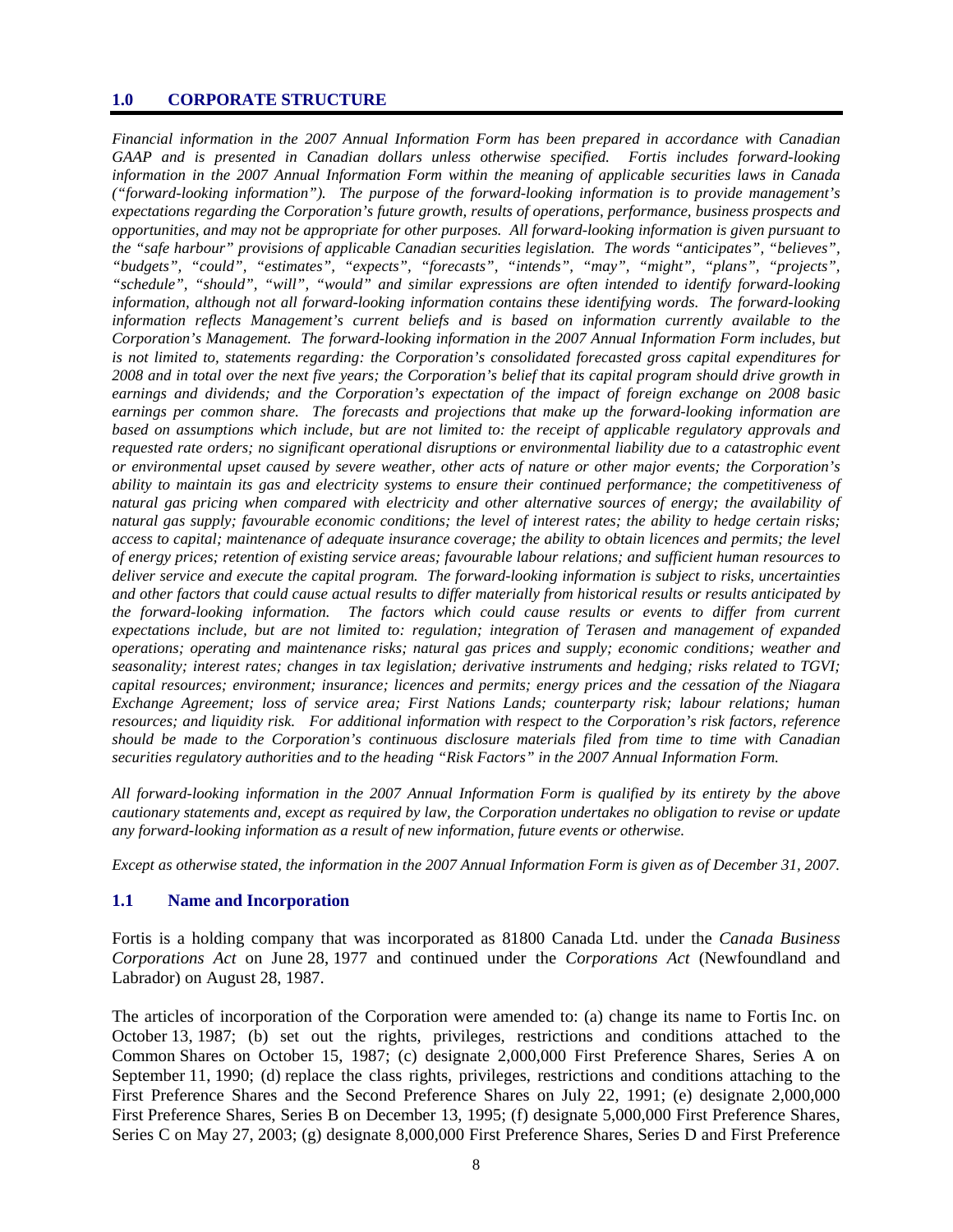Shares, Series E on January 23, 2004; (h) amend the redemption provisions attaching to the First Preference Shares, Series D on July 15, 2005; and (i) designate 5,000,000 First Preference Shares, Series F on September 22, 2006.

Fortis redeemed all of its outstanding First Preference Shares, Series A and First Preference Shares, Series B on September 30, 1997 and December 2, 2002, respectively. On June 3, 2003, Fortis issued 5,000,000 First Preference Shares, Series C. On January 29, 2004, Fortis issued 8,000,000 First Preference Units, each unit consisting of one First Preference Share, Series D and one Warrant. During 2004, 7,993,500 First Preference Units were converted into 7,993,500 First Preference Shares, Series E and 6,500 First Preference Shares, Series D remained outstanding. On September 20, 2005, the 6,500 First Preference Shares, Series D were redeemed by the Corporation. On September 28, 2006, Fortis issued 5,000,000 First Preference Shares, Series F.

The corporate head and registered office of Fortis is located at the Fortis Building, Suite 1201, 139 Water Street, P.O. Box 8837, St. John's, NL, Canada, A1B 3T2.

# **1.2 Inter-Corporate Relationships**

Fortis is principally an international distribution utility holding company with investments primarily in regulated distribution utilities in Canada and the Caribbean region. Regulated utility assets comprise approximately 92 per cent of the Corporation's total assets, with the balance primarily comprised of non-regulated generation assets and commercial real estate and hotels.

In May 2007, Fortis acquired all of the issued and outstanding shares of Terasen, formerly a wholly owned subsidiary of Kinder Morgan, Inc. Terasen owns and operates a gas distribution business carried on by TGI, TGVI and TGWI. Terasen is the principal natural gas distributor in British Columbia, serving more than 918,000 customers, or 96 per cent of gas users in the province. The acquisition did not include the petroleum transportation assets of Kinder Morgan Canada (formerly Terasen Pipelines), which are comprised primarily of refined and crude oil pipelines.

In May 2004, Fortis acquired, through an indirect wholly owned subsidiary, all of the issued and outstanding shares of FortisAlberta and FortisBC Inc. FortisAlberta is a regulated electric utility that operates the electricity distribution system in a substantial portion of southern and central Alberta. FortisBC Inc. is a regulated electric utility that generates, transmits and distributes electricity in the southern interior of British Columbia.

Fortis holds all of the common shares of Newfoundland Power and, through Fortis Properties, all of the common shares of Maritime Electric, which are the principal distributors of electricity in Newfoundland and Prince Edward Island, respectively. As well, through its wholly owned subsidiary, FortisOntario Inc., and its subsidiaries, Canadian Niagara Power and Cornwall Electric, Fortis provides an integrated electric utility service to customers primarily in Fort Erie, Cornwall, Gananoque and Port Colborne in Ontario.

The Corporation's regulated electric utility assets in the Caribbean consist of its ownership interests, through wholly owned subsidiaries, in Belize Electricity, Caribbean Utilities and Fortis Turks and Caicos. Fortis holds a 70.1 per cent controlling interest in Belize Electricity, the principal distributor of electricity in Belize, Central America. On November 7, 2006, Fortis acquired an additional approximate 16 per cent ownership interest in Caribbean Utilities and now owns an approximate 54 per cent controlling interest in the Company. Caribbean Utilities is the sole provider of electricity on Grand Cayman, Cayman Islands. Fortis Turks and Caicos was acquired on August 28, 2006. Fortis Turks and Caicos is the principal distributor of electricity on the Turks and Caicos Islands.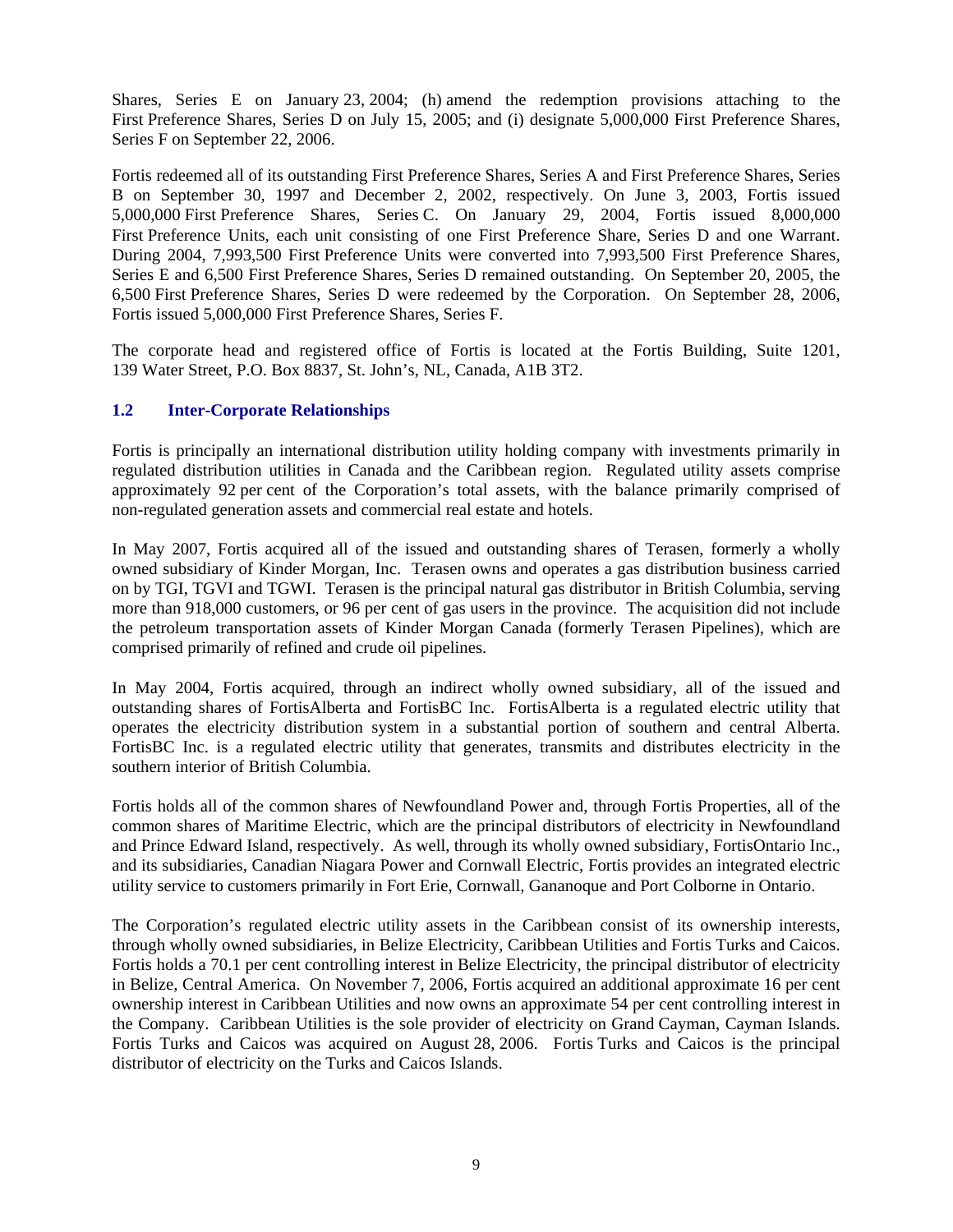The Corporation's non-regulated electricity generation operations consist of its 100 per cent interest in each of BECOL, FortisOntario Inc. and FortisUS Energy, as well as non-regulated electricity generation assets owned by Fortis Properties and FortisBC Inc.

BECOL, a wholly owned indirect subsidiary, owns and operates the 25-MW Mollejon and the 7-MW Chalillo hydroelectric generating facilities, both of which are located on the Macal River in Belize, Central America. Construction of the 18-MW Vaca hydroelectric generating facility, also located on the Macal River, commenced in 2007 and is expected to come into service late in 2009.

Fortis also holds all of the common shares of FortisOntario Inc., which includes 75 MW of water-right entitlement associated with the Niagara Exchange Agreement, which expires April 30, 2009, and the operation of a 5-MW gas-fired cogeneration plant in Cornwall.

Fortis Properties, a non-regulated wholly owned subsidiary, holds a 51 per cent interest in the Exploits Partnership. The Exploits Partnership was established with Abitibi, which holds the remaining 49 per cent interest, to develop additional capacity at Abitibi's hydroelectric generating plant at Grand Falls-Windsor, Newfoundland and Labrador and redevelop Abitibi's hydroelectric plant at Bishop's Falls, Newfoundland and Labrador. Since the amalgamation of CNE Energy with Fortis Properties on January 1, 2007, Fortis Properties has held directly a 51 per cent interest in the Exploits Partnership. Fortis Properties' assets also include the non-regulated electricity generation operations of the former FortisOntario Generation, which consists of six small hydroelectric generating stations in eastern Ontario with a combined capacity of 8 MW.

The non-regulated electricity generation operations of FortisBC Inc., conducted through Walden, its wholly owned partnership, consist of the 16-MW run-of-river Walden hydroelectric generating plant near Lillooet, British Columbia. Through FortisUS Energy, a wholly owned subsidiary of Fortis Properties, the Corporation owns and operates four hydroelectric generating stations in Upper New York State with a combined capacity of approximately 23 MW.

Through its wholly owned subsidiary, Fortis Properties, the Corporation has investments in hotels in eight Canadian provinces and commercial real estate primarily in Atlantic Canada.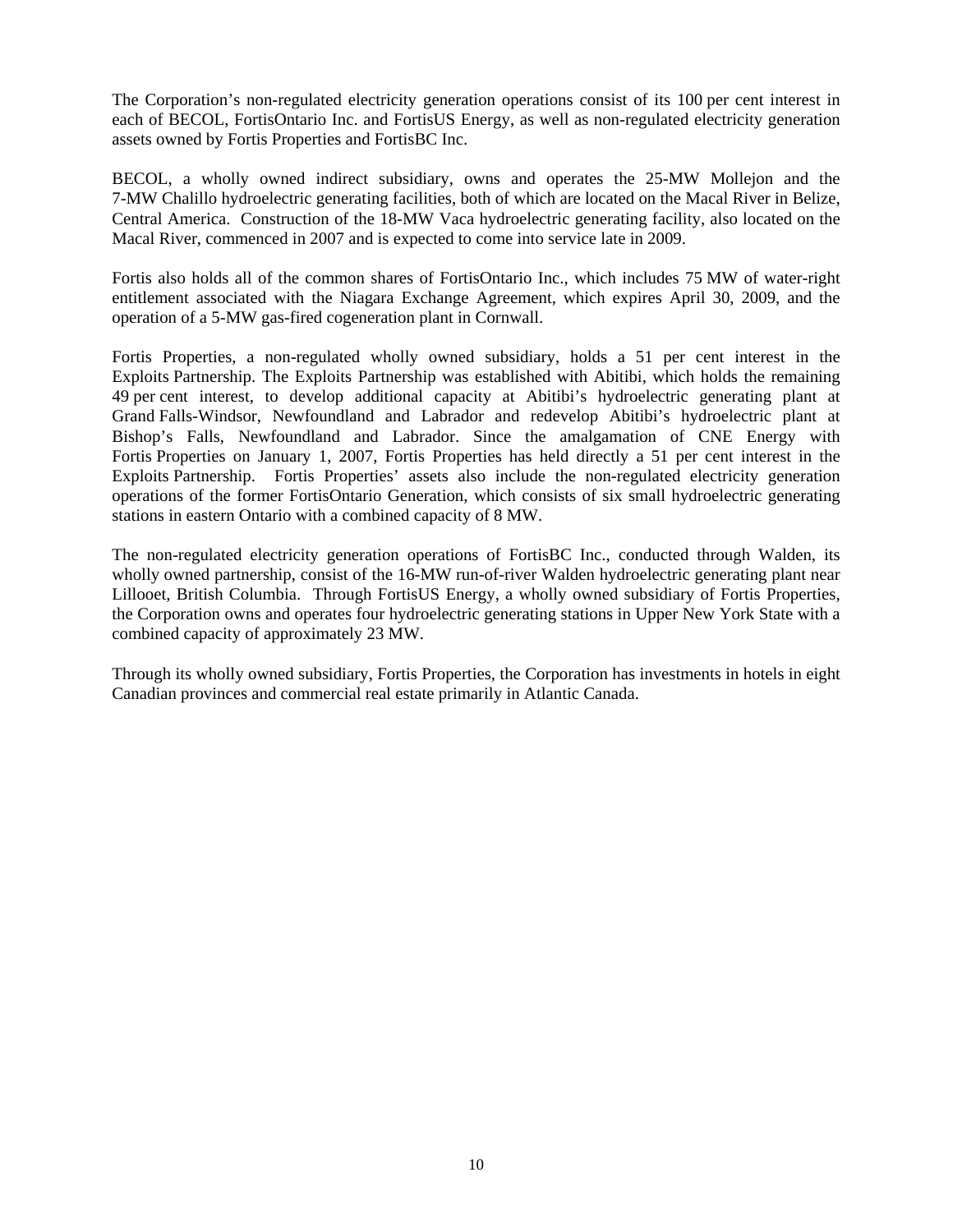#### *Principal Subsidiaries*

The following table lists the principal subsidiaries of the Corporation, their jurisdictions of incorporation and the percentage of votes attaching to voting securities held directly or indirectly by the Corporation as at March 28, 2008. This table excludes certain subsidiaries, the total assets of which individually constituted less than 10 per cent of the Corporation's 2007 consolidated assets, or the total revenues of which individually constituted less than 10 per cent of the Corporation's 2007 consolidated revenues as at December 31, 2007.

| <b>Fortis</b>                |                                      |                                                                                                                                       |  |  |  |
|------------------------------|--------------------------------------|---------------------------------------------------------------------------------------------------------------------------------------|--|--|--|
|                              | <b>Principal Subsidiaries</b>        |                                                                                                                                       |  |  |  |
| <b>Subsidiary</b>            | <b>Jurisdiction of Incorporation</b> | Percentage of votes attaching to<br>voting securities beneficially<br>owned, controlled or directed by<br>the Corporation             |  |  |  |
| Terasen                      | British Columbia                     | 100                                                                                                                                   |  |  |  |
| FortisAlberta <sup>(1)</sup> | Alberta                              | 100                                                                                                                                   |  |  |  |
| FortisBC Inc. $(2)$          | British Columbia                     | 100                                                                                                                                   |  |  |  |
| Newfoundland Power           | Newfoundland and Labrador            | $93.7^{(3)}$                                                                                                                          |  |  |  |
| (1)                          |                                      | FortisAlberta Holdings, an Alberta corporation, owns all of the shares of FortisAlberta, FortisWest, a Canadian corporation, owns all |  |  |  |

*(1) FortisAlberta Holdings, an Alberta corporation, owns all of the shares of FortisAlberta. FortisWest, a Canadian corporation, owns all of the shares of FortisAlberta Holdings. Fortis owns all of the shares of FortisWest.* 

*(2) Fortis Pacific Holdings, a British Columbia corporation, owns all of the shares of FortisBC Inc. FortisWest, a Canadian corporation, owns all of the shares of Fortis Pacific Holdings. Fortis owns all of the shares of FortisWest.* 

*(3) Fortis owns all of the common shares; 182,300 First Preference Shares, Series G; 32,886 First Preference Shares, Series B; 13,000 First Preference Shares, Series D and 1,550 First Preference Shares, Series A of Newfoundland Power which, at March 28, 2008, represented 93.7 per cent of its voting securities. The remaining 6.3 per cent of Newfoundland Power's voting securities consist of First Preference Shares, Series A, B, D and G which are primarily held by the public.*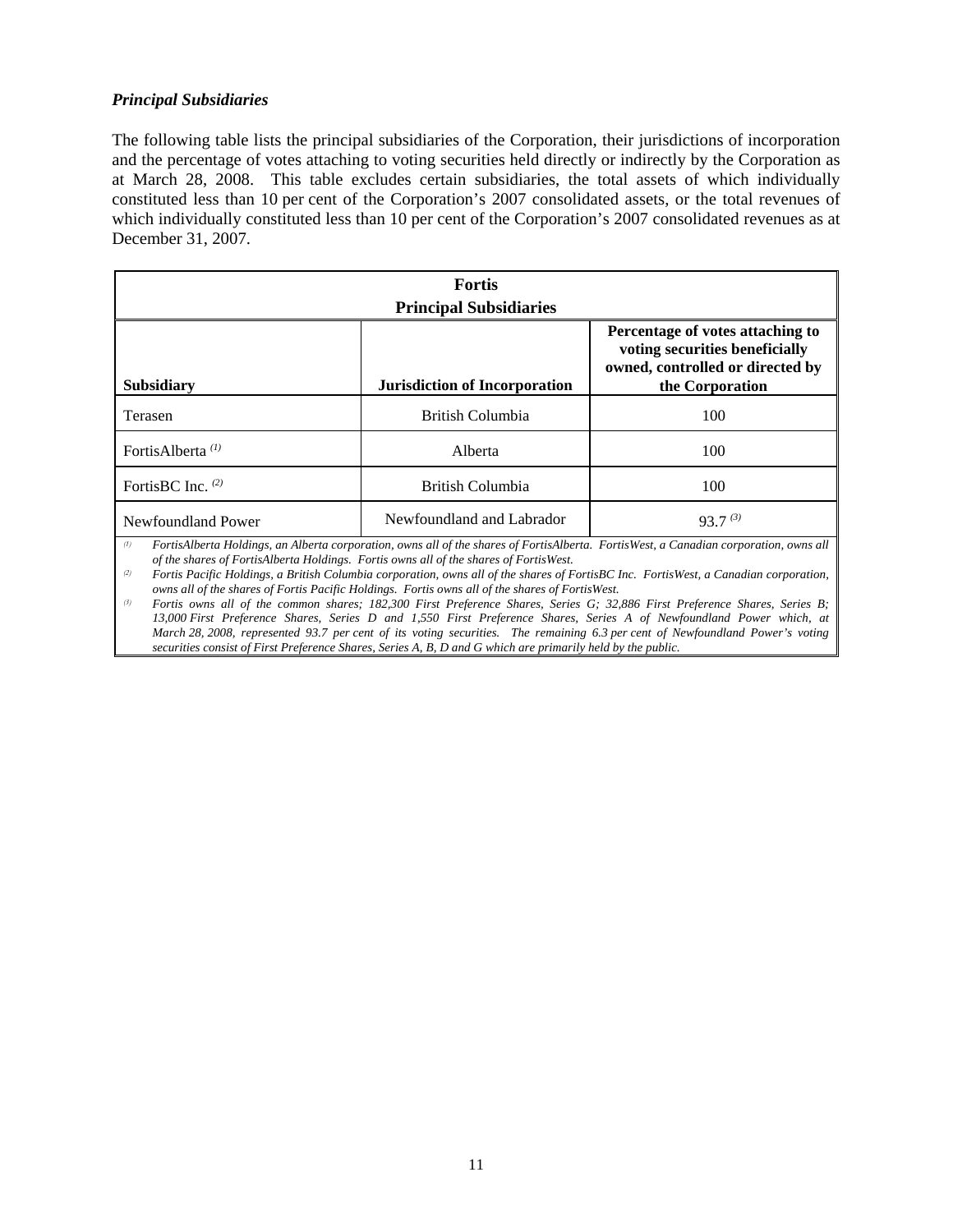#### **2.0 GENERAL DEVELOPMENT OF THE BUSINESS**

#### **2.1 Three-Year History**

Fortis is principally an international distribution utility holding company. Its core business is highly regulated and is segmented by franchise area and, depending on regulatory requirements, by the nature of the assets. Fortis also holds investments in non-regulated generation, and commercial real estate and hotels, which are treated as two separate segments. The Corporation's operating segments allow Management to evaluate the operational performance and assess the overall contribution of each segment to the Corporation's long-term objectives. Each operating segment operates as an autonomous unit, assumes profit and loss responsibility and is accountable for its own resource allocation.

The reportable segments of the Corporation are: (i) Regulated Gas Utilities - Canadian, (ii) Regulated Electric Utilities - Canadian, (iii) Regulated Electric Utilities - Caribbean, (iv) Non-Regulated - Fortis Generation; (v) Non-Regulated - Fortis Properties, and (vi) Corporate and Other.

Over the past three years, the business operations of Fortis have increased significantly. Total assets have grown more than 2.6 times from \$3.9 billion at December 31, 2004 to \$10.3 billion at December 31, 2007. The Corporation's shareholders' equity has also grown 2.7 times from \$1.0 billion at December 31, 2004 to \$2.7 billion at December 31, 2007. Over the past three years, net earnings applicable to common shares have increased from \$91 million in 2004 to \$193 million in 2007. Significant growth occurred in 2007 as a result of the approximate \$3.7 billion acquisition of Terasen. Fortis has significantly increased its utility investments in the Caribbean through the acquisition of Fortis Turks and Caicos and the acquisition of a controlling interest in Caribbean Utilities and has increased its investments in hotels in western Canada.

The following is an overview of the Corporation's reportable segments and the significant developments in each segment. A more detailed description is provided in Section 3.0 *Description of the Business*.

#### *Regulated Gas Utilities – Canadian*

#### Terasen Gas Companies

The Regulated Gas Utilities - Canadian segment comprises the gas distribution business of Terasen carried out by TGI, TGVI and TGWI, collectively referred to as the Terasen Gas companies.

On May 17, 2007, Fortis acquired all of the issued and outstanding common shares of Terasen which owns and operates a gas distribution business in British Columbia, serving more than 918,000 customers or 96 per cent of gas users in the Province. A more detailed description of the acquisition is provided in Section 2.2 *Significant Acquisitions*.

TGI provides gas distribution services to a service area that extends from Vancouver to the Fraser Valley and the interior of British Columbia. TGVI owns a combined gas distribution and transmission system serving customers along the Sunshine Coast and in various communities on Vancouver Island, including Victoria and surrounding areas. TGWI owns and operates the propane distribution system in Whistler, British Columbia, providing service to approximately 2,400 residential and commercial customers.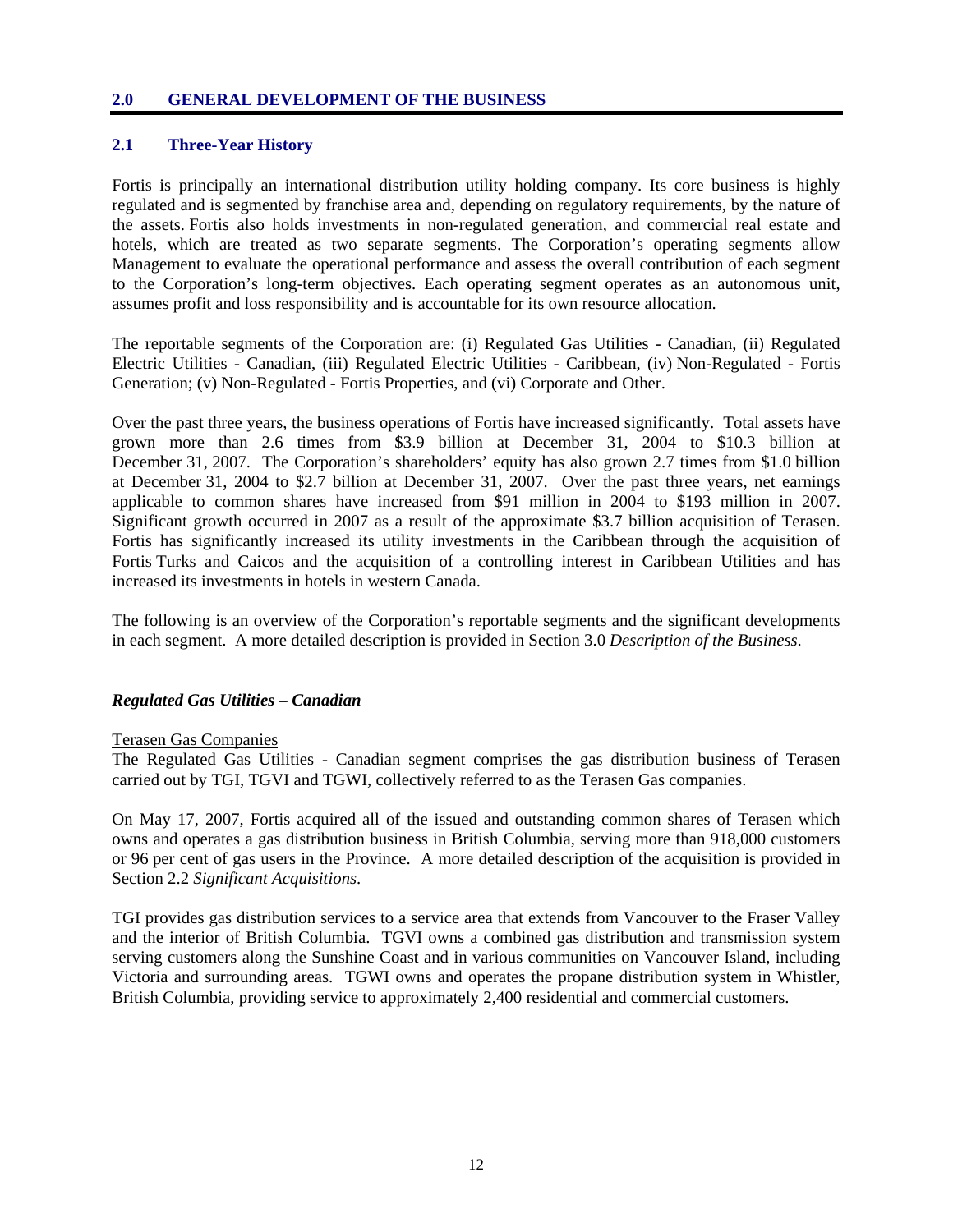## *Regulated Electric Utilities – Canadian*

An overview of the utilities comprising the Regulated Electric Utilities - Canadian segment is as follows:

#### FortisAlberta

On May 31, 2004, Fortis, through an indirect wholly owned subsidiary, acquired all of the issued and outstanding shares of FortisAlberta, which owns and operates the electricity distribution system in a substantial portion of southern and central Alberta.

## FortisBC

On May 31, 2004, Fortis, through an indirect wholly owned subsidiary, acquired all of the issued and outstanding shares of FortisBC Inc., which is an integrated electric utility that owns a network of generation, transmission and distribution assets located in the southern interior of British Columbia.

#### Newfoundland Power

Fortis holds all of the common shares of Newfoundland Power, which is an electric utility that operates an integrated generation, transmission and distribution system throughout the island portion of Newfoundland and Labrador.

#### Other Canadian Electric Utilities

Other Canadian Electric Utilities include the operations of Maritime Electric and FortisOntario.

Through its subsidiary, Fortis Properties, Fortis owns all of the common shares of Maritime Electric, which is the principal distributor of electricity on Prince Edward Island.

FortisOntario is composed of Canadian Niagara Power and Cornwall Electric and its distribution operations serve customers in Fort Erie, Port Colborne, Cornwall and Gananoque in Ontario.

## *Regulated Electric Utilities – Caribbean*

The Regulated Electric Utilities – Caribbean segment includes the operations of Belize Electricity, Caribbean Utilities and Fortis Turks and Caicos.

Fortis, through wholly owned subsidiaries, holds a 70.1 per cent controlling interest in Belize Electricity. Belize Electricity is the primary distributor of electricity in Belize, Central America.

Caribbean Utilities is the sole provider of electricity on Grand Cayman, Cayman Islands. Caribbean Utilities is a public company traded on the Toronto Stock Exchange (TSX:CUP.U) and has an April 30 fiscal year end. On November 7, 2006, Fortis, through a wholly owned subsidiary, acquired an additional approximate 16 per cent ownership interest in Caribbean Utilities and now owns approximately 54 per cent of the Company. The Corporation's investment in Caribbean Utilities resulted from a series of transactions from March 2000 through November 2006.

Fortis Turks and Caicos was acquired on August 28, 2006 by Fortis through a wholly owned subsidiary. Fortis Turks and Caicos serves approximately 85 per cent of electricity consumers on the Turks and Caicos Islands.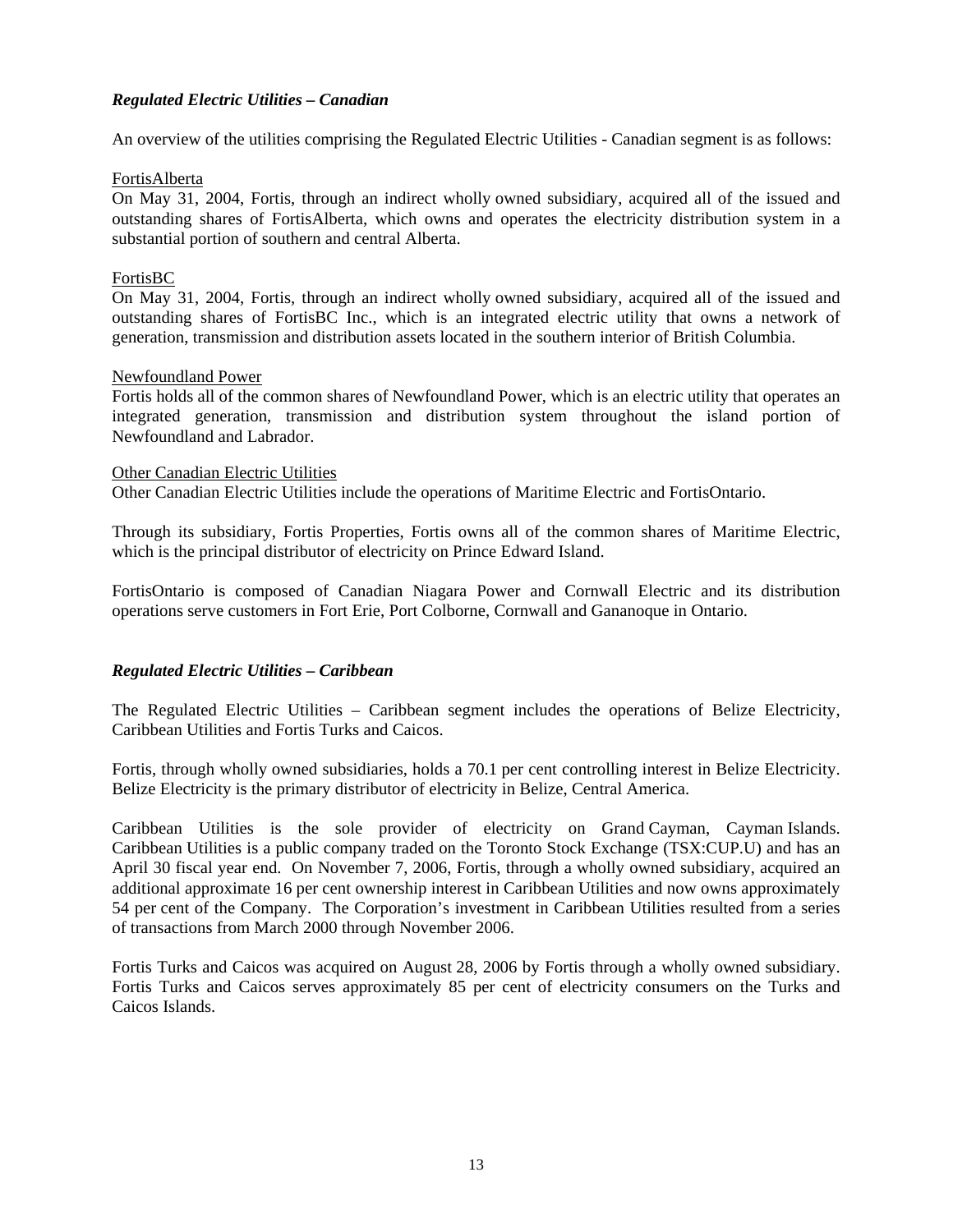## *Non-Regulated – Fortis Generation*

| <b>Fortis</b><br><b>Non-Regulated Generation Assets</b>                                                                                      |    |                |     |  |  |  |
|----------------------------------------------------------------------------------------------------------------------------------------------|----|----------------|-----|--|--|--|
| Location<br><b>Plants</b><br><b>Fuel</b><br>Capacity (MW)                                                                                    |    |                |     |  |  |  |
| Belize $^{(1)}$                                                                                                                              | 2  | hydro          | 32  |  |  |  |
| Ontario                                                                                                                                      | 8  | hydro, thermal | 88  |  |  |  |
| Central Newfoundland                                                                                                                         | 2  | hydro          | 36  |  |  |  |
| British Columbia                                                                                                                             |    | hydro          | 16  |  |  |  |
| <b>Upper New York State</b>                                                                                                                  | 4  | hydro          | 23  |  |  |  |
| <b>Total</b>                                                                                                                                 | 17 |                | 195 |  |  |  |
| (I)<br>Construction of the 18-MW Vaca hydroelectric generating facility commenced in 2007 and is expected to come into service late in 2009. |    |                |     |  |  |  |

The following table summarizes the Corporation's non-regulated generation assets by location.

# *Non-Regulated – Fortis Properties*

Fortis has owned all the issued and outstanding shares of Fortis Properties since its inception in 1989. Fortis Properties owns and manages commercial real estate primarily in Atlantic Canada and hotels in Newfoundland, Nova Scotia, New Brunswick, Ontario, Manitoba, Saskatchewan, Alberta and British Columbia.

Fortis Properties' hotel operations have grown significantly over the last three years. In February 2005, Fortis Properties acquired three hotels in Edmonton, Calgary and Winnipeg. This acquisition was a significant step in expanding the Company's hotel portfolio and broadening its geographic market base. To further increase its presence in western Canada, in November 2006, Fortis Properties acquired four internationally branded hotels in Alberta and British Columbia, located in Lethbridge, Medicine Hat and Kelowna. In August 2007, Fortis Properties acquired the Delta Regina, which is comprised of 274 hotel rooms, the Saskatchewan Trade and Convention Centre, commercial office space and a parking garage.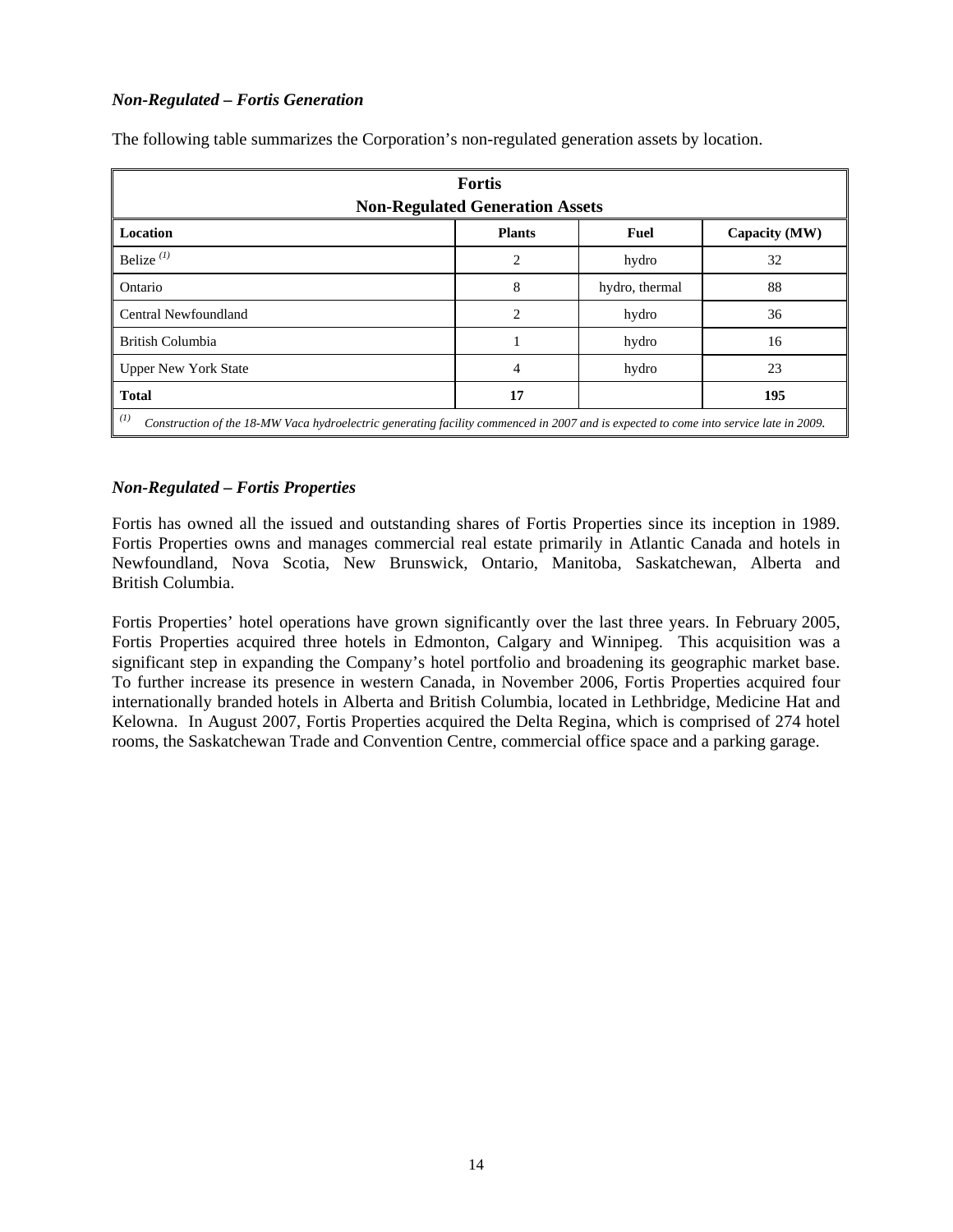| <b>Fortis Properties</b><br><b>Hotels Acquired since December 2004</b>                                                                                          |                  |               |     |  |  |  |
|-----------------------------------------------------------------------------------------------------------------------------------------------------------------|------------------|---------------|-----|--|--|--|
| Price<br><b>Purchase Date</b><br>(\$ millions)<br>Location<br><b>Property</b>                                                                                   |                  |               |     |  |  |  |
| Greenwood Inn Calgary                                                                                                                                           | Calgary, AB      | February 2005 | (I) |  |  |  |
| Greenwood Inn Edmonton                                                                                                                                          | Edmonton, AB     | February 2005 | (I) |  |  |  |
| Greenwood Inn Winnipeg                                                                                                                                          | Winnipeg, MB     | February 2005 | (I) |  |  |  |
| Ramada Hotel and Suites Lethbridge                                                                                                                              | Lethbridge, AB   | November 2006 | (2) |  |  |  |
| Holiday Inn Express and Suites Medicine Hat                                                                                                                     | Medicine Hat, AB | November 2006 | (2) |  |  |  |
| Best Western Medicine Hat                                                                                                                                       | Medicine Hat, AB | November 2006 | (2) |  |  |  |
| Holiday Inn Express Kelowna                                                                                                                                     | Kelowna, BC      | November 2006 | (2) |  |  |  |
| Delta Regina<br>(1)<br>Hotel was one of three hotels purchased for an aggregate purchase price of approximately $663$ million. The three hotels have a total of | Regina, SK       | August 2007   | (3) |  |  |  |

The following table summarizes hotels acquired since December 2004.

*(1) Hotel was one of three hotels purchased for an aggregate purchase price of approximately \$63 million. The three hotels have a total of approximately 650 rooms and 27,000 square feet of conference space.*

*(2) Hotel was one of four hotels purchased for an aggregate purchase price of approximately \$52 million. The four hotels have a total of 454 rooms and 5,500 square feet of conference space.*

*(3) Hotel was purchased for an aggregate purchase price of approximately \$50 million. The hotel has 274 rooms and 52,000 square feet of commercial office space and a parking garage.*

# **2.2 Significant Acquisitions**

#### *Terasen*

On May 17, 2007, Fortis acquired all the issued and outstanding shares of Terasen, formerly a wholly owned subsidiary of Kinder Morgan, Inc., for aggregate consideration of approximately \$3.7 billion, including the assumption of approximately \$2.4 billion of consolidated debt.

A significant portion of the net cash purchase price of Terasen was satisfied with the net proceeds of the public offering of Subscription Receipts completed by Fortis on March 15, 2007. Fortis issued 44,275,000 Subscription Receipts for gross proceeds of approximately \$1.15 billion. Upon closing of the acquisition on May 17, 2007, each Subscription Receipt was automatically exchanged, without payment of additional consideration, for one Common Share of Fortis. Each Subscription Receipt holder also received a cash payment of \$0.21 per Subscription Receipt, which was an amount equal to the dividend declared per Common Share of Fortis to holders of record as of May 4, 2007. The remaining net cash purchase price was financed, on an interim basis, by drawing \$125 million on the Corporation's existing credit facility.

Fortis filed a Business Acquisition Report, Form 51-102 F4, with respect to this acquisition, which is available on SEDAR at www.sedar.com.

## **2.3 Outlook**

The Corporation's principal businesses of regulated gas and electricity distribution are capital intensive. Over the next five years, the Corporation's consolidated utility capital program is expected to exceed \$4 billion. Most of its more than \$3 billion gross electric utility capital expenditures will be driven by FortisAlberta, FortisBC and the Corporation's regulated and non-regulated electric utility operations in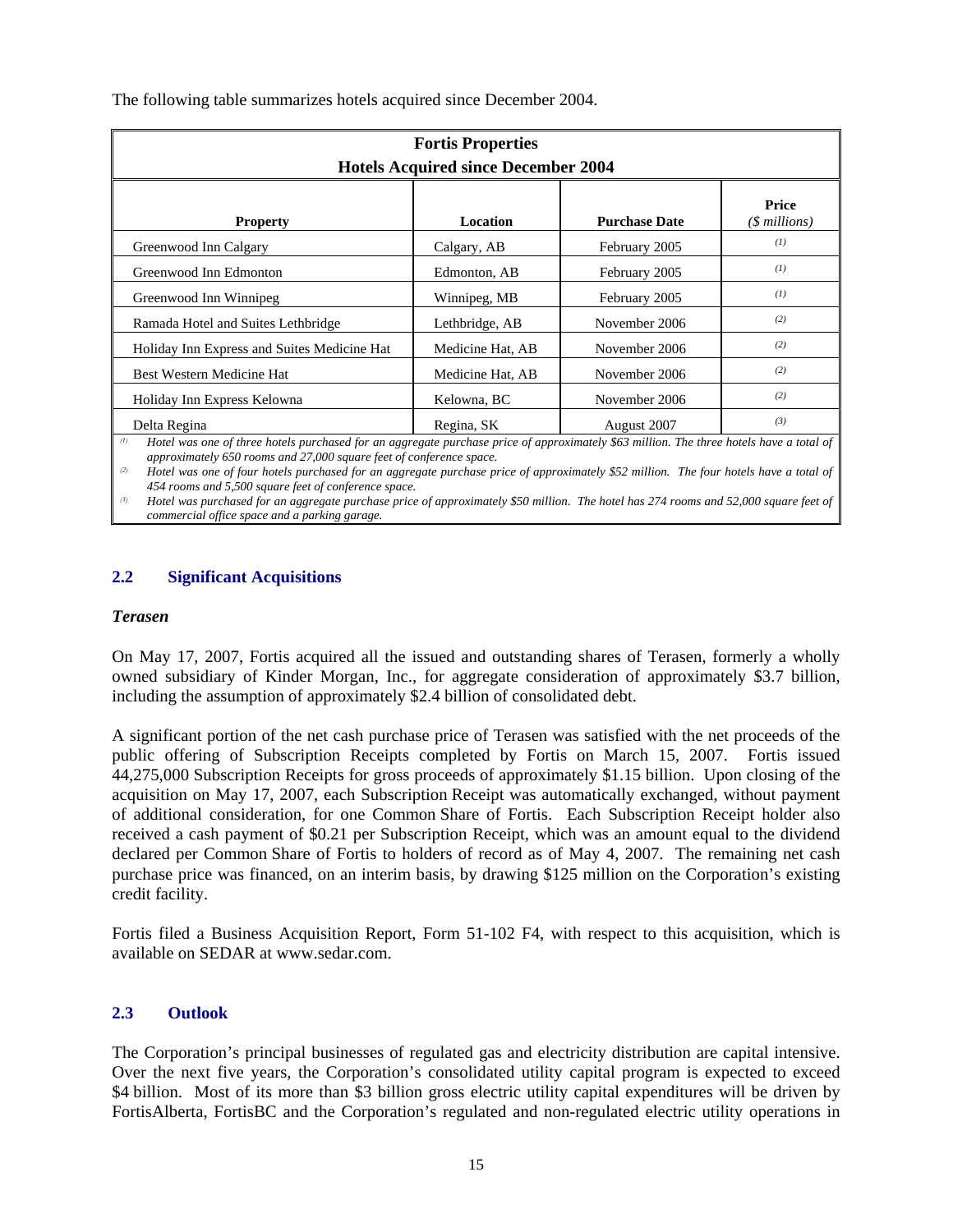the Caribbean. Gross gas utility capital expenditures are expected to exceed \$1 billion. The Corporation's capital program should drive growth in earnings and dividends.

Gross consolidated utility capital expenditures for 2008 are expected to be \$890 million, as summarized in the following table.

| Fortis Inc.<br><b>Gross Utility Capital Expenditures - 2008</b> |                |  |  |
|-----------------------------------------------------------------|----------------|--|--|
|                                                                 | $($$ millions) |  |  |
| <b>Terasen Gas Companies</b>                                    | 250            |  |  |
| FortisAlberta                                                   | 264            |  |  |
| FortisBC                                                        | 136            |  |  |
| Newfoundland Power                                              | 53             |  |  |
| <b>Other Canadian Electric Utilities</b>                        | 38             |  |  |
| Regulated Electric Utilities - Caribbean                        | 101            |  |  |
| Non-Regulated                                                   | 48             |  |  |
| <b>Total</b>                                                    | 890            |  |  |

Capital expenditures related to income producing properties are expected to be approximately \$11 million in 2008.

The Corporation continues to integrate Terasen within the Fortis Group. The addition of the gas distribution business doubled the Corporation's investment in regulated rate base assets to approximately \$6.3 billion. The Corporation is pursuing acquisitions for profitable growth, focusing on opportunities to acquire regulated natural gas and electric utilities in Canada, the United States and the Caribbean. Fortis will also pursue growth in its non-regulated businesses in support of its regulated utility growth strategy.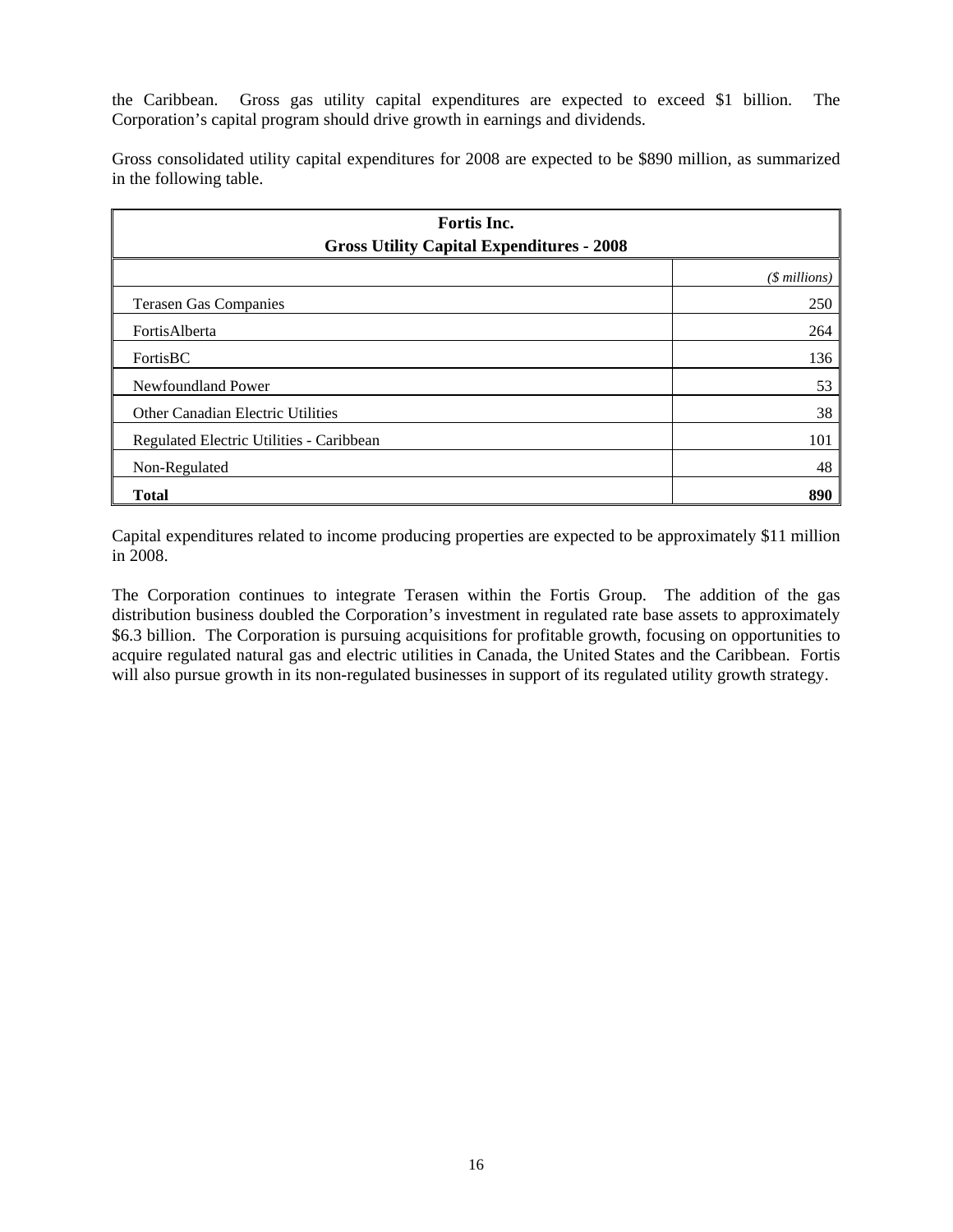#### **3.0 DESCRIPTION OF THE BUSINESS**

## **3.1 Regulated Gas Utilities - Canadian**

#### **3.1.1** *Terasen Gas Companies*

The Terasen Gas companies are regulated gas transmission and distribution utilities in British Columbia.

TGI is the largest distributor of natural gas in British Columbia, serving approximately 825,000 residential, commercial and industrial customers in a service area that extends from Vancouver to the Fraser Valley and the interior of British Columbia.

TGVI owns and operates the natural gas transmission pipeline from the Greater Vancouver area across the Georgia Strait to Vancouver Island and the distribution system on Vancouver Island and along the Sunshine Coast of British Columbia, serving approximately 91,200 residential, commercial and industrial customers.

In addition to providing transmission and distribution services to customers, TGI and TGVI also obtain natural gas supplies on behalf of most residential and commercial customers. Gas supplies are sourced primarily from northeastern British Columbia and, through the Company's Southern Crossing Pipeline, from Alberta.

TGWI owns and operates the propane distribution system in Whistler, British Columbia, providing service to approximately 2,400 residential and commercial customers.

The Terasen Gas companies own and operate more than 45,000 kilometers of natural gas distribution and transmission pipelines and met a peak day demand of 1,360 TJ in 2007.

#### *Market and Sales*

The Terasen Gas companies' annual customer gas volumes increased to 220,977 TJ in 2007 from 209,013 TJ in 2006. Revenue was \$1.75 billion in 2007 compared to \$1.74 billion in 2006. Financial results for the Terasen Gas companies are included in the consolidated financial statements of the Corporation from the date of acquisition, May 17, 2007. The Terasen Gas companies' gas volumes and revenue from the date of acquisition to December 31, 2007 were 118,309 TJ and \$905 million, respectively.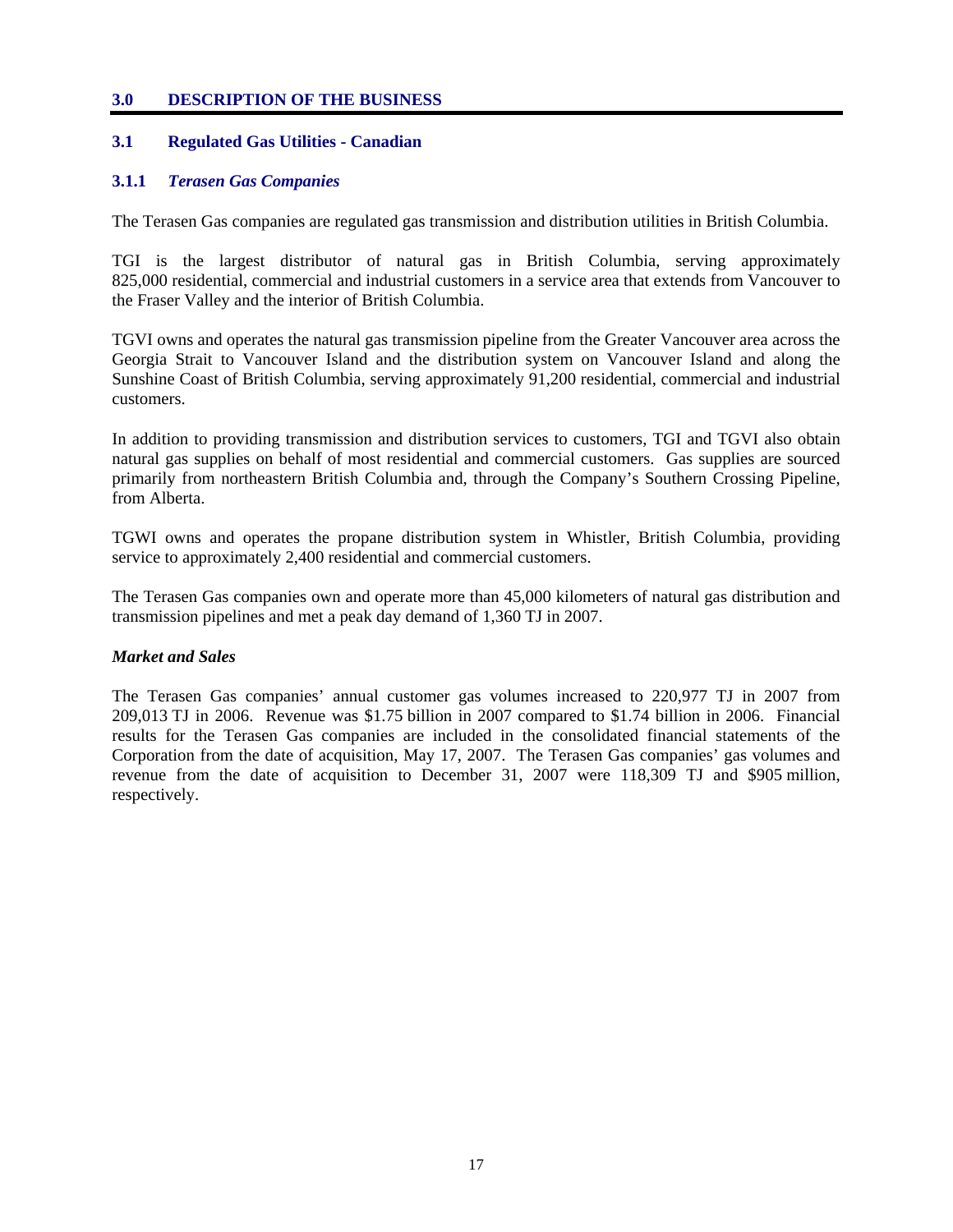The following table compares the composition of 2007 and 2006 gas rate revenue and gas volumes by customer class of the Terasen Gas companies.

| <b>Terasen Gas Companies</b> |                                                                        |       |       |       |  |  |
|------------------------------|------------------------------------------------------------------------|-------|-------|-------|--|--|
|                              | <b>Gas Rate Revenue and Gas Volumes by Customer Class</b>              |       |       |       |  |  |
|                              | Revenue $(1)$<br>PJ Volumes <sup>(1)</sup><br>(per cent)<br>(per cent) |       |       |       |  |  |
|                              | 2007                                                                   | 2006  | 2007  | 2006  |  |  |
| Residential                  | 57.1                                                                   | 57.2  | 33.9  | 35.1  |  |  |
| Commercial                   | 32.9                                                                   | 31.8  | 19.1  | 22.2  |  |  |
| Small industrial             | 1.9                                                                    | 2.4   | 1.6   | 1.8   |  |  |
| Large industrial and other   | 0.1                                                                    | 0.1   | 0.1   | 0.1   |  |  |
| Total natural gas sales      | 92.0                                                                   | 91.5  | 54.7  | 59.2  |  |  |
| Transportation and other     | 8.0                                                                    | 8.5   | 45.3  | 40.8  |  |  |
| Total natural gas            | 100.0                                                                  | 100.0 | 100.0 | 100.0 |  |  |

*(1) The 2007 and 2006 figures are for the years ended December 31, 2007 and 2006, respectively. The Corporation acquired the Terasen Gas companies on May 17, 2007; therefore, only sales from May 17, 2007 are reflected in the Annual 2007 Consolidated Financial Statements of Fortis.* 

# *Legal Proceedings*

On March 26, 2007, the Minister of Small Business and Revenue and Minister Responsible for Regulatory Reform (the "Minister") in British Columbia issued a decision in respect of the appeal by TGI of an assessment of additional British Columbia Social Service Tax in the amount of approximately \$37 million associated with the Southern Crossing Pipeline, which was completed in 2000. The Minister has reduced the assessment to \$7 million, including interest, which has been paid in full to avoid accruing further interest and recorded as a long-term regulatory deferral asset. On June 22, 2007, TGI filed an appeal of the assessment with the British Columbia Supreme Court.

A non-regulated subsidiary of Terasen received Notices of Assessment from CRA for additional taxes related to the taxation years 1999 through 2003. The exposure has been fully provided for in the consolidated financial statements. Terasen has begun the appeal process associated with the assessments.

## *Gas Purchase Agreements*

In order to acquire supply resources that ensure reliable natural gas deliveries to its customers, the Terasen Gas companies purchase supply from a select list of producers, aggregators and marketers by adhering to strict standards of counterparty creditworthiness and contract execution/management procedures. TGI contracts for approximately 130 PJ of baseload and seasonal supply, of which 87 PJ is delivered off the Spectra Energy (formerly Duke Energy) Gas Transmission system and 24 PJ is comprised primarily of Alberta-sourced supply transported into British Columbia via TransCanada Pipelines Limited (TransCanada) Alberta and British Columbia systems. The remaining 19 PJ of baseload and seasonal supply is sourced at Sumas, British Columbia. TGVI contracts for approximately 42 TJ per day of seasonal supply off the Spectra Energy Gas Transmission system. Through the operation of regulatory deferrals, any difference between the forecasted cost of natural gas purchases, as reflected in customer rates, and the actual cost of natural gas purchases is recovered from, or refunded to, customers in future rates. The majority of supply contracts in the current portfolio are one year in length.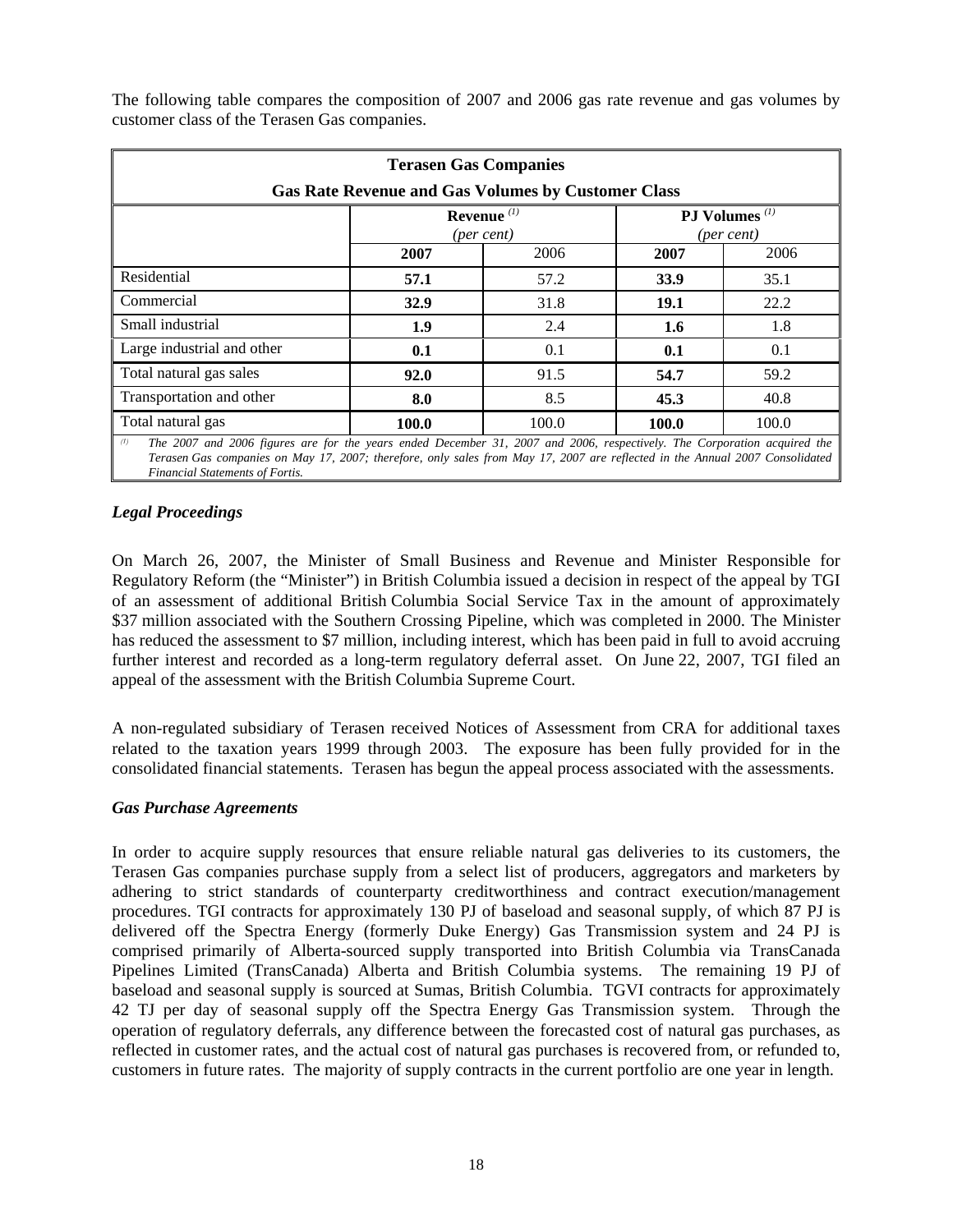The Spectra Energy and TransCanada transportation tolls are regulated by the National Energy Board, whose responsibilities include regulating pipeline tolls. The Terasen Gas companies pay both fixed and variable charges for use of the pipelines, which are recovered through rates paid by its customers.

## *Peak Shaving Arrangements*

TGI incorporates peak shaving and gas storage facilities into its portfolio to:

- i. manage the load factor of baseload supply contracts throughout the year;
- ii. eliminate the risk of supply shortages during a peak throughput day;
- iii. reduce the cost of gas during winter months; and
- iv. balance daily supply and demand on the distribution system.

The Terasen Gas companies' peak shaving and storage assets and contracts for 2008 include up to 31 PJ in storage capacity at various locations throughout British Columbia, Alberta and the Pacific Northwest of the United States. These facilities can deliver a maximum daily rate of 430 TJ on a combined basis.

TGVI maintains storage contracts with Unocal Canada Limited at the Aitken Creek Storage facility in Northern British Columbia and Northwest Natural Gas Company at the Mist Storage facility in Oregon, United States. TGVI's Aitken Creek storage contract consists of 2 PJ of capacity with 13.1 TJ of daily deliverability and its Mist storage agreement consists of 0.69 PJ of capacity with 26.3 TJ of daily deliverability. TGVI also has access to an estimated 26 TJ of daily peak supply deliverability from various peak supply arrangements.

# *Off-System Sales*

TGI is in its twelfth year of off-system sales activities, in which any daily excess supply of gas is sold at the market spot rate and allows for the recovery or mitigation of costs on unutilized supply and/or pipeline capacity. During 2006 and 2007, TGI marketed approximately 25.5 PJ of surplus gas and 45.9 PJ of excess pipeline capacity for a net pre-tax recovery of approximately \$185 million. Through the Gas Supply Mitigation Incentive Plan established with the BCUC, \$1.2 million (pre-tax) of these benefits accrued to shareholders in 2007.

# *Unbundling*

Over the past several years, TGI, the BCUC and other interested parties have laid the groundwork for the introduction of natural gas commodity unbundling in British Columbia. On November 1, 2004, commercial customers of TGI became eligible to buy their natural gas commodity supply from third-party suppliers. TGI continues to provide delivery of the natural gas. Approximately 79,000 commercial customers are eligible to participate in commodity unbundling. By December 31, 2007, approximately 19,800 customers had elected to participate in this program.

During 2006, the BCUC approved the offering of commodity supply choice to residential customers. The BCUC agreed to open a portion of the Province's residential natural gas market to competition, allowing homeowners to sign long-term fixed-price contracts for natural gas with companies other than TGI, starting in May 2007. Consumers can choose to remain with TGI or sign with another market participant, in which case they began receiving gas at that market participant's rate beginning in November 2007. TGI will continue to provide delivery service to unbundled customers and delivery margins are not expected to be impacted by migration of residential customers to alternative commodity suppliers. Approximately 740,000 residential customers are eligible to participate in commodity unbundling. By December 31, 2007, approximately 84,200 customers had elected to participate in this program.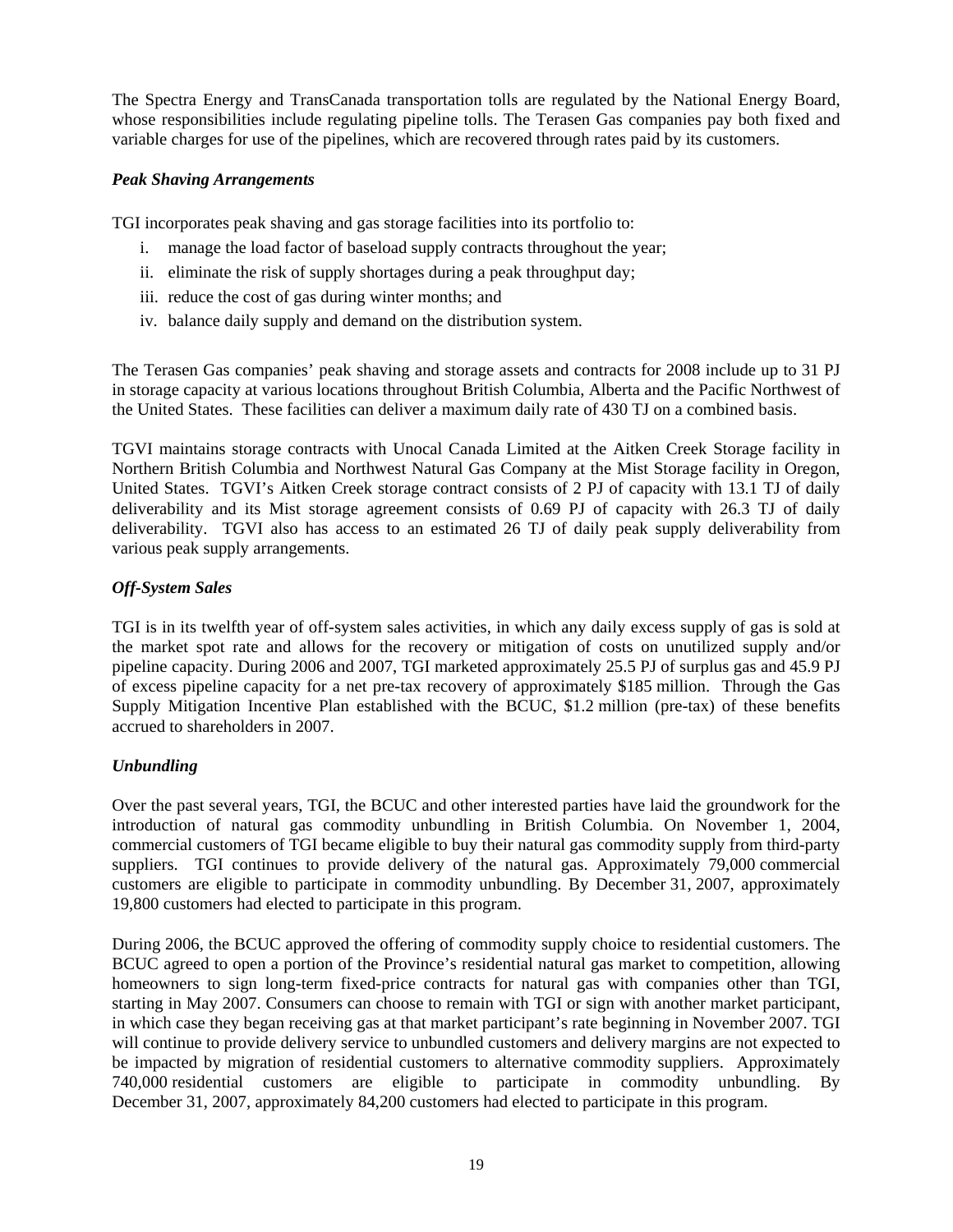#### *Human Resources*

At December 31, 2007, the Terasen Gas companies employed approximately 1,200 full-time equivalent employees. Approximately 75 per cent of the employees are represented by IBEW, Local 213 and COPE, Local 378. The collective agreement with IBEW, Local 213, expires on March 31, 2011. On November 19, 2007, the organized employees represented by COPE, Local 378, ratified a new five-year collective agreement, expiring on March 31, 2012, ending limited job action that began September 23, 2007.

## **3.2 Regulated Electric Utilities - Canadian**

# **3.2.1** *FortisAlberta*

FortisAlberta is a regulated electricity distribution utility in the Province of Alberta. Its business is the ownership and operation of regulated electricity distribution facilities that distribute electricity generated by other market participants from high-voltage transmission substations to end-use customers. FortisAlberta is not involved in generation, transmission or the direct sale of electricity. FortisAlberta owns and/or operates a largely rural, low-voltage distribution network in central and southern Alberta, totalling approximately 106,000 kilometres of distribution lines. The Company's distribution network serves more than 448,000 electricity customers, comprising residential, commercial, farm and industrial consumers of electricity, and met a peak demand of 3,182 MW in 2007.

# *Market and Sales*

FortisAlberta's annual energy deliveries increased to 15,378 GWh in 2007 from 14,851 GWh in 2006. Revenue was \$270 million in 2007 compared to \$251 million in 2006.

The following table compares the composition of FortisAlberta's 2007 and 2006 electric rate revenue and energy sales by customer class.

| <b>FortisAlberta</b><br><b>Electric Rate Revenue and Energy Deliveries by Customer Class</b> |                      |       |       |       |  |
|----------------------------------------------------------------------------------------------|----------------------|-------|-------|-------|--|
| <b>GWh Deliveries</b> <sup>(1)</sup><br><b>Revenue</b><br>(per cent)<br>(per cent)           |                      |       |       |       |  |
|                                                                                              | 2007<br>2006<br>2007 |       |       | 2006  |  |
| Residential                                                                                  | 30.8                 | 31.7  | 16.2  | 15.6  |  |
| Large commercial and industrial $(2)$                                                        | 22.4                 | 25.9  | 60.8  | 60.9  |  |
| Farms                                                                                        | 13.3                 | 11.7  | 8.5   | 8.4   |  |
| Small commercial                                                                             | 12.0                 | 12.6  | 8.1   | 8.0   |  |
| Small oil and gas                                                                            | 9.8                  | 8.2   | 6.0   | 6.1   |  |
| Other $(3)$                                                                                  | 11.7                 | 9.9   | 0.4   | 1.0   |  |
| Total                                                                                        | 100.0                | 100.0 | 100.0 | 100.0 |  |

*(1) GWh percentages presented exclude FortisAlberta's GWh deliveries to "transmission-connected" customers. These deliveries consist primarily of large-scale industrial customers directly connected to the transmission grid. The Company collects energy delivery information and discloses it as the volume risk on transmission throughput that resides with the distribution utility. This transmission revenue is recorded net of expenses in other revenue in FortisAlberta's financial statements.* 

*(2) Included in the large commercial and industrial customer class are large oil and gas customers.* 

*(3) "Other" includes revenue from sources other than the delivery of electricity, including that related to street-lighting services, net transmission revenue, rate riders, deferrals and adjustments.*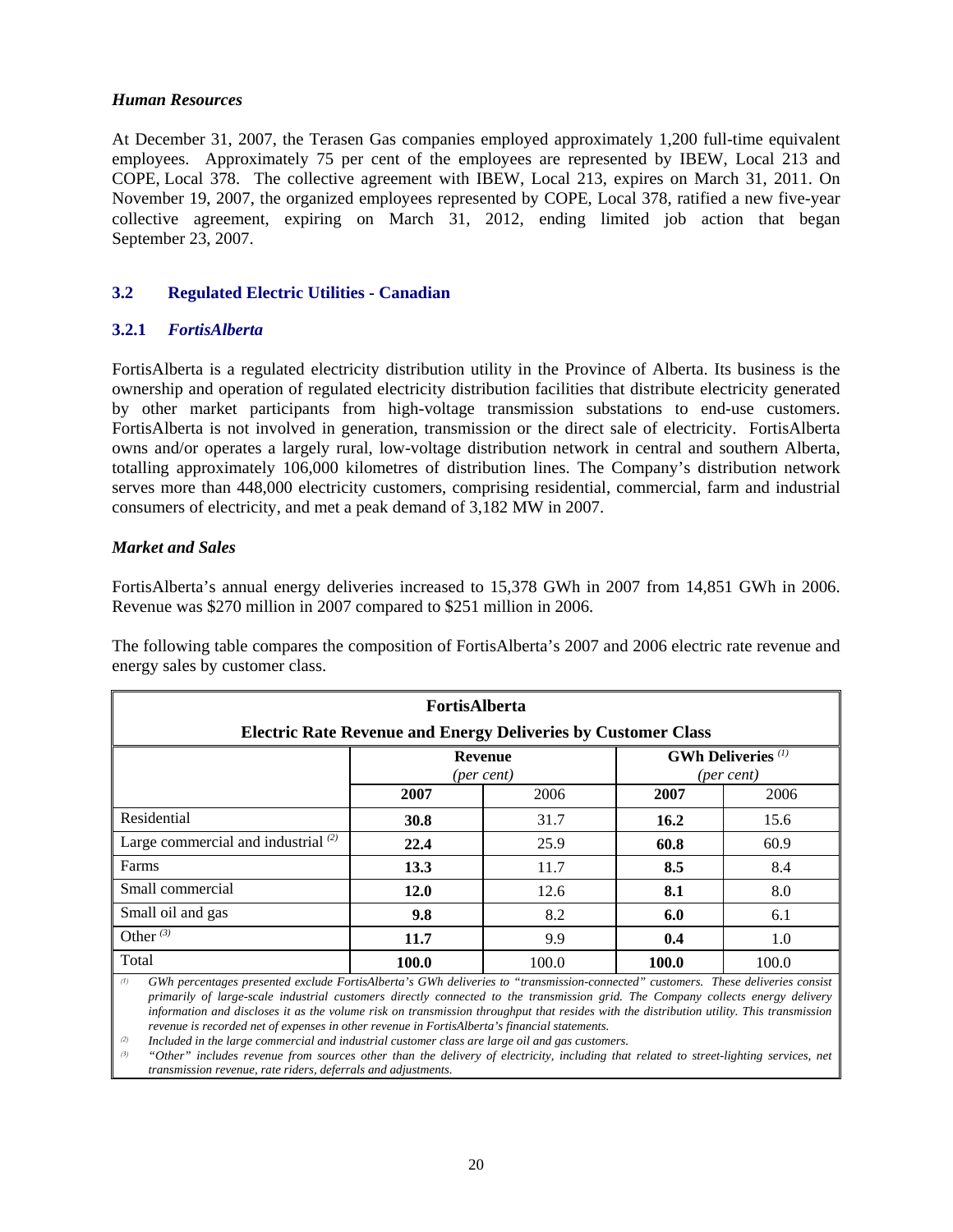## *Legal Proceedings*

On March 24, 2006, Her Majesty the Queen in Right of Alberta (the "Crown") filed a statement of claim in the Court of Queen's Bench of Alberta in the Judicial District of Edmonton against FortisAlberta. The Crown's claim is that the Company is responsible for a fire that occurred in October 2003 in an area of the Province of Alberta commonly referred to as Poll Haven Community Pasture. The Crown is seeking approximately \$3 million in firefighting and suppression costs and approximately \$2 million in timber losses, as well as interest and other costs. FortisAlberta and the Crown have exchanged several investigation and expert reports. Both the factual evidence and expert opinion received to date lead Management to believe that FortisAlberta is not responsible for the cause of the fire and has no liability for the damages. However, FortisAlberta has not made any definitive assessment of potential liability, and the outcome with regard to the Company's liability for the claims made by the Crown is indeterminable. No amount, therefore, has been accrued in the Consolidated Financial Statements of the Corporation.

## *Human Resources*

At December 31, 2007, FortisAlberta had 999 full-time equivalent employees. Approximately 75 per cent of the employees of the Company are members of a labour association represented by UUWA, Local 200. On February 1, 2008, FortisAlberta entered into a three-year collective agreement which covers all UUWA employees and expires on December 31, 2010. FortisAlberta did not experience any significant labour issues in 2007.

## *Franchise Agreements*

Most of FortisAlberta's residential, commercial and industrial customers located within a city, town, or village boundary are served through franchise agreements between the Company and the customers' municipality of residence. From time to time, municipal governments in Alberta give consideration to creating their own electric distribution utilities by purchasing the assets of Fortis Alberta that are located in their municipal boundaries. In Alberta, the standard franchise agreement, which could include a franchise fee payable to the municipality, is generally for 10 years and may be renewed for five years upon mutual consent of the parties. All municipal franchises are governed by legislation that requires the municipality or the utility to give notice and obtain AUC approval if it intends to terminate its franchise agreement. Any franchise agreement that is not renewed continues in effect until either the Company or the municipality terminates it with AUC permission. If a franchise agreement is terminated and the municipality subsequently exercises its right under the *Municipal Government Act* (Alberta) to purchase the Company's distribution network within the municipality's boundaries or annexed area, the Company must be compensated. Compensation would include payment for the Company's assets on the basis of replacement cost less depreciation.

FortisAlberta serves over 143 municipalities, of which 140 are on standardized individual franchise agreements. Substantially all of these agreements expire between 2011 and 2018. The Company is in the process of renewing or negotiating franchise agreements with one additional municipality and two summer villages.

## **3.2.2** *FortisBC*

FortisBC includes FortisBC Inc., an integrated, regulated electric utility that owns a network of generation, transmission and distribution assets located in the southern interior of British Columbia. FortisBC Inc. serves a diverse mix of approximately 154,000 customers, approximately 108,000 of whom are served directly by the Company's assets while the remainder are served through the wholesale supply of power to municipal distributors. In 2007, Fortis BC Inc. met a peak demand of 683 MW. Residential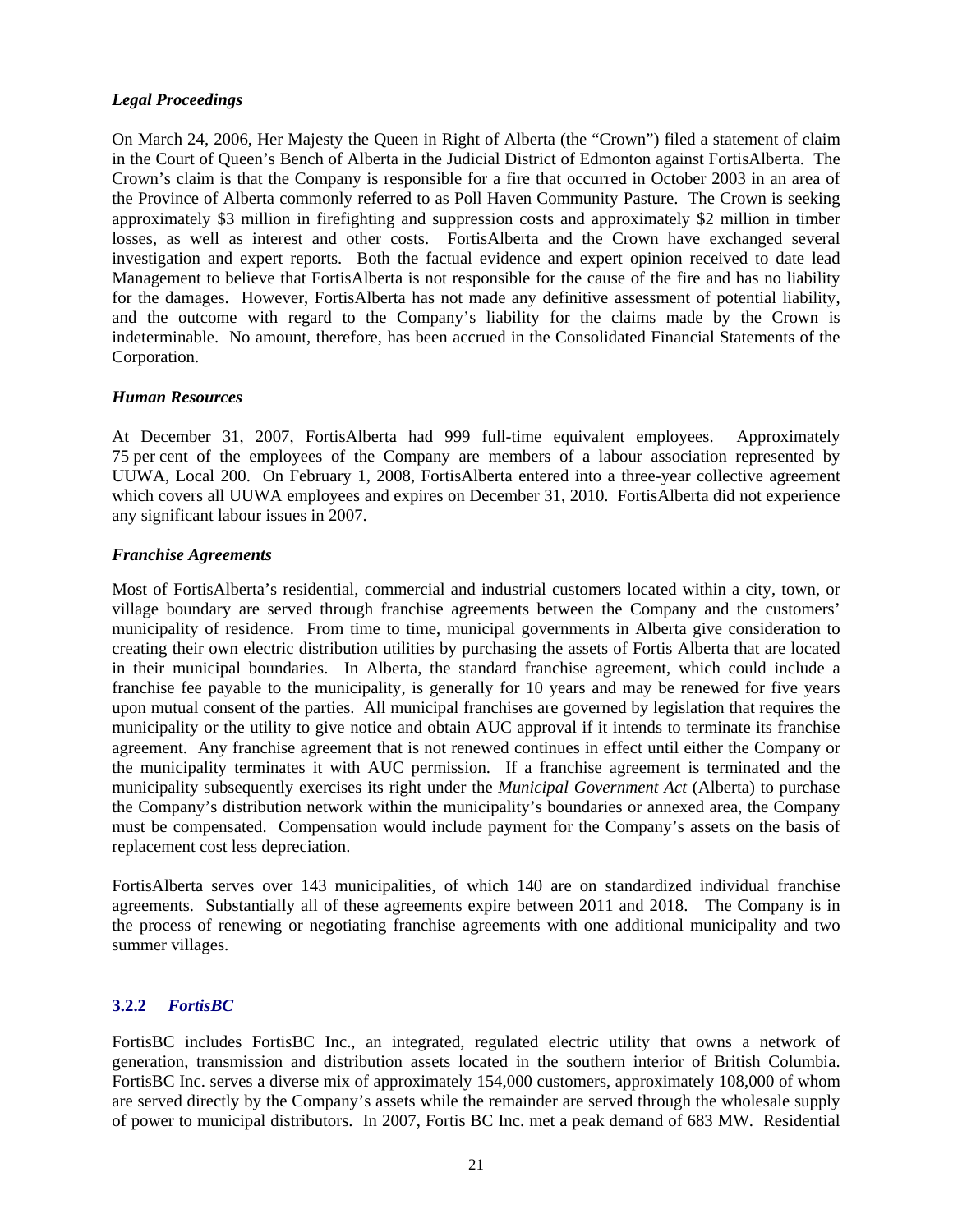customers represent the largest customer segment of the Company. The Company's transmission and distribution assets include 6,900 kilometres of transmission and distribution lines and 64 distribution substations. FortisBC also includes the regulated electric utility formerly operated as PLP, which was purchased on May 31, 2005.

FortisBC also includes non-regulated operating, maintenance and management services relating to the 450-MW Waneta hydroelectric generation facility owned by Teck Cominco, the 149-MW Brilliant Hydroelectric Plant owned by CPC/CBT, the 185-MW Arrow Lakes Hydroelectric Plant owned by CPC/CBT, and the distribution system owned by the City of Kelowna.

# *Market and Sales*

FortisBC has a diverse customer base composed primarily of residential, general service, industrial and municipal wholesale, and other industrial customers. Annual electricity sales increased to 3,091 GWh in 2007 from 3,038 GWh in 2006. Revenue increased to \$229 million in 2007 from \$216 million in 2006.

The following table compares the composition of FortisBC's 2007 and 2006 revenue and electricity sales by customer class.

| FortisBC                                                                  |                                                                                                                                                                                                               |                                                        |       |       |  |  |
|---------------------------------------------------------------------------|---------------------------------------------------------------------------------------------------------------------------------------------------------------------------------------------------------------|--------------------------------------------------------|-------|-------|--|--|
|                                                                           |                                                                                                                                                                                                               | <b>Revenue and Electricity Sales by Customer Class</b> |       |       |  |  |
| <b>GWh Sales</b><br><b>Revenue</b><br>${\rm (per \, cent)}$<br>(per cent) |                                                                                                                                                                                                               |                                                        |       |       |  |  |
|                                                                           | 2007                                                                                                                                                                                                          | 2006                                                   | 2007  | 2006  |  |  |
| Residential                                                               | 40.7                                                                                                                                                                                                          | 41.6                                                   | 37.5  | 36.8  |  |  |
| General service                                                           | 23.6                                                                                                                                                                                                          | 25.2                                                   | 22.6  | 23.2  |  |  |
| Wholesale                                                                 | <b>19.0</b>                                                                                                                                                                                                   | 19.9                                                   | 28.5  | 28.7  |  |  |
| Industrial                                                                | 8.4                                                                                                                                                                                                           | 8.8                                                    | 11.4  | 11.3  |  |  |
| Other $(1)$                                                               | 8.3                                                                                                                                                                                                           | 4.5                                                    |       |       |  |  |
| Total                                                                     | 100.0                                                                                                                                                                                                         | 100.0                                                  | 100.0 | 100.0 |  |  |
| (1)                                                                       | "Other" includes revenue from sources other than from the sale of electricity, including revenue of Fortis Pacific Holdings and revenue<br>from non-regulated operating, maintenance and management services. |                                                        |       |       |  |  |

# *Generation and Power Supply*

FortisBC Inc. meets the electricity supply requirements of its customers through a mix of owned generation and short-term and long-term power purchase contracts. FortisBC Inc. owns four regulated hydroelectric generating plants on the Kootenay River with an aggregate installed capacity of 223 MW and annual energy output of approximately 1,591 GWh, which provide approximately 45 per cent of the Company's energy needs and 30 per cent of its capacity needs. FortisBC Inc. meets the balance of its requirements through a portfolio of long-term and short-term power purchase contracts approved by the BCUC, the costs of which are flowed through to customers.

FortisBC Inc.'s four hydroelectric generation facilities are governed by the CPA. The CPA is a multi-party agreement that enables the five separate owners of eight major hydroelectric generating plants (with a combined capacity of more than 1,500 MW and located in relatively close proximity to each other) to coordinate the operation and dispatch of their plants.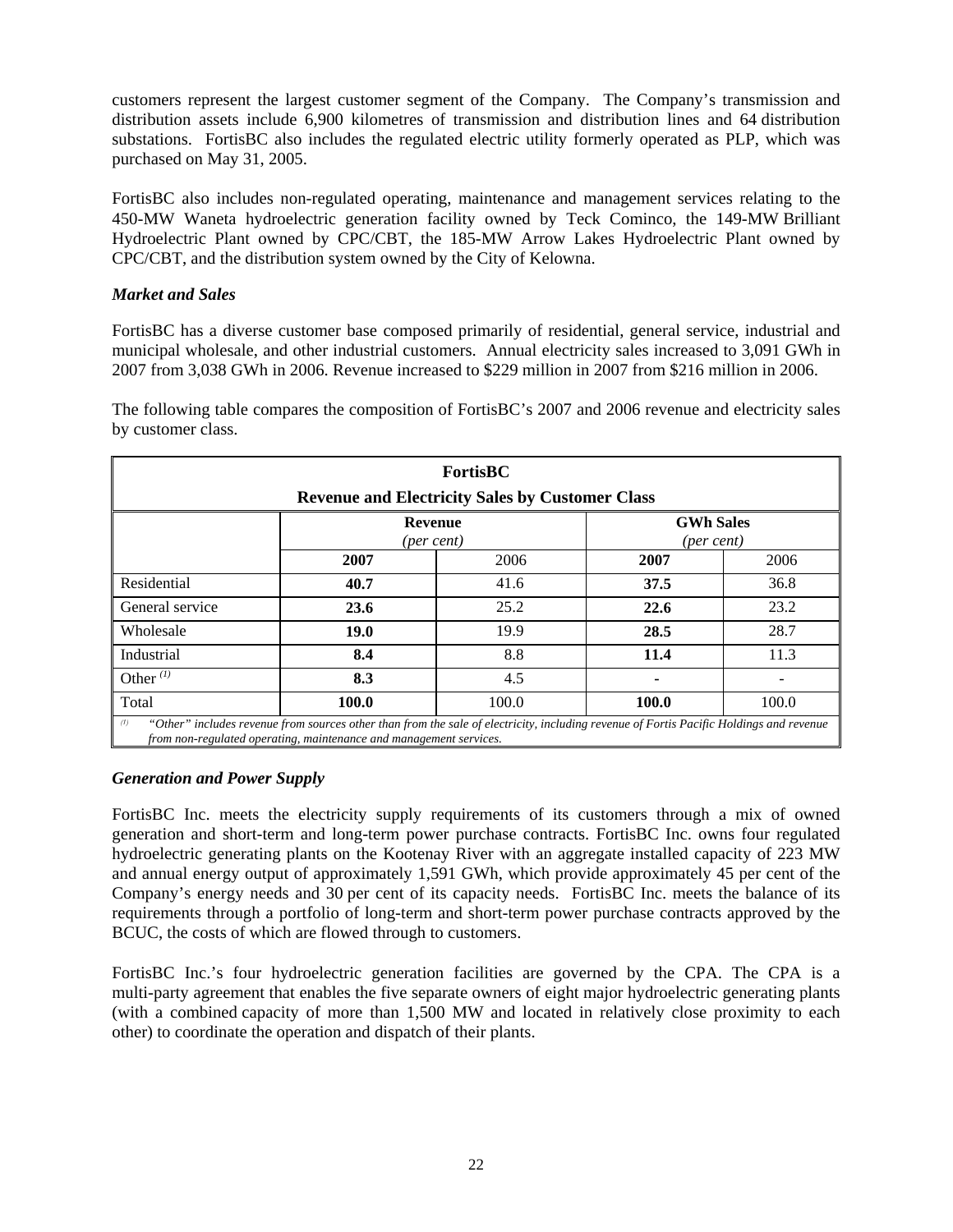The following table lists the plants and their owners.

| <b>Plant</b>               | Capacity (MW) | Owners          |  |
|----------------------------|---------------|-----------------|--|
| Canal Plant                | 580           | <b>BC</b> Hydro |  |
| Waneta Dam                 | 450           | Teck Cominco    |  |
| Kootenay River System      | 223           | FortisBC Inc.   |  |
| <b>Brilliant Dam</b>       | 149           | <b>BPC</b>      |  |
| <b>Brilliant Expansion</b> | 120           |                 |  |
| <b>Total</b>               | 1,522         |                 |  |

BPC, BEPC, Teck Cominco and FortisBC Inc. are collectively defined in the CPA as the Entitlement Parties. The CPA enables BC Hydro and the Entitlement Parties, through coordinated use of water flows, subject to the 1961 Columbia River Treaty between Canada and the United States, and storage reservoirs, and through the coordinated operation of generating plants, to generate more power from their respective generating resources than they could if they operated independently. Under the CPA, BC Hydro takes into its system all power actually generated by all seven plants owned by the Entitlement Parties. In exchange for permitting BC Hydro to determine the output of these facilities, each of the Entitlement Parties is contractually entitled to a fixed annual entitlement of capacity and energy from BC Hydro, which is currently based on 50-year historical water flows. The Entitlement Parties receive their defined entitlements irrespective of actual water flows to the Entitlement Parties' generating plants and are, accordingly, insulated from the risk of water availability.

The majority of FortisBC Inc.'s remaining electricity supply is acquired through long-term power purchase contracts, consisting of the following:

- i. a 129-MW long-term power purchase agreement with BPC terminating in 2056;
- ii. an additional ongoing agreement to purchase 20 MW of power pursuant to the Brilliant Power Purchase Agreement;
- iii. a 200-MW power purchase agreement with BC Hydro terminating in 2013; and
- iv. a number of small power purchase contracts with independent power producers.

The majority of these purchase contracts have been approved by the BCUC and prudently incurred costs thereunder flow through to customers through FortisBC Inc.'s electricity rates. FortisBC Inc.'s contracts provide the Company with the flexibility to respond to changes in demand and the ability to manage commodity exposure.

Although FortisBC Inc. can currently meet most of its customer supply requirements from its own generation and the long-term power purchase agreements described above, a portion of the customer load during the summer and winter peak-demand periods may need to be supplied from the market in the form of short-term power purchases. Costs related to such purchases, provided they are prudently incurred and accurately forecasted, are largely flowed through to customers. FortisBC Inc. generally makes arrangements prior to the winter season to acquire power at known prices should the need arise.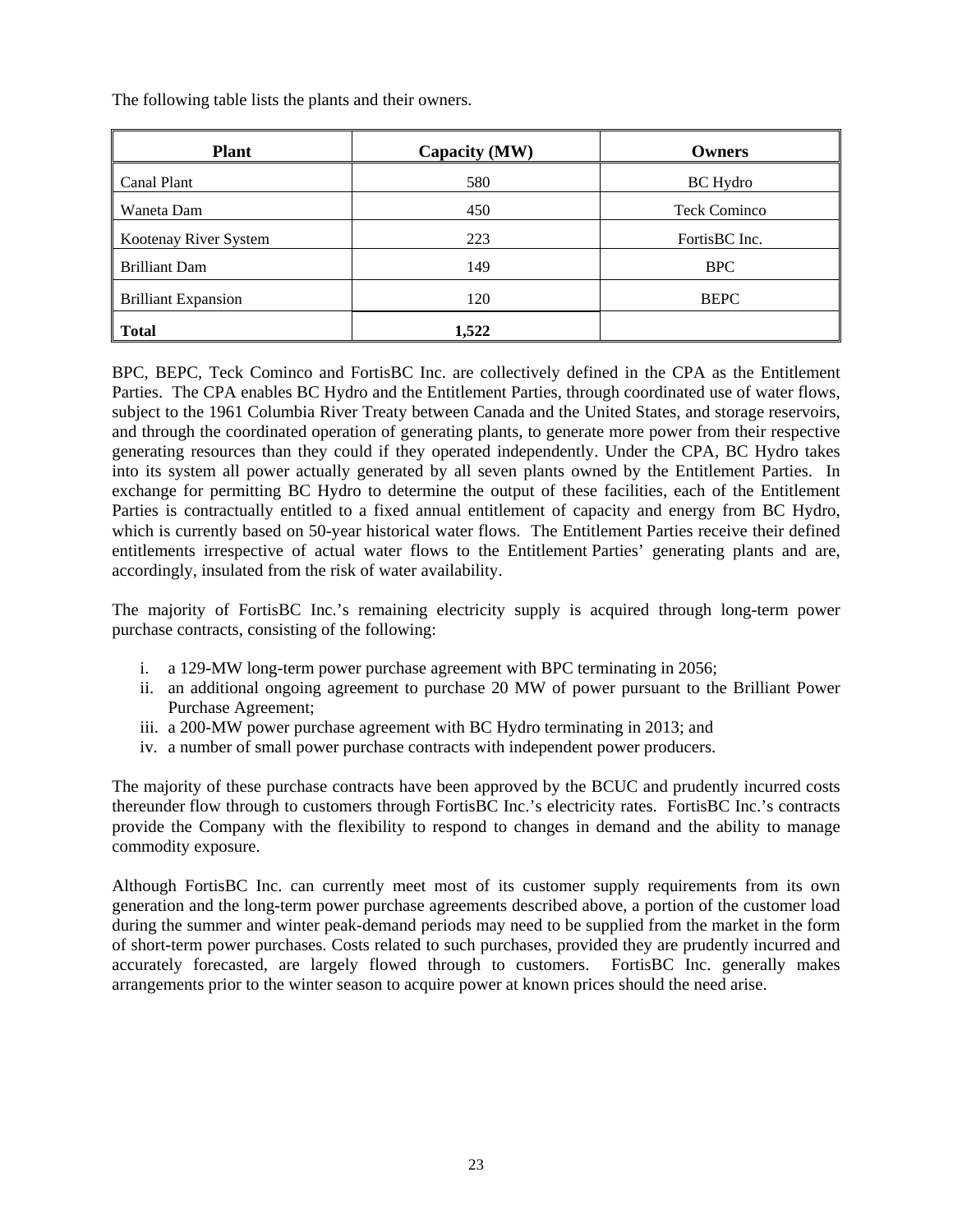## *Legal Proceedings*

The B.C. Ministry of Forests has alleged breaches of the Forest Practices Code and negligence relating to a fire near Vaseux Lake and has filed and served a writ and statement of claim against FortisBC Inc. In addition, the Company has been served with two filed writs and statements of claim by private landowners in relation to the same matter. The Company is currently communicating with its insurers and has filed a statement of defence in relation to all of the actions. The outcome cannot be reasonably determined and estimated at this time and, accordingly, no amount has been accrued in the Consolidated Financial Statements of the Corporation.

In January 2006, FortisBC Inc. was served a writ and statement of claim filed with the B.C. Supreme Court under the *Class Proceedings Act*, *1995* (British Columbia) on behalf of a class consisting of all persons who are or were customers of FortisBC Inc. and who paid or have been charged FortisBC Inc.'s late payment penalties at any time between April 1, 1981 and the date of any judgment in this action. The claim was that forfeitures of the prompt payment discount offered to customers constituted "interest" within the meaning of section 347 of the *Criminal Code* (Canada) and, since the effective annual rate of such interest exceeded 60 per cent, they were illegal and void. In the action, the Plaintiff sought damages and restitution of all late payment penalties which were forfeited. On December 13, 2006, the application to certify the action as a class action was heard in the B.C. Supreme Court. In a decision delivered on January 11, 2007, the B.C. Supreme Court dismissed the application to certify the action as a class suit. The Plaintiff filed an appeal of the decision with the B.C. Court of Appeal. The Plaintiff's appeal was abandoned on May 29, 2007 and a Consent Dismissal Order was entered on June 6, 2007 dismissing the proceeding without costs to either party.

# *Human Resources*

At December 31, 2007, FortisBC had 532 full-time equivalent employees. FortisBC has a collective agreement with IBEW, Local 213, expiring on January 31, 2009, and a collective agreement with COPE, Local 378, expiring on January 31, 2011. The two collective agreements cover approximately 80 per cent of employees.

# **3.2.3** *Newfoundland Power*

Newfoundland Power is the principal distributor of electricity on the island portion of Newfoundland and Labrador, serving approximately 232,000 customers, or 85 per cent of the Province's electricity consumers, and met a peak demand of 1,142 MW in 2007. The balance of the population is served by Newfoundland's other electric utility, Newfoundland Hydro, which also serves several larger industrial customers. Newfoundland Power owns and operates approximately 11,000 kilometres of transmission and distribution lines.

## *Market and Sales*

Annual weather-adjusted electricity sales increased to 5,093 GWh in 2007 from 4,995 GWh in 2006. Revenue increased to \$490 million in 2007 from \$421 million in 2006.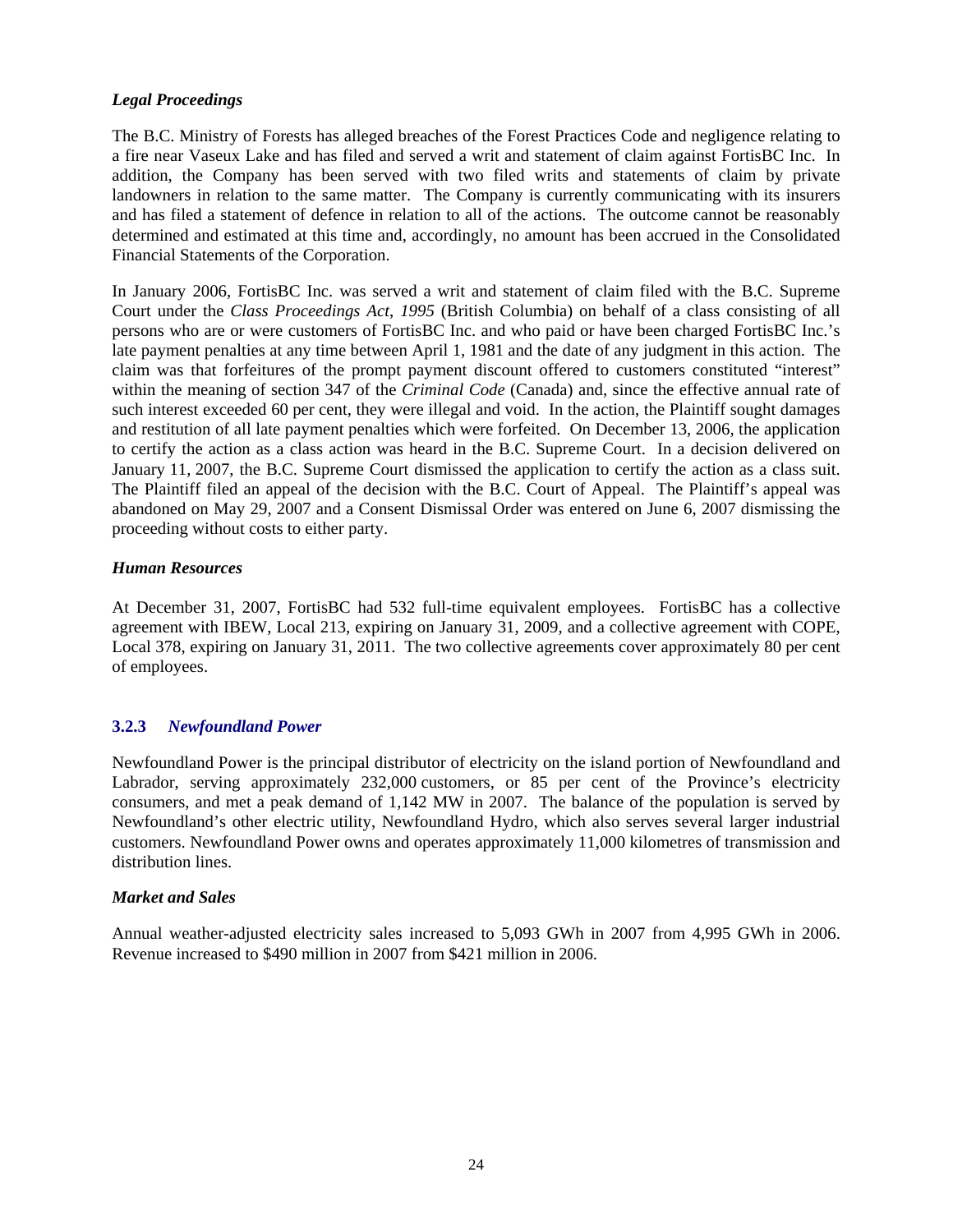The following table compares the composition of Newfoundland Power's 2007 and 2006 revenue and electricity sales by customer class.

| <b>Newfoundland Power</b>                 |                                                                                                                                                                                                                                                               |                                                        |                                 |      |  |
|-------------------------------------------|---------------------------------------------------------------------------------------------------------------------------------------------------------------------------------------------------------------------------------------------------------------|--------------------------------------------------------|---------------------------------|------|--|
|                                           |                                                                                                                                                                                                                                                               | <b>Revenue and Electricity Sales by Customer Class</b> |                                 |      |  |
|                                           |                                                                                                                                                                                                                                                               | Revenue $(1)$                                          | <b>GWh Sales</b> <sup>(1)</sup> |      |  |
|                                           |                                                                                                                                                                                                                                                               | (per cent)                                             | (per cent)                      |      |  |
|                                           | 2007                                                                                                                                                                                                                                                          | 2006                                                   |                                 |      |  |
| Residential                               | 58.7                                                                                                                                                                                                                                                          | 58.4                                                   | 59.8                            | 59.7 |  |
| Commercial and Street Lighting            | 38.6                                                                                                                                                                                                                                                          | 38.4                                                   | 40.2                            | 40.3 |  |
| Other $(2)$                               | 2.7                                                                                                                                                                                                                                                           | 3.2                                                    |                                 |      |  |
| 100.0<br>Total<br>100.0<br>100.0<br>100.0 |                                                                                                                                                                                                                                                               |                                                        |                                 |      |  |
| (1)<br>(2)                                | Revenue and electricity sales reflect weather-adjusted values pursuant to Newfoundland Power's weather normalization reserve.<br>Includes revenue from sources other than from the sale of electricity, the most significant being joint-use of pole revenue. |                                                        |                                 |      |  |

# *Power Supply*

Approximately 90 per cent of Newfoundland Power's power supply is purchased from Newfoundland Hydro. The principal terms of the supply arrangements with Newfoundland Hydro are regulated by the PUB on a basis similar to that upon which Newfoundland Power's service to its customers is regulated.

Newfoundland Power operates 29 small generating stations which generate approximately 10 per cent of the electricity sold by Newfoundland Power. The Company's hydroelectric generating plants have a total capacity of approximately 96 MW. The diesel plants and gas turbines have a total capacity of approximately 7 MW and 36 MW, respectively.

The City of St. John's has given formal notice of its intention to terminate Newfoundland Power's rights to use the Mobile River watershed for the generation of electricity. The effective date of the notice to terminate the lease is March 1, 2009. The Company held these rights under a lease dated November 23, 1946, which was amended by an agreement dated October 21, 1949. The two hydroelectric plants affected by the lease have a combined capacity of approximately 12 MW and generate annual production of 49 GWh, representing less than one per cent of the Company's total energy requirements. To exercise the termination provision of the lease, the City of St. John's is required to pay to the Company the value of all works and erections employed in the generation and transmission of electricity using the water of the Mobile River watershed. The lease provides for determination of the value of the assets by arbitration in the event that the City of St. John's chooses to exercise its right to terminate the lease. Discussions with the City of St. John's are at a preliminary stage, and the value of the affected assets has not been established.

## *Human Resources*

At December 31, 2007, Newfoundland Power had 555 full-time equivalent employees of which approximately 54 per cent were members of bargaining units represented by IBEW, Local 1620.

The Company has two collective agreements governing its unionized employees represented by IBEW, Local 1620. Both contracts expire September 30, 2008. Newfoundland Power did not experience any significant labour issues in 2007.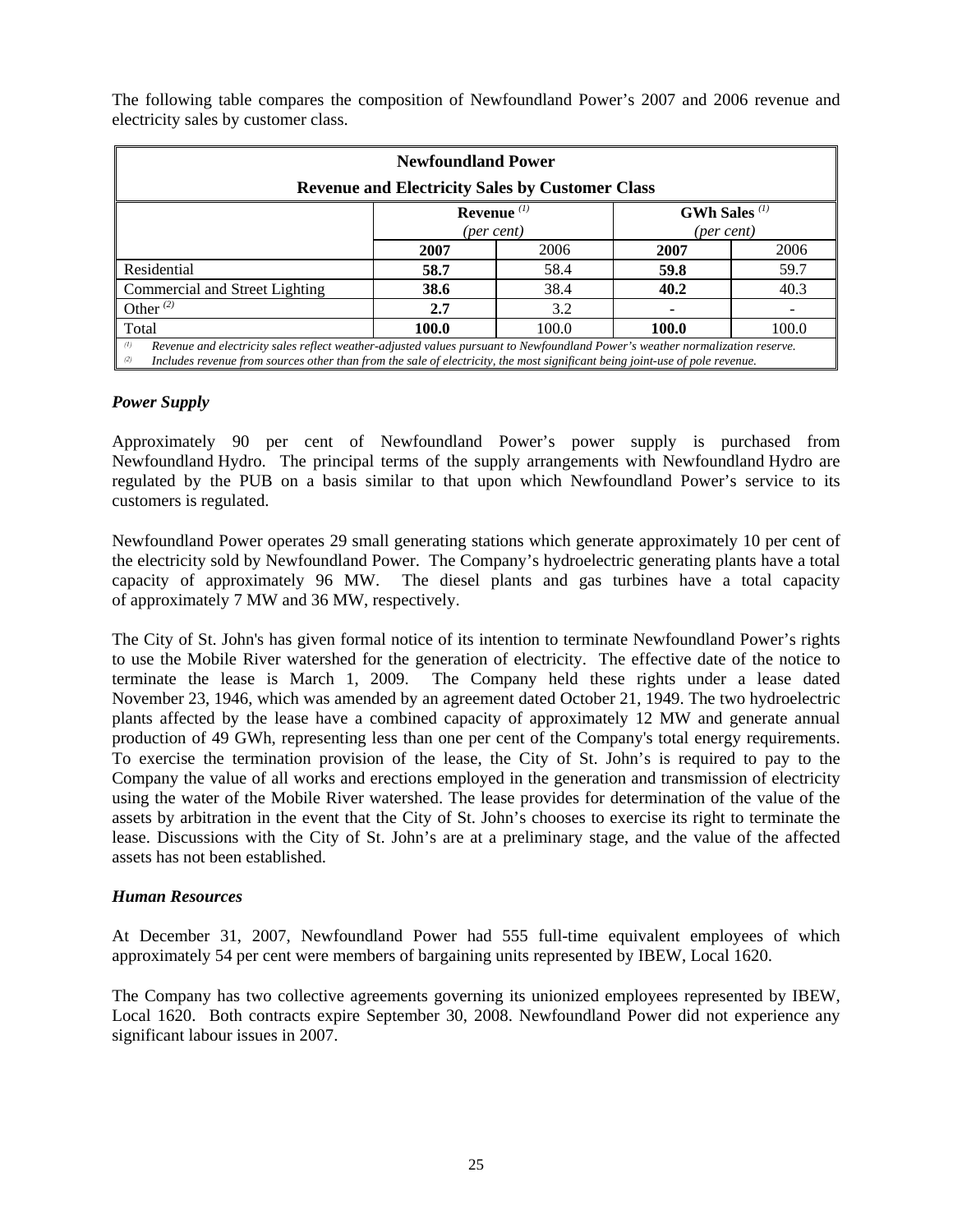## **3.2.4** *Other Canadian Electric Utilities*

Other Canadian Electric Utilities includes the operations of Maritime Electric and FortisOntario.

#### Maritime Electric

Maritime Electric operates an integrated electric utility which directly supplies approximately 72,000 customers, constituting 90 per cent of electricity consumers on Prince Edward Island. Maritime Electric purchases most of the energy it distributes to its customers from NB Power, a provincial Crown Corporation. Maritime Electric's system is connected to the mainland power grid via two submarine cables between Prince Edward Island and New Brunswick, which are leased from the Government of Prince Edward Island. Maritime Electric owns and operates generating plants with a combined capacity of 150 MW on Prince Edward Island and met a peak demand of 218 MW in 2007.

#### FortisOntario

The Corporation's regulated utility investments in Ontario, collectively FortisOntario, are composed of Canadian Niagara Power, including the operations of Port Colborne Hydro, and Cornwall Electric. Canadian Niagara Power services Fort Erie, Port Colborne and Gananoque, while Cornwall Electric services Cornwall. In total, FortisOntario's distribution operations serve approximately 52,000 customers. Canadian Niagara Power owns international transmission facilities at Fort Erie, Ontario and owns a 10 per cent interest in each of Westario Power and Rideau St. Lawrence, two regional electric distribution companies formed in 2000 serving more than 27,000 customers. FortisOntario met a combined peak demand of 234 MW in 2007.

#### *Market and Sales*

Annual electricity sales increased to 2,209 GWh in 2007 from 2,168 GWh in 2006. Revenue increased to \$263 million in 2007 from \$252 million in 2006.

The following table compares the composition of Other Canadian Electric Utilities' 2007 and 2006 revenue and electricity sales by customer class.

| <b>Other Canadian Electric Utilities</b><br><b>Revenue and Electricity Sales by Customer Class</b>                                              |       |       |       |       |  |
|-------------------------------------------------------------------------------------------------------------------------------------------------|-------|-------|-------|-------|--|
| <b>GWh Sales</b><br><b>Revenue</b><br>(per cent)<br>(per cent)                                                                                  |       |       |       |       |  |
|                                                                                                                                                 | 2007  | 2006  | 2007  | 2006  |  |
| Residential                                                                                                                                     | 44.0  | 44.0  | 42.1  | 41.5  |  |
| Commercial and industrial                                                                                                                       | 49.8  | 50.0  | 57.6  | 57.7  |  |
| Other $^{(1)}$                                                                                                                                  | 6.2   | 6.0   | 0.3   | 0.8   |  |
| Total                                                                                                                                           | 100.0 | 100.0 | 100.0 | 100.0 |  |
| Includes revenue from sources other than from the sale of electricity, including a \$3 million refund received at FortisOntario in 2007.<br>(1) |       |       |       |       |  |

## *Power Supply*

#### Maritime Electric

Maritime Electric purchased more than 87 per cent of the electricity required to meet its customers' needs from NB Power in 2007. The balance was met through Maritime Electric's on-Island generation facilities and the purchase of wind energy produced on Prince Edward Island. Maritime Electric's generation facilities have a total installed capacity of 150 MW. The Company's generating capacity is used primarily for peaking, submarine-cable loading issues and emergency purposes.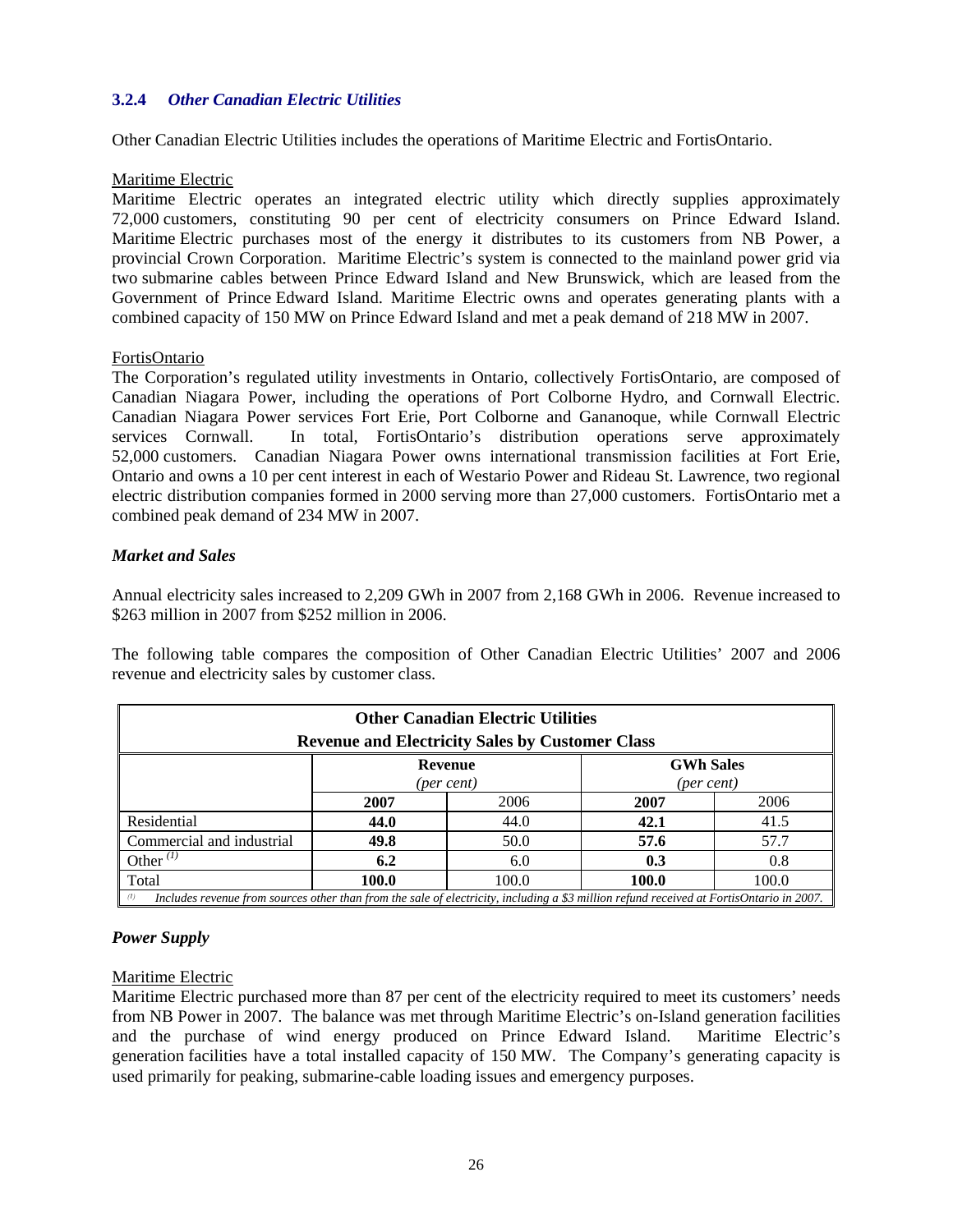In 2007, approximately 17 per cent of the energy that Maritime Electric purchased from NB Power came from the Point Lepreau Station. During 2007, the Point Lepreau Station had an annual capacity factor of 74.8 per cent compared to 78.8 per cent in 2006. The Point Lepreau Station is scheduled for a major refurbishment in 2008 that will extend its estimated life to 2035. The cost of replacement energy during the refurbishment of the Point Lepreau Station is expected to be recovered from customers through the operation of the ECAM.

Legislation proclaimed by the Government of Prince Edward Island will see an increased reliance by Maritime Electric on renewable energy sources, such as wind-powered energy, located on Prince Edward Island. By 2010, Maritime Electric will be required to obtain at least 15 per cent of its annual energy requirements from renewable sources. In 2006, the Company signed an agreement with PEI Energy Corporation which will see the Company purchase 39 MW of wind-powered energy from PEI Energy Corporation's new wind farm. In 2007, 12.2 per cent of the Island's energy-supply requirements were generated by wind.

## FortisOntario

The power requirements of FortisOntario's service areas are provided from various sources. Canadian Niagara Power purchases its power requirements for Fort Erie and Port Colborne from the IESO. Under the Standard Supply Code of the OEB, Canadian Niagara Power is obliged to provide Standard Service Supply to all its customers who do not choose to contract with an electricity retailer. This energy is provided to customers at either regulated or market prices.

Canadian Niagara Power purchases approximately 83 per cent of energy requirements for Gananoque through monthly energy purchases from Hydro One and the remaining 17 per cent is purchased from six hydroelectric generating plants owned by Fortis Properties.

Cornwall Electric purchases 98 per cent of its power requirements from Hydro-Québec Energy Marketing under two fixed-term contracts. The first contract, which represents approximately 37 per cent of the power supply, expires in 2019. The second contract, which supplies the remainder of the power from Hydro-Québec Energy Marketing, is a 24-month rolling contract expiring in 2008. FortisOntario Inc.'s 5-MW gas-fired cogeneration plant generates the remaining two per cent of the power requirement in Cornwall.

# *Legal Proceedings*

In April 2006, CRA reassessed Maritime Electric's 1997-2004 taxation years. The reassessment encompasses the Company's tax treatment, specifically the Company's timing of deductions, with respect to: (i) the ECAM in the 2001-2004 taxation years; (ii) customer rebate adjustments in the 2001-2003 taxation years; and (iii) the Company's payment of approximately \$6 million on January 2, 2001 associated with a settlement with NB Power regarding the \$450 million write-down of the Point Lepreau Station in 1998. Maritime Electric believes it has reported its tax position appropriately in all aspects of the reassessment and filed a Notice of Objection with the Chief of Appeals at CRA. Should the Company be unsuccessful in defending all aspects of the reassessment, the Company would be required to pay approximately \$13 million in taxes and accrued interest. As at December 31, 2007, Maritime Electric has provided for this amount through future and current income taxes payable. The provisions of the *Income Tax Act* (Canada) require the Company to deposit one-half of the assessment under objection with CRA. The amount currently on deposit with the CRA arising from the reassessment is approximately \$6 million.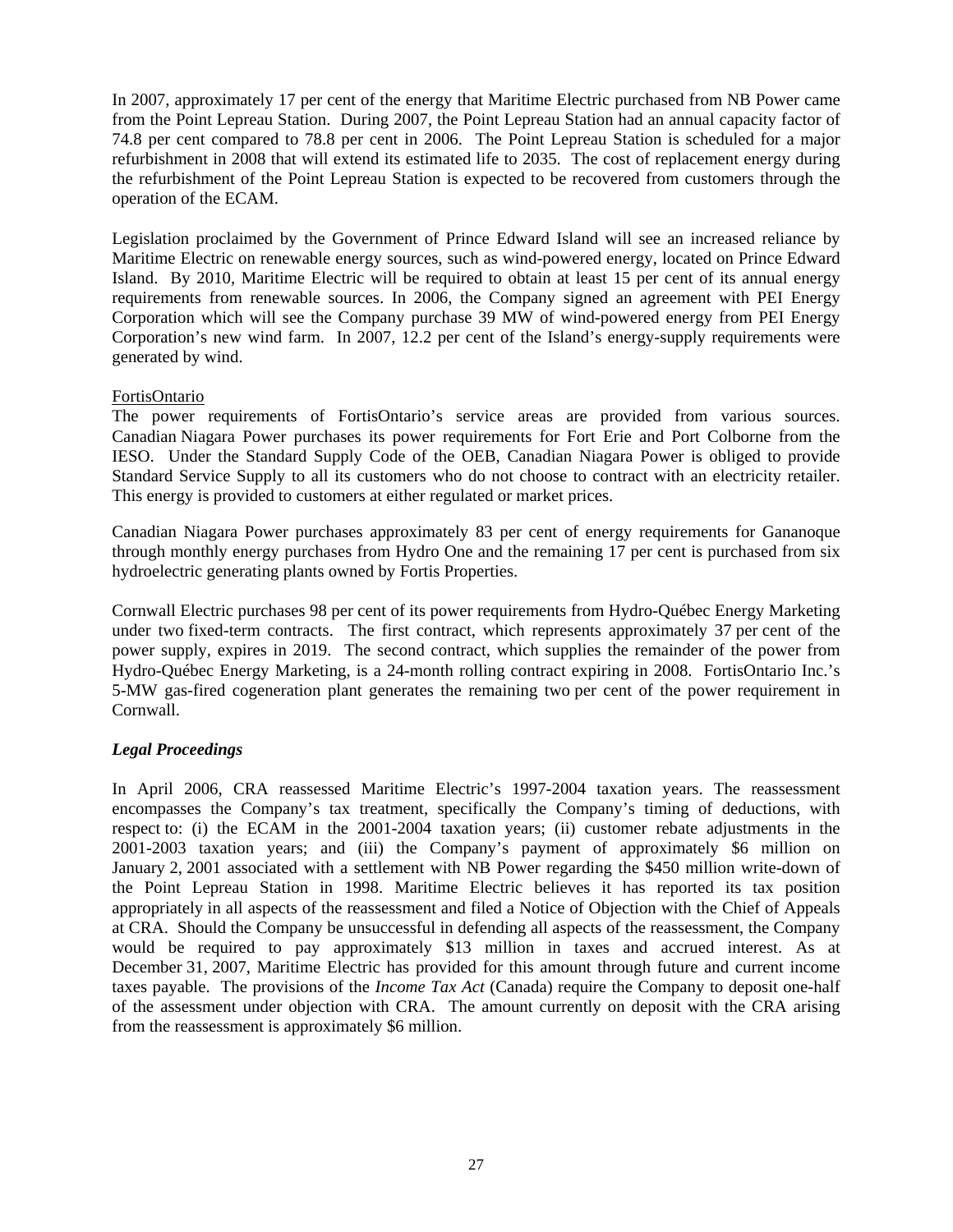#### *Human Resources*

At December 31, 2007, Maritime Electric had 179 full-time employees, of which approximately 70 per cent were represented by IBEW, Local 1432. The collective agreement with IBEW, Local 1432, expires on December 31, 2008.

At December 31, 2007, FortisOntario had 124 employees, of which approximately 65 per cent were represented by CUPE, Local 137, IBEW, Local 636, in the Niagara Region and IBEW, Local 636, in Gananoque. The collective agreements governing these employees expire on April 30, 2009, May 31, 2009 and July 31, 2009, respectively.

## **3.3 Regulated Electric Utilities - Caribbean**

Regulated Electric Utilities - Caribbean operations are comprised of Belize Electricity, Caribbean Utilitities and Fortis Turks and Caicos.

## Belize Electricity

Belize Electricity is the principal distributor of electricity in Belize, Central America, serving approximately 73,000 customers and met a peak demand of 70 MW in 2007. Belize Electricity meets its energy demand from multiple sources, which include power purchases from: (i) CFE, the Mexican state-owned power company; (ii) the Mollejon and Chalillo hydroelectric generating facilities owned and operated by BECOL; and (iii) its own diesel-fired and gas turbine generation. All major load centers are connected to Belize's national electricity system, which is connected to the Mexican electricity system, allowing Belize Electricity to optimize its power supply options.

#### Caribbean Utilities

Caribbean Utilities is the sole provider of electricity on Grand Cayman, Cayman Islands, serving more than 23,000 customers. The Company met a record peak demand of approximately 93 MW in August 2007.

#### Fortis Turks and Caicos

Fortis Turks and Caicos was acquired on August 28, 2006 by Fortis through a wholly owned subsidiary. Fortis Turks and Caicos serves more than 8,700 customers, or 85 per cent of electricity consumers, on the Turks and Caicos Islands and met a peak demand of 28 MW in 2007. The Company is the principal distributor of electricity on the Turks and Caicos Islands pursuant to 50-year licences that expire in 2036 and 2037.

## *Market and Sales*

Beginning with the first quarter of 2007, the Corporation has been consolidating Caribbean Utilities' financial statements on a two-month lag. During 2006, the statement of earnings of the Corporation reflected the previous approximate 37 per cent interest in Caribbean Utilities, accounted for on an equity basis on a two-month lag. Caribbean Utilities has an April 30 fiscal year end and, therefore, the data for 2007 and 2006 below includes financial results for Caribbean Utilities for the 12-month periods ended October 31.

In addition, the 2006 financial results for Fortis Turks and Caicos were included in the 2006 Consolidated Financial Statements of the Corporation from the date of acquisition, which occurred on August 28, 2006. Fortis Turks and Caicos' sales and revenue for the four-month period ending December 31, 2006 were 44 GWh and \$13 million, respectively.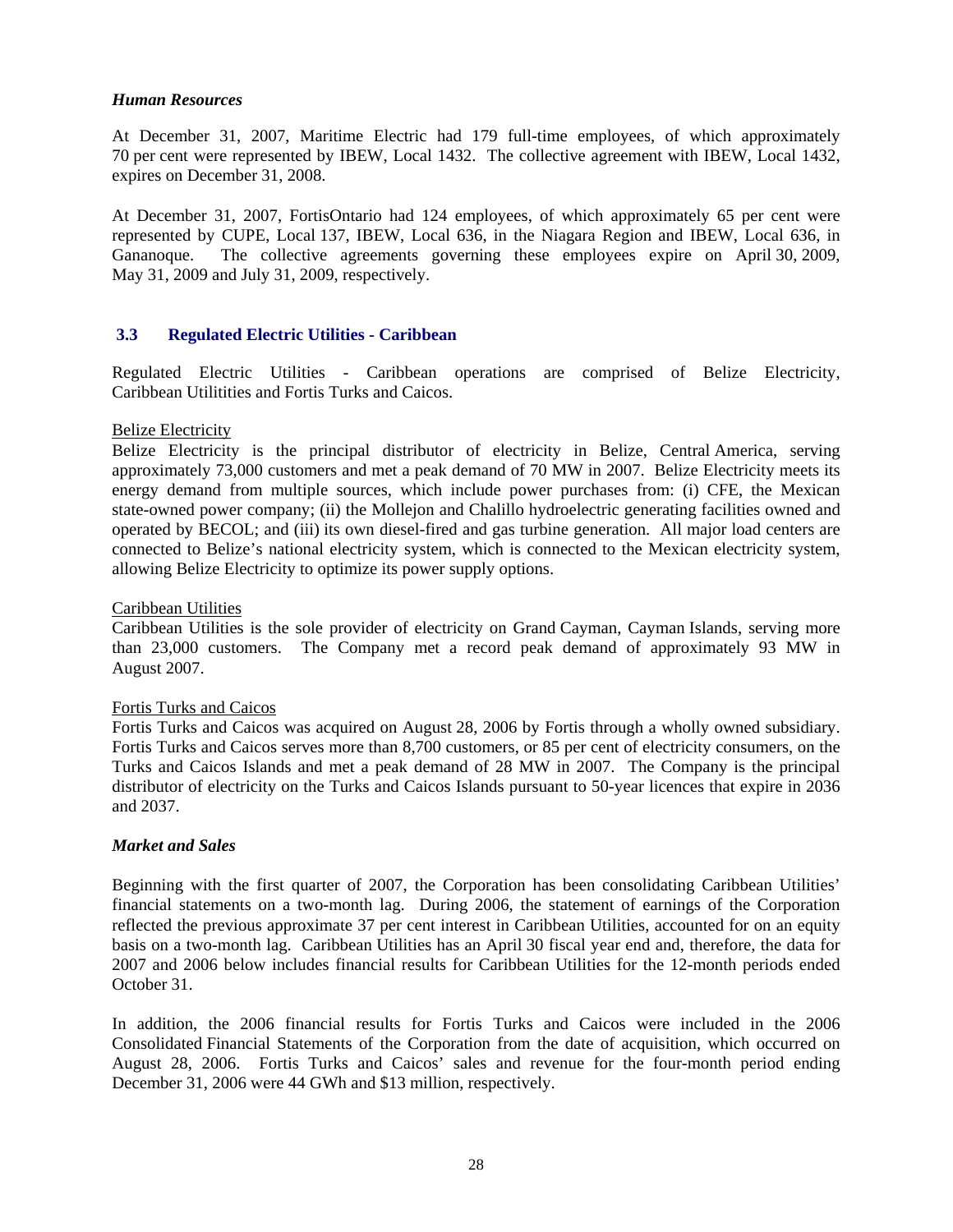Total annual electricity sales reported by Belize Electricity, Caribbean Utilities and Fortis Turks and Caicos increased to 1,054 GWh in 2007 from 970 GWh in 2006. Total annual revenue reported by Belize Electricity, Caribbean Utilities and Fortis Turks and Caicos increased to \$307 million in 2007 from \$301 million in 2006. The Regulated Electric Utilities - Caribbean segment contributed \$307 million and \$101 million in 2007 and 2006, respectively, to the consolidated revenue of Fortis.

The following table compares the composition of Regulated Electric Utilities - Caribbean's revenue and electricity sales by customer class for the years ended 2007 and 2006.

| <b>Regulated Electric Utilities - Caribbean</b><br><b>Revenue and Electricity Sales by Customer Class</b>                                                                                                                                                                                                                   |                                                  |            |      |            |  |  |  |
|-----------------------------------------------------------------------------------------------------------------------------------------------------------------------------------------------------------------------------------------------------------------------------------------------------------------------------|--------------------------------------------------|------------|------|------------|--|--|--|
|                                                                                                                                                                                                                                                                                                                             | <b>GWh Sales</b> <sup>(1)</sup><br>Revenue $(1)$ |            |      |            |  |  |  |
|                                                                                                                                                                                                                                                                                                                             |                                                  | (per cent) |      | (per cent) |  |  |  |
| 2006<br>2006<br>2007<br>2007                                                                                                                                                                                                                                                                                                |                                                  |            |      |            |  |  |  |
| Residential                                                                                                                                                                                                                                                                                                                 | 48.1                                             | 48.7       | 48.4 | 48.6       |  |  |  |
| Commercial, industrial and                                                                                                                                                                                                                                                                                                  |                                                  |            |      |            |  |  |  |
| street lighting                                                                                                                                                                                                                                                                                                             | 50.6                                             | 50.1       | 51.6 | 51.4       |  |  |  |
| Other $(2)$                                                                                                                                                                                                                                                                                                                 | 1.3                                              | 1.2        |      |            |  |  |  |
| Total<br>100.0<br>100.0<br>100.0<br>100.0                                                                                                                                                                                                                                                                                   |                                                  |            |      |            |  |  |  |
| (1)<br>The 2007 and 2006 figures are for the years ended December 31, 2007 and 2006, respectively, and include 100 per cent of the revenue<br>and electricity sales of Belize Electricity, Caribbean Utilities and Fortis Turks and Caicos.<br>(2)<br>Includes revenue from sources other than from the sale of electricity |                                                  |            |      |            |  |  |  |

## *Power Supply*

In 2007, 68 per cent of the electricity needs of Regulated Electric Utilities - Caribbean was produced from gas and diesel-fired generation. The remainder was produced from hydroelectric generating facilities in Belize.

Belize Electricity purchased and produced 439 GWh of electricity in 2007, of which 89 per cent was purchased from CFE and from the Mollejon and Chalillo hydroelectric generating facilities. The balance was produced by Belize Electricity's installed capacity of 36 MW, including a 23-MW gas-turbine generating facility. The Company met a peak demand of 70 MW in 2007.

Caribbean Utilities relies upon diesel generation to produce electricity for Grand Cayman. Grand Cayman has neither hydroelectric potential nor inherent thermal resources and the Company must rely upon diesel fuel imported to Grand Cayman primarily from refineries in the Caribbean and the Gulf of Mexico. The Company has an installed generating capacity of approximately 137 MW and met a record peak demand of 93 MW in August 2007.

Fortis Turks and Caicos relies upon diesel-fired generation, which has a combined generating capacity of 48 MW, to produce electricity for the Turks and Caicos Islands. In 2007, Fortis Turks and Caicos met a combined peak demand of 28 MW.

## *Human Resources*

At December 31, 2007, Regulated Electric Utilities - Caribbean employed 547 full-time equivalent employees.

At December 31, 2007, Belize Electricity had 274 full-time equivalent employees of which approximately 59 per cent were represented by BEWU. The Company's collective agreement with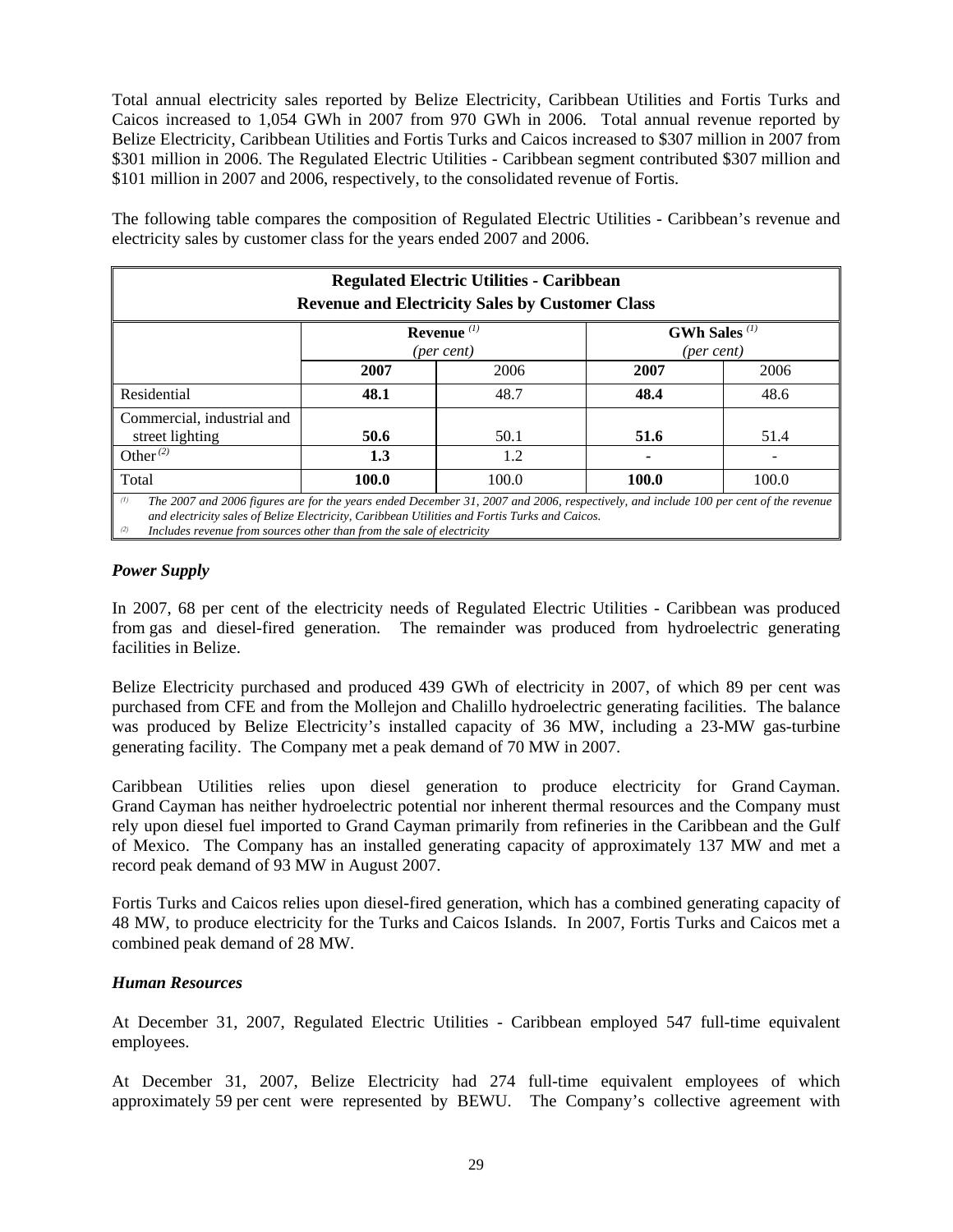BEWU was signed on November 29, 2000 and is to be reviewed every five years. Union negotiations commenced during the third quarter of 2006 for a new collective agreement and are still ongoing.

At December 31, 2007, Caribbean Utilities had 193 non-unionized full-time equivalent employees, more than 90 per cent of whom were Caymanian.

At December 31, 2007, Fortis Turks and Caicos had 80 non-unionized full-time equivalent employees, approximately 89 per cent of whom were Turks and Caicos Islanders.

# **3.4 Non-Regulated – Fortis Generation**

Annual energy sales from non-regulated generation assets were 1,122 GWh in 2007 compared to 1,203 GWh in 2006. Revenue was \$75 million in 2007 compared to \$80 million in 2006.

The following table compares the composition of Fortis Generation's 2007 and 2006 revenue and energy sales by location.

| <b>Fortis Generation</b>                                                                                                 |       |       |            |       |  |
|--------------------------------------------------------------------------------------------------------------------------|-------|-------|------------|-------|--|
| <b>Revenue and Energy Sales by Location</b><br><b>GWh Sales</b><br><b>Revenue</b><br>(per cent)<br>${\rm (per \, cent)}$ |       |       |            |       |  |
|                                                                                                                          | 2007  | 2006  | 2007       | 2006  |  |
| <b>Belize</b>                                                                                                            | 21.2  | 21.9  | 14.9       | 14.8  |  |
| Ontario                                                                                                                  | 46.4  | 42.7  | 63.0       | 60.0  |  |
| Central Newfoundland                                                                                                     | 23.0  | 23.9  | 12.2       | 14.0  |  |
| British Columbia                                                                                                         | 2.3   | 1.9   | <b>3.0</b> | 2.5   |  |
| <b>Upper New York State</b>                                                                                              | 7.1   | 9.6   | 6.9        | 8.7   |  |
| Total                                                                                                                    | 100.0 | 100.0 | 100.0      | 100.0 |  |

Belize

Non-regulated generation operations in Belize consist of the operations of BECOL, which operates both the 25-MW Mollejon hydroelectric generating facility and the 7-MW Chalillo hydroelectric generating facility. BECOL sells its entire output to Belize Electricity under a 50-year power purchase agreement and a franchise agreement. Under these agreements, the Mollejon hydroelectric facility will be transferred to the Government of Belize in 2037, after which it will be leased by BECOL for a further 15 years. The franchise agreement grants BECOL the right to use the water in the Macal River, upstream of the Mollejon hydroelectric generating facility, for hydroelectric generation. The Government of Belize has agreed not to grant any rights or take any action that would impede the amount or quality of water flow on the upper Macal River. BECOL was afforded full duty-free and tax-free status and the Government of Belize warrants that there is no limitation upon the repatriation or free exchange of funds.

In May 2007, BECOL received all major approvals for the construction of an estimated \$57 million (US\$53 million) 18-MW hydroelectric generating facility at Vaca on the Macal River in Belize. In 2008, BECOL is expected to spend \$30 million (US\$28 million) on the construction of this generating facility. Belize Electricity has signed a 50-year power purchase agreement with BECOL for the purchase of the energy to be generated by the Vaca facility. The facility is being constructed downstream from the Chalillo and Mollejon hydroelectric generating facilities and is expected to increase average annual energy production from the Macal River by approximately 80 GWh to 240 GWh.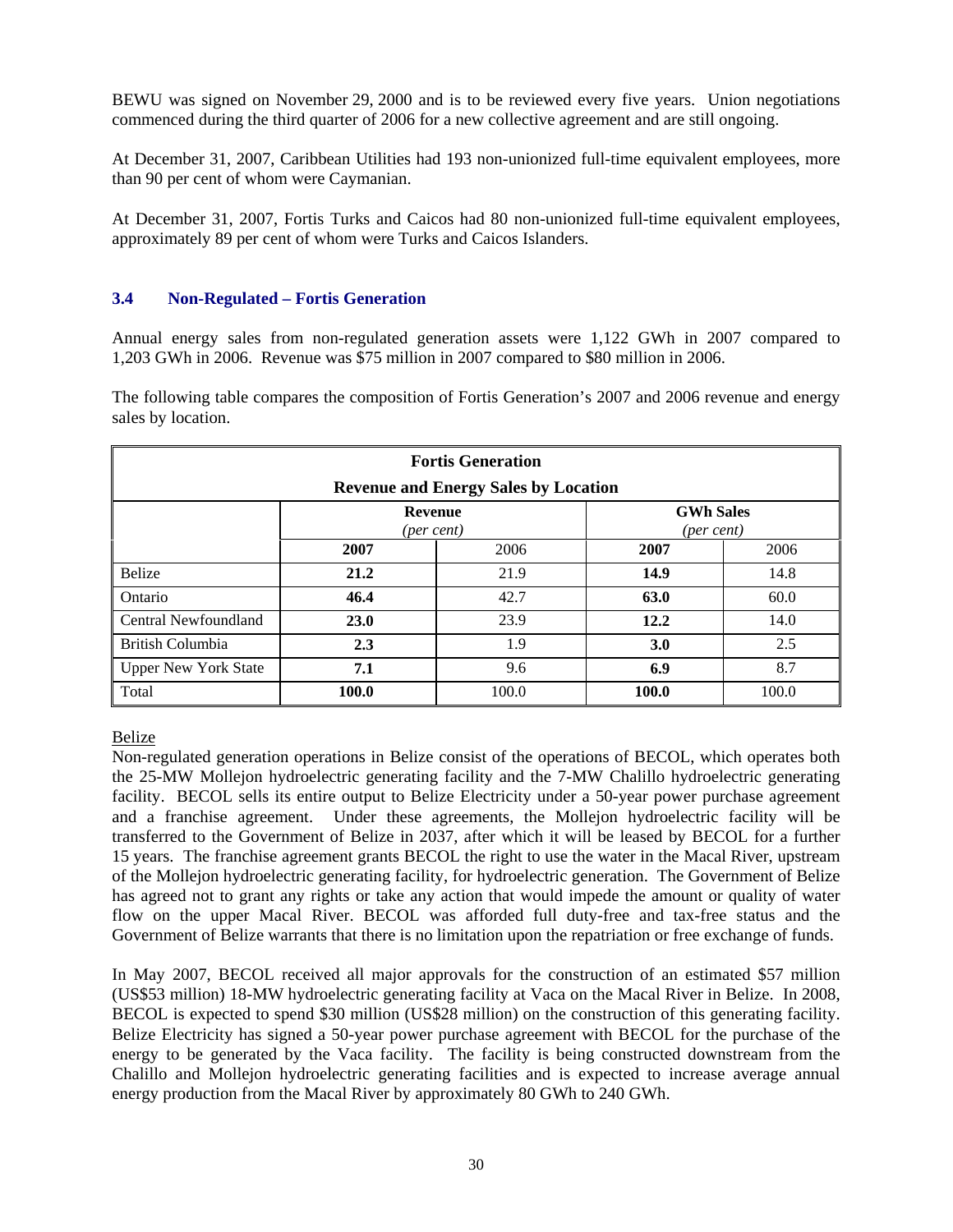Assuming normal hydrology, the facility is expected to be immediately accretive to earnings per common share of Fortis when it comes into service late in 2009.

BECOL currently employs 24 full-time personnel, none of whom participate in a collective agreement. BECOL is a leader in environmental management in Belize and made its operations compliant with ISO 14001 in 2002. Regular audits by external environmental auditors are conducted to ensure continued compliance.

## Ontario

Non-regulated generation operations in Ontario include 75 MW of water-right entitlement associated with the Niagara Exchange Agreement, which expires on April 30, 2009, the operation of a 5-MW gas-fired cogeneration plant in Cornwall and six small hydroelectric generating stations with a combined capacity of approximately 8 MW.

#### Central Newfoundland

Non-regulated generation operations in central Newfoundland are conducted through the Corporation's indirect 51 per cent interest in the Exploits Partnership. These operations generate approximately 590 GWh annually, of which 450 GWh is utilized by Abitibi, while the remainder is sold to Newfoundland Hydro under a 30-year take-or-pay power purchase agreement, expiring in 2033, which is exempt from regulation.

#### British Columbia

Non-regulated generation operations in British Columbia consist of the 16-MW run-of-river Walden hydroelectric power plant near Lillooet. This plant is a non-regulated operation that sells its entire output to BC Hydro under a power purchase agreement expiring in 2013.

#### Upper New York State

Non-regulated generation operations in Upper New York State include the operations of four hydroelectric generating stations with a combined generating capacity of 23 MW operating under licences from FERC. Since January 1, 2007, all four plants have been selling energy at current market rates.

## *Legal Proceedings*

Legal proceedings were initiated against FortisUS Energy by the Village of Philadelphia (the "Village"), New York. The Village claimed that FortisUS Energy should honour a series of current and future payments set out in an agreement between the Village and a former owner of the hydroelectric site, located in the municipality of the Village, now owned by FortisUS Energy, totalling approximately \$7 million (US\$7 million). The First American Title Insurance Company is defending the action on behalf of FortisUS Energy. A Memorandum Decision and Order was filed by the State of New York Supreme Court of Jefferson County on December 21, 2006 granting summary judgment to FortisUS Energy dismissing the action by the Village. An appeal of the summary judgment dismissal of the claim filed by the Village in January 2007 was heard by the Appellate Division, Fourth Judicial Department of the Supreme Court of the State of New York in December 2007. The Appellate Division delivered its Memorandum and Order on February 1, 2008 modifying the initial decision by dismissing the Village's appeal regarding its main claim, but reinstating a secondary cause of action dismissed by the summary judgment order. Further appeals to the New York State Court of Appeal may be forthcoming. Management believes that potential further legal actions will not be successful and, therefore, no provision has been made in the Consolidated Financial Statements of the Corporation.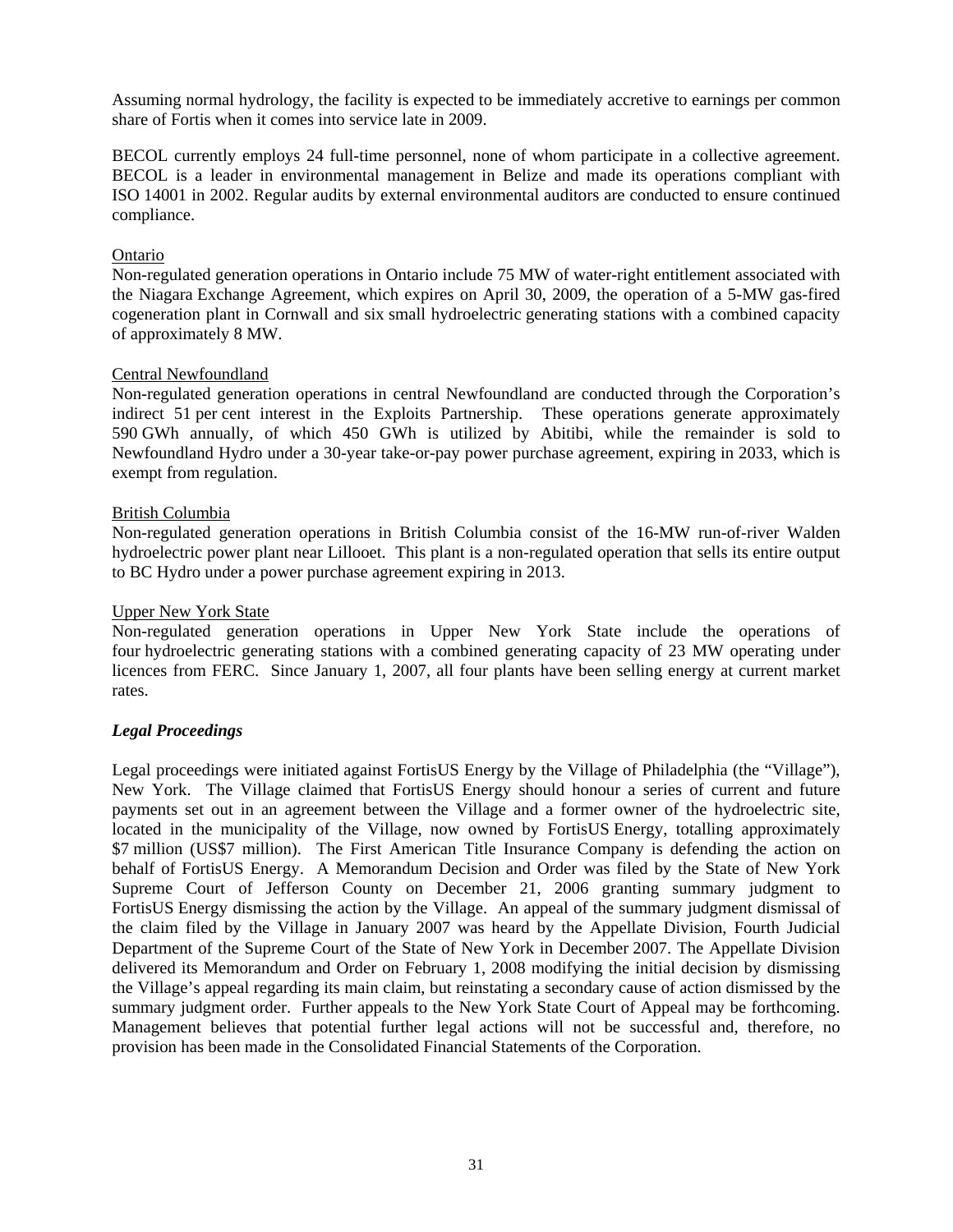## **3.5 Non-Regulated – Fortis Properties**

Fortis Properties owns and operates 19 hotels with more than 3,500 rooms in eight Canadian provinces and approximately 2.8 million square feet of commercial real estate primarily in Atlantic Canada. As a wholly owned subsidiary of Fortis, Fortis Properties is the Corporation's vehicle for non-utility diversification and growth. In 2007, Fortis Properties derived approximately 31 per cent of its revenue from real estate operations and 69 per cent of its revenue from hotel operations. Fortis Properties derived approximately 42 per cent of its operating income from real estate operations and 58 per cent of its operating income from hotel operations.

#### Real Estate Division

Fortis Properties' Real Estate Division is anchored by high-quality tenants under long-term leases. The Real Estate Division ended 2007 with 96.8 per cent occupancy compared to 94.9 per cent at the end of 2006. In contrast, the average national occupancy rate was approximately 93.8 per cent at the end of 2007 compared to 92.3 per cent at the end of 2006.

| <b>Fortis Properties</b><br><b>Office and Retail Properties</b> |                  |                         |                                                   |  |
|-----------------------------------------------------------------|------------------|-------------------------|---------------------------------------------------|--|
| <b>Property</b>                                                 | <b>Location</b>  | <b>Type of Property</b> | <b>Gross Lease Area</b><br>$(square$ feet $000s)$ |  |
| Fort William Building                                           | St. John's, NL   | Office                  | 188                                               |  |
| Cabot Place I                                                   | St. John's, NL   | Office                  | 133                                               |  |
| <b>TD</b> Place                                                 | St. John's, NL   | Office                  | 93                                                |  |
| Fortis Building                                                 | St. John's, NL   | Office                  | 82                                                |  |
| Multiple Office                                                 | St. John's, NL   | Office and Retail       | 69                                                |  |
| Millbrook Mall                                                  | Corner Brook, NL | Retail                  | 120                                               |  |
| Fraser Mall                                                     | Gander, NL       | Retail                  | 99                                                |  |
| Marystown Mall                                                  | Marystown, NL    | Retail                  | 87                                                |  |
| Fortis Tower                                                    | Corner Brook, NL | Office                  | 69                                                |  |
| Viking Mall                                                     | St. Anthony, NL  | Retail                  | 69                                                |  |
| Maritime Centre                                                 | Halifax, NS      | Office and Retail       | 562                                               |  |
| <b>Brunswick Square</b>                                         | Saint John, NB   | Office and Retail       | 512                                               |  |
| Kings Place                                                     | Fredericton, NB  | Office and Retail       | 292                                               |  |
| <b>Blue Cross Centre</b>                                        | Moncton, NB      | Office and Retail       | 324                                               |  |
| Delta Regina                                                    | Regina, SK       | Office                  | 52                                                |  |
| <b>Total</b>                                                    |                  |                         | 2,751                                             |  |

The following table sets out the office and retail properties owned by Fortis Properties.

## Hospitality Division

Fortis Properties' Hospitality Division achieved improvements in occupancy and average room rates in 2007. Average occupancy for 2007 was 68.6 per cent, which is significantly higher than the 64.2 per cent achieved in 2006, while the average daily rate increased to \$115.67 in 2007 from \$113.18 in 2006. These improvements resulted in revenue per available room increasing for the twelfth consecutive year to \$79.31 in 2007 from \$72.67 in 2006.

During 2007, Fortis Properties expanded its hotel portfolio by one hotel and 274 rooms with the purchase of the Delta Regina, comprising the Delta Regina hotel, the Saskatchewan Trade and Convention Centre, commercial office space and a parking garage.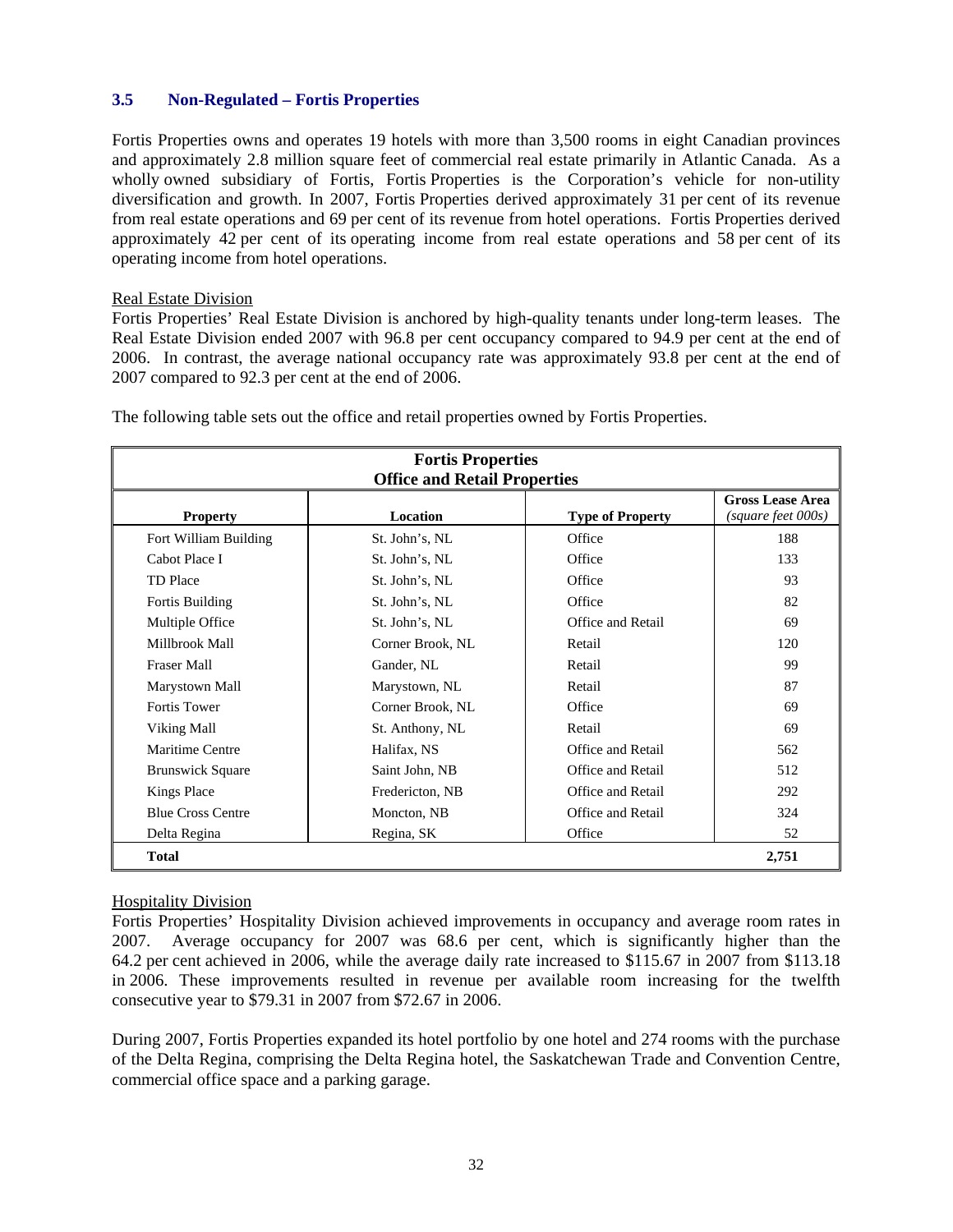| <b>Fortis Properties</b>         |                         |                                 |                                                     |  |  |
|----------------------------------|-------------------------|---------------------------------|-----------------------------------------------------|--|--|
| <b>Hotels</b>                    |                         |                                 |                                                     |  |  |
| <b>Hotels</b>                    | <b>Location</b>         | Number of<br><b>Guest Rooms</b> | <b>Conference Facilities</b><br>(square feet 000's) |  |  |
| Delta St. John's                 | St. John's, NL          | 403                             | 21                                                  |  |  |
| Holiday Inn St. John's           | St. John's, NL          | 252                             | 11                                                  |  |  |
| Mount Peyton                     | Grand Falls-Windsor, NL | 150                             | 3                                                   |  |  |
| Greenwood Inn Corner Brook       | Corner Brook, NL        | 102                             | 5                                                   |  |  |
| Four Points by Sheraton Halifax  | Halifax, NS             | 177                             | $\overline{c}$                                      |  |  |
| Delta Sydney                     | Sydney, NS              | 152                             | 10                                                  |  |  |
| Delta Brunswick                  | Saint John, NB          | 254                             | 18                                                  |  |  |
| Holiday Inn Kitchener-Waterloo   | Kitchener-Waterloo, ON  | 184                             | 13                                                  |  |  |
| Holiday Inn Peterborough         | Peterborough, ON        | 153                             | 7                                                   |  |  |
| Holiday Inn Sarnia               | Point Edward, ON        | 217                             | 11                                                  |  |  |
| Holiday Inn Cambridge            | Cambridge, ON           | 143                             | 6                                                   |  |  |
| Greenwood Inn Calgary            | Calgary, AB             | 210                             | 9                                                   |  |  |
| Greenwood Inn Edmonton           | Edmonton, AB            | 224                             | 8                                                   |  |  |
| Greenwood Inn Winnipeg           | Winnipeg, MB            | 213                             | 10                                                  |  |  |
| Ramada Hotel & Suites Lethbridge | Lethbridge, AB          | 119                             | 5                                                   |  |  |
| Holiday Inn Express Medicine Hat | Medicine Hat, AB        | 93                              |                                                     |  |  |
| Best Western Medicine Hat        | Medicine Hat, AB        | 122                             |                                                     |  |  |
| Holiday Inn Express Kelowna      | Kelowna, BC             | 120                             |                                                     |  |  |
| Delta Regina                     | Regina, SK              | 274                             | 24                                                  |  |  |
| <b>Total</b>                     |                         | 3,562                           | 164                                                 |  |  |

The hotels owned and managed by Fortis Properties are summarized as follows.

# *Human Resources*

At December 31, 2007, Fortis Properties employed approximately 1,800 employees, approximately 43 per cent of whom are represented by the unions listed in the following table.

| <b>Fortis Properties</b>                                        |             |                            |                                         |  |
|-----------------------------------------------------------------|-------------|----------------------------|-----------------------------------------|--|
|                                                                 |             | <b>Unions</b>              |                                         |  |
| <b>Property</b>                                                 | Union       | <b>Expiry of Agreement</b> | Number of<br><b>Unionized Employees</b> |  |
| Holiday Inn St. John's                                          | <b>CAW</b>  | August 31, 2009            | 65                                      |  |
| Delta St. John's                                                | <b>UFCW</b> | December 31, 2009          | 230                                     |  |
| Greenwood Inn Corner Brook                                      | <b>CAW</b>  | March 11, 2010             | 39                                      |  |
| East Side Mario's St. John's                                    | <b>CAW</b>  | July 31, 2010              | 70                                      |  |
| Delta Sydney                                                    | <b>CAW</b>  | September 30, 2008         | 75                                      |  |
| Delta Brunswick & Brunswick Square                              | <b>USW</b>  | June 10, 2010              | 110                                     |  |
| Delta Regina                                                    | <b>CEP</b>  | November 30, 2007 $^{(1)}$ | 165                                     |  |
| St. John's Real Estate                                          | <b>IBEW</b> | April 17, 2010             | 11                                      |  |
| <b>Total</b><br>765                                             |             |                            |                                         |  |
| Delta Regina commenced union contract negotiations January 2008 |             |                            |                                         |  |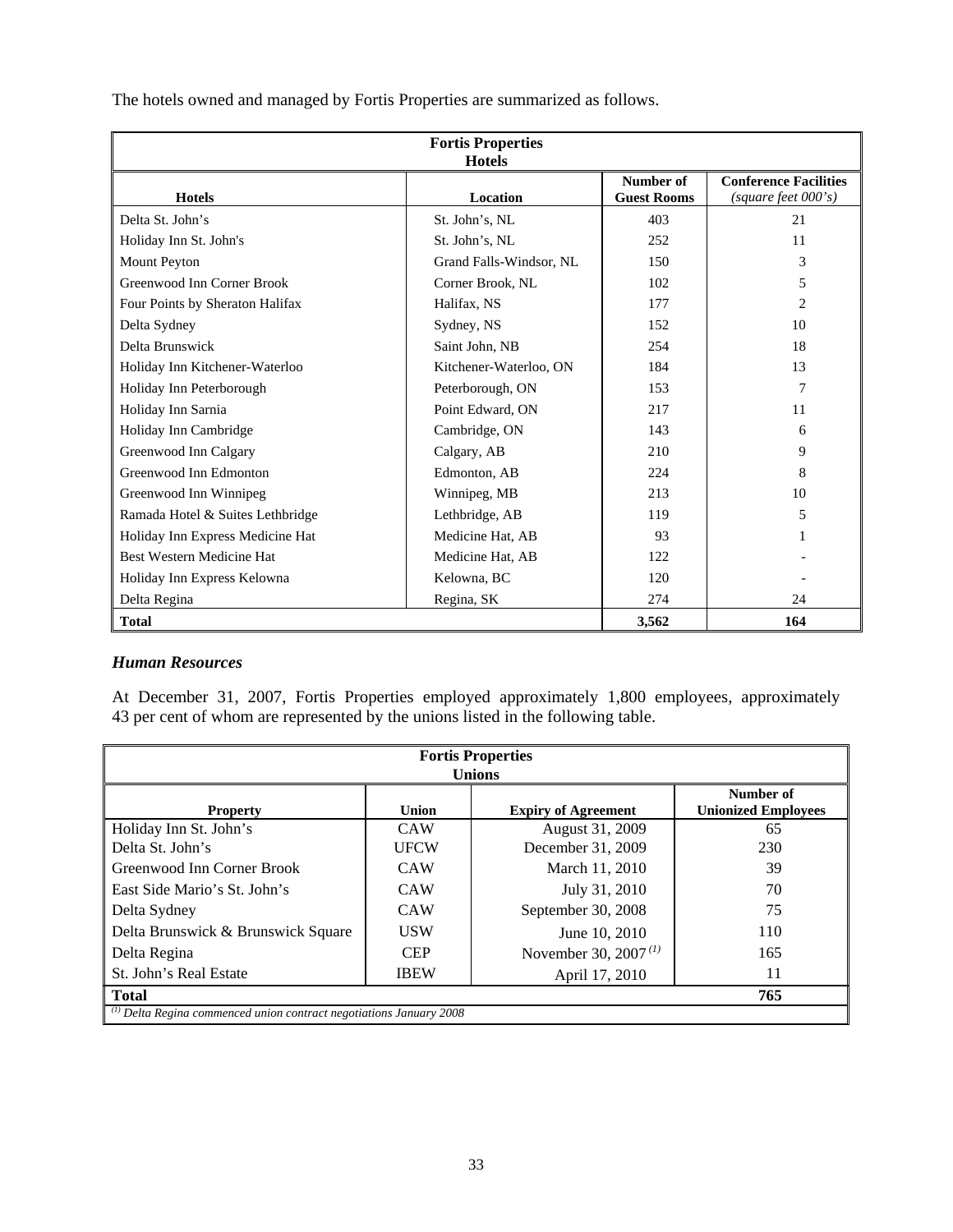# **4.0 REGULATION**

The nature of regulation and a summary of material regulatory decisions and applications associated with each of the Corporation's regulated gas and electric utilities are summarized as follows:

| <b>Nature of Regulation</b> |                                                                                    |                          |                         |                                    |                                    |                                                                                                                                                                                                                                                                                       |
|-----------------------------|------------------------------------------------------------------------------------|--------------------------|-------------------------|------------------------------------|------------------------------------|---------------------------------------------------------------------------------------------------------------------------------------------------------------------------------------------------------------------------------------------------------------------------------------|
|                             |                                                                                    | <b>Allowed</b><br>Common | Allowed Returns (%)     |                                    |                                    | <b>Supportive Features</b>                                                                                                                                                                                                                                                            |
| <b>Regulated</b>            | <b>Regulatory</b>                                                                  | <b>Equity</b>            |                         |                                    |                                    | <b>Future or Historical Test Year</b>                                                                                                                                                                                                                                                 |
| <b>Utility</b>              | <b>Authority</b>                                                                   | (%)                      | 2006                    | 2007<br><b>ROE</b>                 | 2008                               | <b>Used to Set Rates</b><br>COS/ROE                                                                                                                                                                                                                                                   |
|                             |                                                                                    |                          |                         |                                    |                                    |                                                                                                                                                                                                                                                                                       |
|                             |                                                                                    |                          |                         |                                    |                                    | PBR mechanism through 2009:                                                                                                                                                                                                                                                           |
| TGI                         | <b>BCUC</b>                                                                        | 35                       | 8.80                    | 8.37                               | 8.62                               | TGI: 50/50 sharing of earnings<br>above or below the allowed ROE.                                                                                                                                                                                                                     |
| <b>TGVI</b>                 | <b>BCUC</b>                                                                        | 40                       | 9.50                    | 9.07                               | 9.32                               | TGVI:<br>100<br>per<br>cent<br>retention of earnings from lower-<br>than-forecasted<br>operating<br>and<br>maintenance costs but no relief<br>from increased operating<br>and<br>maintenance costs.                                                                                   |
|                             |                                                                                    |                          |                         |                                    |                                    | ROE<br>automatic<br>adjustment<br>formula tied to long-term Canada<br>bond yields                                                                                                                                                                                                     |
|                             |                                                                                    |                          |                         |                                    |                                    | Future Test Year<br>COS/ROE                                                                                                                                                                                                                                                           |
| FortisBC                    | <b>BCUC</b>                                                                        | 40                       | 9.20                    | 8.77                               | 9.02                               | PBR mechanism through 2008,<br>with option to continue in 2009 -<br>50/50 sharing of earnings above or<br>below the allowed ROE up to an<br>achieved ROE that is 200 basis<br>points above or below the allowed<br>ROE - excess to deferral account<br>ROE<br>automatic<br>adjustment |
|                             |                                                                                    |                          |                         |                                    |                                    | formula tied to long-term Canada<br>bond yields                                                                                                                                                                                                                                       |
|                             |                                                                                    |                          |                         |                                    |                                    | Future Test Year                                                                                                                                                                                                                                                                      |
| FortisAlberta               | <b>AEUB</b><br>(to December 31, 2007)<br><b>AUC</b><br>(effective January 1, 2008) | 37                       | 8.93                    | 8.51                               | 8.75                               | COS/ROE<br>ROE automatic adjustment<br>formula tied to long-term Canada<br>bond yields<br>Future Test Year                                                                                                                                                                            |
|                             |                                                                                    |                          |                         |                                    |                                    | COS/ROE                                                                                                                                                                                                                                                                               |
| Newfoundland<br>Power       | <b>PUB</b>                                                                         | 45                       | 9.24<br>$+/-$<br>50 bps | 8.60<br>$+/-$<br>50 <sub>bps</sub> | 8.95<br>$+/-$<br>50 <sub>bps</sub> | ROE<br>adjustment<br>automatic<br>formula tied to long-term Canada<br>bond yields<br>Future Test Year                                                                                                                                                                                 |
| Maritime                    |                                                                                    |                          |                         |                                    |                                    | COS/ROE                                                                                                                                                                                                                                                                               |
| Electric                    | <b>IRAC</b>                                                                        | 40                       | 10.25                   | 10.25                              | 10.00                              | Future Test Year                                                                                                                                                                                                                                                                      |
| FortisOntario               | <b>OEB</b><br>(Canadian Niagara Power)                                             | 50                       | 9.00                    | 9.00                               | 9.00                               | Canadian<br>Power<br>Niagara<br>COS/ROE                                                                                                                                                                                                                                               |
|                             | Franchise Agreement<br>(Cornwall Electric)                                         |                          |                         |                                    |                                    | Cornwall Electric - Price cap with<br>commodity cost flow through<br><b>Historical Test Year</b>                                                                                                                                                                                      |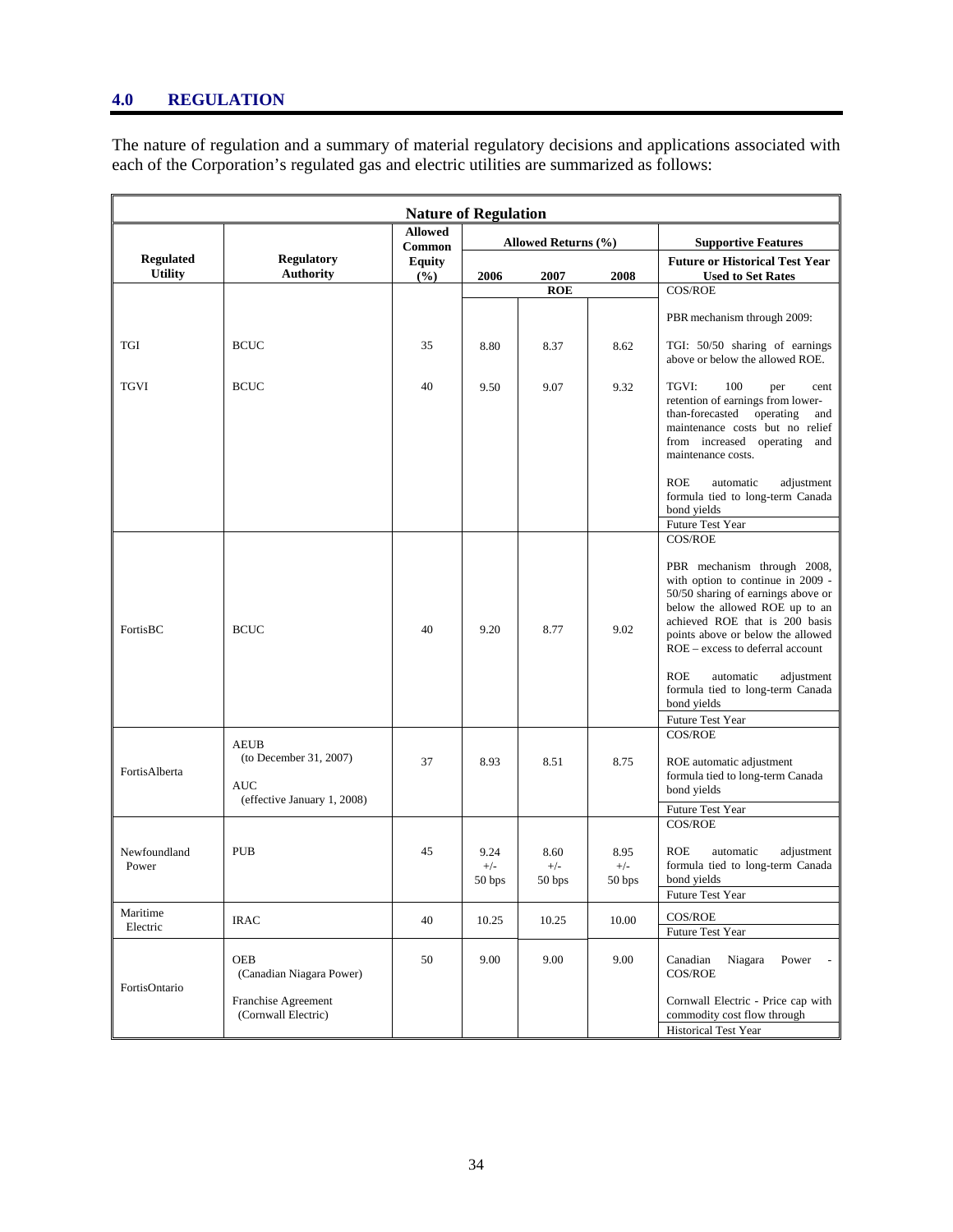| Nature of Regulation (cont'd)         |                                                                                                |                   |           |                     |               |                                                                                                                                                               |
|---------------------------------------|------------------------------------------------------------------------------------------------|-------------------|-----------|---------------------|---------------|---------------------------------------------------------------------------------------------------------------------------------------------------------------|
|                                       |                                                                                                | Allowed<br>Common |           | Allowed Returns (%) |               | <b>Supportive Features</b>                                                                                                                                    |
| <b>Regulated</b>                      | <b>Regulatory</b>                                                                              | Equity            |           |                     |               | <b>Future or Historical Test Year</b>                                                                                                                         |
| <b>Utility</b>                        | <b>Commission</b>                                                                              | $\frac{9}{6}$     | 2006      | 2007                | 2008          | <b>Used to Set Rates</b>                                                                                                                                      |
| Belize                                |                                                                                                |                   |           | <b>ROA</b>          |               | Four-year COS/ROA agreements                                                                                                                                  |
| Electricity                           | <b>PUC</b>                                                                                     | N/A               | $10.00 -$ | $10.00 -$           | $10.00 -$     | with market-based returns                                                                                                                                     |
|                                       |                                                                                                |                   | 15.00     | 15.00               | 15.00         | <b>Future Test Year</b>                                                                                                                                       |
| Caribbean Utilities                   | <b>Electricity Regulatory</b><br>Authority (effective 2008)<br>under proposed new<br>licences) | N/A               | 15.00     | 15.00               | $10.00^{(1)}$ | COS/ROA<br>Price-cap adjustment mechanism<br>tied to consumer price indices<br>(effective 2008 under proposed<br>new licences)<br><b>Historical Test Year</b> |
| Fortis Turks and<br>Caicos            | Utilities make annual filings<br>with the Energy<br>Commission                                 | N/A               | 17.50     | 17.50               | 17.50         | COS/ROA<br><b>Future Test Year</b>                                                                                                                            |
| $^{(1)}$ As per proposed new licences |                                                                                                |                   |           |                     |               |                                                                                                                                                               |

| <b>Material Regulatory Decisions and Applications</b> |                                                                                                                                                                                                                                                                                                                                                                                                                                                                                                                                                                                                                                                                                                                                                                                                                                                                                                                                                                                                                                                                                                                                                                                                                                                                                                                                                                                                                                                                     |  |  |
|-------------------------------------------------------|---------------------------------------------------------------------------------------------------------------------------------------------------------------------------------------------------------------------------------------------------------------------------------------------------------------------------------------------------------------------------------------------------------------------------------------------------------------------------------------------------------------------------------------------------------------------------------------------------------------------------------------------------------------------------------------------------------------------------------------------------------------------------------------------------------------------------------------------------------------------------------------------------------------------------------------------------------------------------------------------------------------------------------------------------------------------------------------------------------------------------------------------------------------------------------------------------------------------------------------------------------------------------------------------------------------------------------------------------------------------------------------------------------------------------------------------------------------------|--|--|
| <b>Regulated</b><br><b>Utility</b>                    | <b>Summary Description</b>                                                                                                                                                                                                                                                                                                                                                                                                                                                                                                                                                                                                                                                                                                                                                                                                                                                                                                                                                                                                                                                                                                                                                                                                                                                                                                                                                                                                                                          |  |  |
| TGI and TGVI                                          | • March 2007, BCUC approval of extension of PBR mechanisms through 2009 for both TGI and TGVI.<br>• November 2007, TGVI received conditional BCUC approval for the construction of a 1.5 billion-cubic foot LNG<br>storage facility on Vancouver Island for a total estimated cost of between \$175 million and \$200 million.<br>BCUC approval of various rates at TGI, including those for mid-stream and delivery for residential customers in<br>several service areas, effective January 1, 2008. Increased mid-stream costs are flowed through to customers<br>without markup. The approved rates also reflect the impact of an increase in the allowed ROE for 2008 to<br>8.62 per cent.                                                                                                                                                                                                                                                                                                                                                                                                                                                                                                                                                                                                                                                                                                                                                                     |  |  |
| FortisBC                                              | • December 2006, BCUC approval of a 1.2 per cent increase in customer rates, effective January 1, 2007.<br>March 2007, BCUC order changing the treatment of financing costs associated with large capital projects during the<br>period of construction. Result was an additional 2.1 per cent increase in 2007 customer rates, effective<br>April 1, 2007. The impact of the increase in electricity rates relating to the period January 1, 2007 through<br>March 31, 2007 will be recovered in 2008 customer rates. The amount to be recovered was accrued in the first<br>quarter of 2007.<br>Preliminary 2008 Revenue Requirements Application filed on October 1, 2007 and updated by FortisBC on<br>November 1, 2007.<br>• December 2007, BCUC approval of an NSA associated with 2008 revenue requirements resulting in a rate increase<br>of 2.9 per cent, effective January 1, 2008. The rate increase was primarily the result of the Company's extensive<br>capital investment program and higher power purchase costs due to ongoing customer growth and increased<br>electricity demand. Rates for 2008 reflect an allowed ROE of 9.02 per cent.<br>• BCUC-approved NSA included updated 2007 gross capital expenditures of approximately \$147 million for 2007<br>and \$132 million for 2008.<br>• FortisBC intends on filing a 2009 and 2010 Capital Plan and a 2009 Revenue Requirements Application with the<br>BCUC in the second half of 2008. |  |  |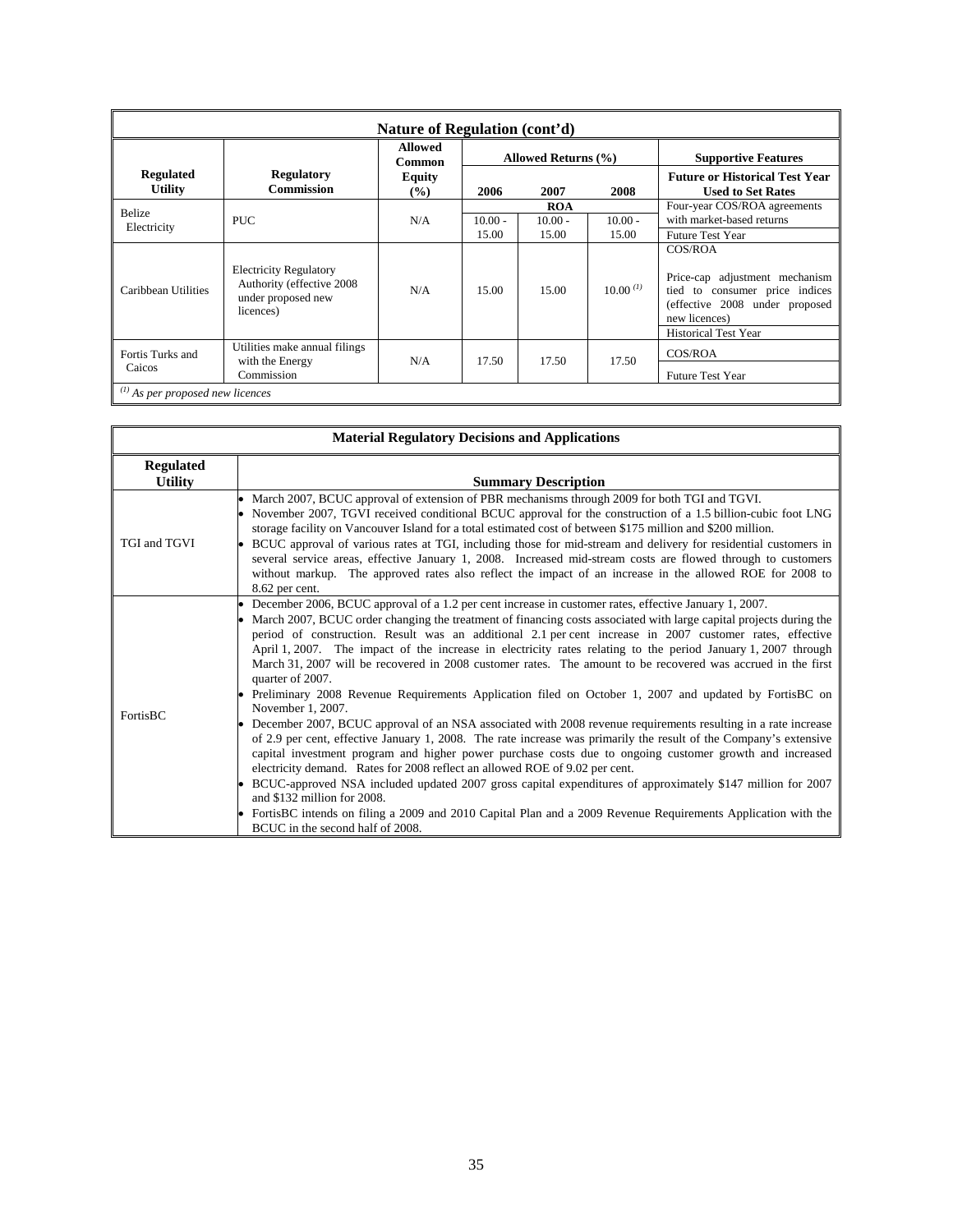| Material Regulatory Decisions and Applications (cont'd) |                                                                                                                                                                                                                                                                                                                                                                                                                                                                                                                                                                                                                                                                                                                                                                                                                                                                                                                                                                                                                                                                                                                                                                                                                                                                                                                                                                                                                                                                                                                                                                                                                                                                                                                                                                                                                                                                                                                                                                                                                                                                                                                                                                                                                                                                                                                                                                                                                                                                                                                                                                                                                      |  |  |
|---------------------------------------------------------|----------------------------------------------------------------------------------------------------------------------------------------------------------------------------------------------------------------------------------------------------------------------------------------------------------------------------------------------------------------------------------------------------------------------------------------------------------------------------------------------------------------------------------------------------------------------------------------------------------------------------------------------------------------------------------------------------------------------------------------------------------------------------------------------------------------------------------------------------------------------------------------------------------------------------------------------------------------------------------------------------------------------------------------------------------------------------------------------------------------------------------------------------------------------------------------------------------------------------------------------------------------------------------------------------------------------------------------------------------------------------------------------------------------------------------------------------------------------------------------------------------------------------------------------------------------------------------------------------------------------------------------------------------------------------------------------------------------------------------------------------------------------------------------------------------------------------------------------------------------------------------------------------------------------------------------------------------------------------------------------------------------------------------------------------------------------------------------------------------------------------------------------------------------------------------------------------------------------------------------------------------------------------------------------------------------------------------------------------------------------------------------------------------------------------------------------------------------------------------------------------------------------------------------------------------------------------------------------------------------------|--|--|
| <b>Regulated</b><br><b>Utility</b>                      | <b>Summary Description</b>                                                                                                                                                                                                                                                                                                                                                                                                                                                                                                                                                                                                                                                                                                                                                                                                                                                                                                                                                                                                                                                                                                                                                                                                                                                                                                                                                                                                                                                                                                                                                                                                                                                                                                                                                                                                                                                                                                                                                                                                                                                                                                                                                                                                                                                                                                                                                                                                                                                                                                                                                                                           |  |  |
| FortisAlberta                                           | June 2006, AEUB-approved 2006/2007 NSA associated with 2006/2007 revenue requirements, providing for a<br>0.7 per cent distribution rate increase, effective January 1, 2007.<br>AEUB initially approved 2007 distribution revenue requirements based on an allowed ROE of 8.93 per cent. The<br>ROE was reduced to 8.51 per cent, effective January 1, 2007, due to the impact of lower long-term Canada bond<br>yields on the automatic adjustment formula used to calculate the allowed ROE. As a result of the lower allowed<br>ROE, FortisAlberta will refund to customers in 2008 rates approximately \$1 million of revenue collected in base<br>rates in 2007.<br>June 2007, AEUB approval to sell amounts in annual AESO Charges Deferral Account. In September 2007,<br>approximately \$28 million of the 2006 AESO Charges Deferral Account was sold to a Canadian chartered bank for<br>cash consideration of approximately \$27 million and a receivable of approximately \$1 million, due<br>February 15, 2009. In December 2007, approximately \$37 million of the 2007 AESO Charges Deferral Account<br>was sold to a Canadian chartered bank for cash consideration of approximately \$36 million and a receivable of<br>approximately \$1 million, due February 15, 2010.<br>June 2007, filing of 2008/2009 revenue requirements requesting an increase in base distribution rates of<br>8.5 per cent, effective January 1, 2008, and 9.0 per cent, effective January 1, 2009.<br>November 2007, filing of an NSA associated with 2008/2009 revenue requirements.<br>December 2007, regulatory approval of interim distribution rates, effective January 1, 2008.<br>February 2008, regulatory approval of NSA associated with 2008/2009 revenue requirements resulting in<br>distribution rate increases of 6.8 per cent, effective January 1, 2008, and 7.3 per cent, effective January 1, 2009.<br>The approved NSA includes forecast gross capital expenditures of approximately \$264 million for 2008 and<br>\$296 million for 2009, primarily to meet customer growth and improve system reliability. The 2008 revenue<br>requirements included in the 2008/2009 NSA were determined using the 2007 ROE of 8.51 per cent. The impact of<br>the increase in the ROE for 2008 to 8.75 per cent is subject to deferral-account treatment and, as such, will be<br>recognized as earned and is expected to be collected in future customer rates.<br>Effective January 1, 2008, FortisAlberta is regulated by the AUC due to the separation of the AEUB into two<br>separate regulatory bodies. |  |  |
| Newfoundland<br>Power                                   | December 2006, PUB approval, on an interim basis, of an average 0.07 per cent increase in customer electricity<br>rates, effective January 1, 2007. The increase was due to a change in the flow through of costs from<br>Newfoundland Hydro, driven by increased purchased power costs and the resulting change in the wholesale<br>purchased power rate, partially offset by the impact of a reduction in Newfoundland Power's allowed ROE to<br>8.60 per cent, effective January 1, 2007. There was no impact on Newfoundland Power's earnings in 2007 due to<br>the change in the flow through of costs from Newfoundland Hydro. In April 2007, the PUB ordered the final<br>approval of the average 0.07 per cent increase in customer electricity rates, effective January 1, 2007.<br>December 2006, PUB approval of an application requesting amortization of \$2.7 million of unrecognized 2005<br>unbilled revenue as revenue in 2007 to offset the 2007 income tax impact of changing to the accrual method for<br>revenue recognition, the deferred recovery of capital asset amortization of \$5.8 million similar to 2006 and the<br>deferred recovery of \$1.8 million associated with the cost of replacement energy required to be purchased while the<br>Company's Rattling Brook hydroelectric generating facility is being refurbished.<br>September 2007, PUB approval of 2008 Capital Budget totalling approximately \$51 million.<br>December 2007, PUB approval of NSA associated with 2008 General Rate Application resulting in an average<br>2.8 per cent increase in customer rates, effective January 1, 2008. The rate increase is largely driven by higher<br>amortization costs. The rate increase reflects an allowed ROE of 8.95 per cent for 2008.<br>PUB approval of the NSA will also result in, among other things: (i) the amortization of \$7.2 million in 2008 and<br>\$4.6 million in each of 2009 and 2010 of the remaining \$16.4 million balance of the original December 2005<br>unbilled revenue liability; (ii) amortization of approximately \$3.9 million in each of 2008, 2009 and 2010 of<br>previously deferred amortization expense; (iii) amortization over a period of three to five years of certain deferred<br>regulatory balances; (iv) for 2008 through 2010, the deferral of variations in purchased power expense caused by<br>differences in the actual unit cost of energy and the unit cost reflected in customer rates to be recovered from, or<br>refunded to, customers through operation of the Company's rate stabilization account.          |  |  |
| Maritime<br>Electric                                    | October 2007, IRAC approval of 2008 gross capital expenditures of approximately \$19 million.<br>October 2007, filing for customer rates for the period April 1, 2008 through March 31, 2009, requesting an increase<br>in basic electricity rates of 1.8 per cent.<br>January 2008, IRAC approval, as filed, of a 1.8 per cent increase in basic electricity rates, effective April 1, 2008,<br>and approval of a maximum allowed ROE of 10.00 per cent for 2008.                                                                                                                                                                                                                                                                                                                                                                                                                                                                                                                                                                                                                                                                                                                                                                                                                                                                                                                                                                                                                                                                                                                                                                                                                                                                                                                                                                                                                                                                                                                                                                                                                                                                                                                                                                                                                                                                                                                                                                                                                                                                                                                                                   |  |  |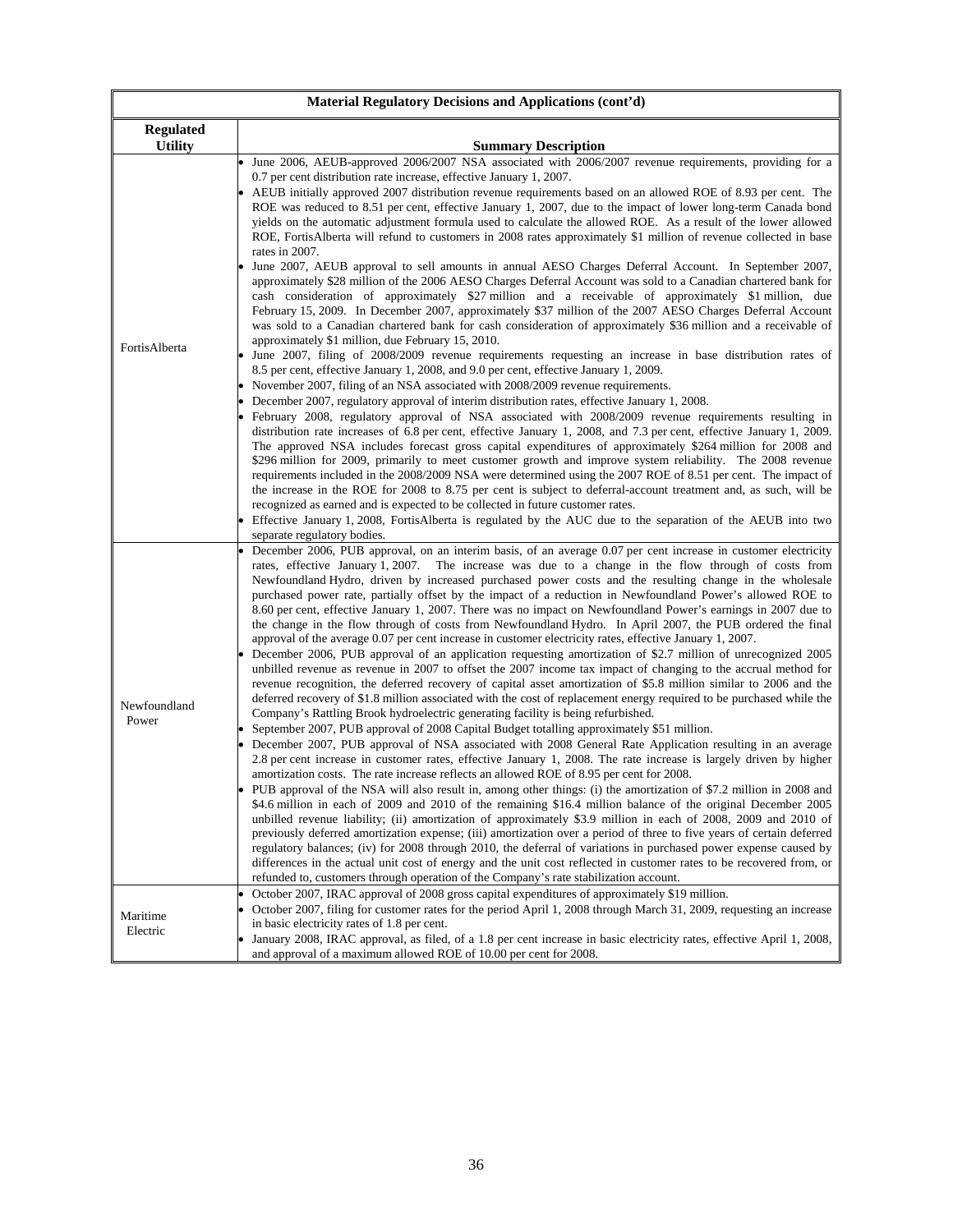| Material Regulatory Decisions and Applications (cont'd) |                                                                                                                                                                                                                                                                                                                                                                                                                                                                                                                                                                                                                                                                                                                                                                                                                                                                                                                                                                                                                                                                                                                                                                                                                                                                                                                                                                                                                                                                                                                                                                                                                                                                                                                                                                                                                                                                                                                                                                               |  |  |  |
|---------------------------------------------------------|-------------------------------------------------------------------------------------------------------------------------------------------------------------------------------------------------------------------------------------------------------------------------------------------------------------------------------------------------------------------------------------------------------------------------------------------------------------------------------------------------------------------------------------------------------------------------------------------------------------------------------------------------------------------------------------------------------------------------------------------------------------------------------------------------------------------------------------------------------------------------------------------------------------------------------------------------------------------------------------------------------------------------------------------------------------------------------------------------------------------------------------------------------------------------------------------------------------------------------------------------------------------------------------------------------------------------------------------------------------------------------------------------------------------------------------------------------------------------------------------------------------------------------------------------------------------------------------------------------------------------------------------------------------------------------------------------------------------------------------------------------------------------------------------------------------------------------------------------------------------------------------------------------------------------------------------------------------------------------|--|--|--|
| <b>Regulated</b><br><b>Utility</b>                      | <b>Summary Description</b>                                                                                                                                                                                                                                                                                                                                                                                                                                                                                                                                                                                                                                                                                                                                                                                                                                                                                                                                                                                                                                                                                                                                                                                                                                                                                                                                                                                                                                                                                                                                                                                                                                                                                                                                                                                                                                                                                                                                                    |  |  |  |
| FortisOntario                                           | April 2007, OEB approval of an average 0.9 per cent increase in electricity distribution rates, effective May 1, 2007,<br>for operations in each of Fort Erie, Port Colborne and Gananoque. Increase determined using OEB's incentive rate<br>mechanism, comprised of a 1.9 per cent increase for inflation, partially offset by a 1 per cent decrease for a<br>productivity adjustment.<br>July 2007, OEB approval for the recovery in customer rates, as requested, of approximately \$2 million in<br>extraordinary costs incurred as a result of the snowstorm in October 2006. The extraordinary costs, which had been<br>previously deferred, are being recovered mostly over a period of two years, beginning September 2007.                                                                                                                                                                                                                                                                                                                                                                                                                                                                                                                                                                                                                                                                                                                                                                                                                                                                                                                                                                                                                                                                                                                                                                                                                                          |  |  |  |
| Belize<br>Electricity                                   | June 2007, PUC Final Decision on tariffs for the period July 1, 2007 to June 30, 2008 approving changes to tariffs<br>for certain customer classes while maintaining the average electricity rate at BZ44.1 cents per kWh.<br>Final Decision reflected many recommendations provided by an independent expert who was appointed by the<br>PUC, subsequent to the objection by Belize Electricity and the Government of Belize of the PUC's Initial Decision<br>on the Tariff Application.<br>Belize Electricity objected to and appealed the Final Decision associated with adjustments for cost of power,<br>commercial loss targets and penalties associated with reliability targets.<br>In December 2007, amendments to the Electricity (Tariffs, Charges and Quality of Services Standards) By-Laws<br>(Belize) affecting the tariff-setting process at Belize Electricity were enacted. The result is a simplified tariff-setting<br>methodology allowing for improved rate stabilization. The amendments settled outstanding matters related to the<br>PUC's June 2007 Final Decision on tariffs, effective July 1, 2007.<br>The overall average electricity rate of BZ44.1 cents per kWh remains in effect for the period July 1, 2007 to<br>June 30, 2008. The recovery of the cost of power component of rates remained at BZ25.3 cents per kWh, while the<br>value-added component of rates increased BZ0.6 cents per kWh to BZ16.8 cents per kWh and the component of<br>rates associated with the recovery of rate stabilization accounts decreased BZ0.6 cents per kWh to BZ2.0 cents<br>per kWh.                                                                                                                                                                                                                                                                                                                                                               |  |  |  |
| Caribbean Utilities                                     | Under its existing licence, Caribbean Utilities was entitled to a 4.5 per cent rate increase, effective August 1, 2007,<br>primarily due to the cost associated with the write-down of the steam-turbine assets, increased operating costs and<br>investment in capital assets.<br>Basic rate increase not implemented August 1, 2007, due to freezing of basic electricity rates during the period that<br>the CRS is effective.<br>An AIP was reached with the Government of the Cayman Islands in December 2007 on the terms of a new<br>generation licence, initially to be granted for up to 25 years, and, under new arrangements, a new exclusive 20-year<br>transmission and distribution licence. The terms of the AIP include competition for future generating capacity and<br>the general promotion of renewable resources. The new licences are expected to be issued in the first half of 2008.<br>Effective January 1, 2008, as a result of the AIP, basic customer rates were reduced by 3.25 per cent, the CRS was<br>removed and a fuel-duty rebate funded by the Government of the Cayman Islands was implemented for residential<br>customers consuming less than 1,500 kWh monthly, resulting in average monthly savings to residential customers<br>of approximately 15 per cent. The 3.25 per cent reduction in basic rates will reduce annual revenue by<br>approximately US\$2 million. Additionally, Caribbean Utilities has forgone US\$2.6 million of revenue in 2008 as a<br>result of the early elimination of the CRS. Following the initial basic rate reduction, customer rates will be frozen<br>until May 31, 2009 and will be subject to annual review thereafter.<br>The AIP will see the replacement of the current allowed ROA of 15 per cent with a rate cap and adjustment<br>mechanism based on published consumer price indices. Customer rates will now be set using an initial targeted<br>ROA of 10 per cent beginning in 2008. |  |  |  |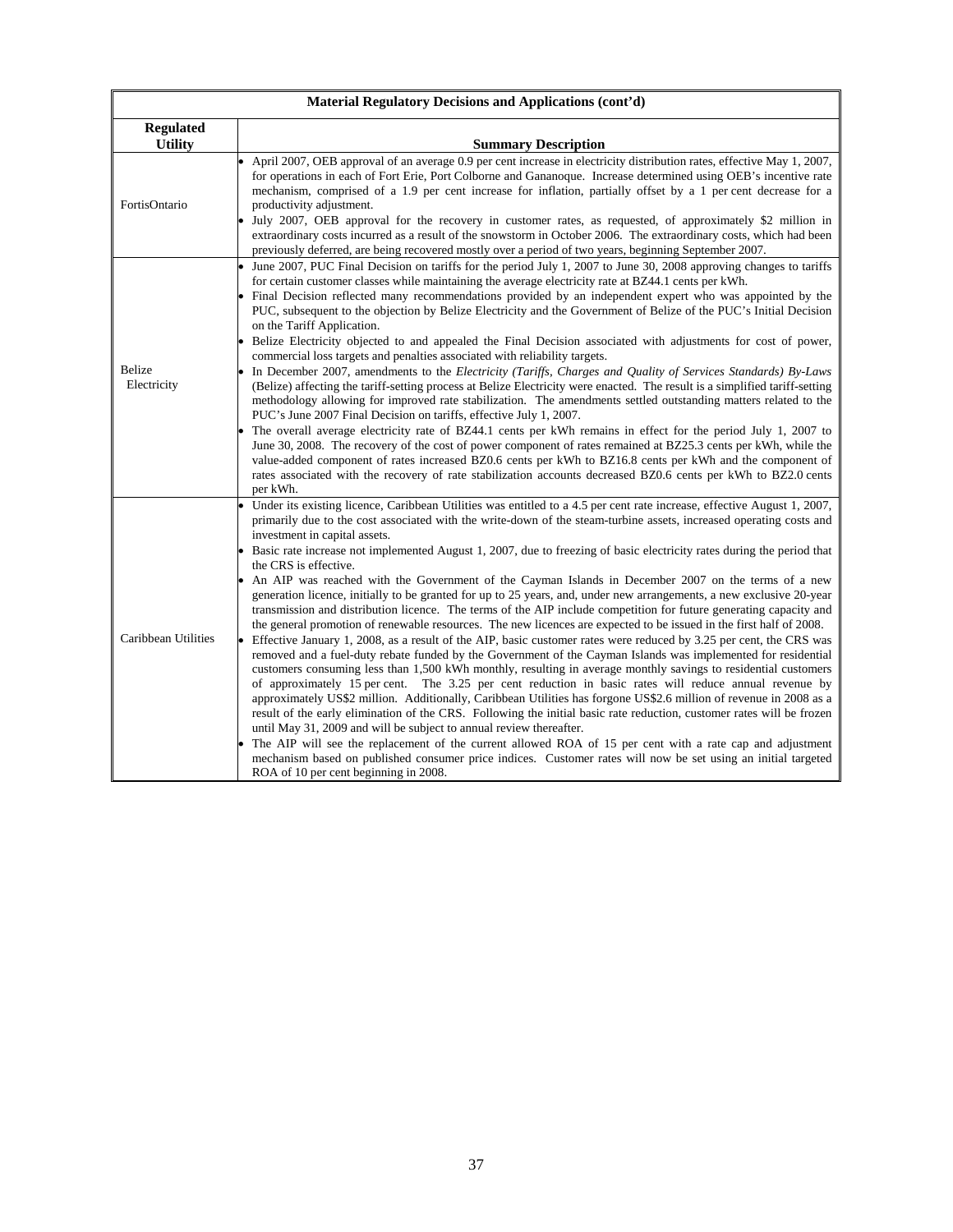# **5.0 ENVIRONMENTAL MATTERS**

Although the operations of the Corporation's Canadian subsidiaries are primarily regulated at the provincial level, Canadian federal, provincial and municipal governments share jurisdiction over matters affecting the environment. As a result, the Canadian subsidiaries are subject to extensive federal, provincial and municipal regulations relating to the protection of the environment including, but not limited to, wildlife, water and land protection and the proper storage, transportation, disposal and release of hazardous and non-hazardous substances. In addition, both the provincial and federal governments have environmental assessment legislation, which is designed to foster better land-use planning through the identification and mitigation of potential environmental impacts of projects or undertakings prior to and after commencement.

These environmental considerations are best addressed within the context of a formal environmental management system. The Terasen Gas companies, FortisAlberta, FortisBC, Newfoundland Power, Maritime Electric and FortisOntario have each developed an EMS designed to manage the impact of their activities on the environment consistent with the guidelines of ISO 14001, an internationally recognized standard for environmental management systems. As part of their respective EMS, these subsidiaries are continuously establishing and implementing programs and procedures to identify potential environmental impacts, mitigate those impacts and monitor environmental performance. The Terasen Gas companies, FortisBC, Newfoundland Power and FortisOntario have external audits of their EMS conducted on a three to five year cycle to ensure compliance with ISO 14001. FortisAlberta expects to have its first external audit of its EMS completed in 2009. Belize Electricity has also implemented an EMS with the intention of it becoming ISO 14001 compliant by the end of 2009. Caribbean Utilities was ISO 14001 certified in May 2007 with respect to the Company's North Sound Road Station site, which is responsible for 100 per cent of the Company's electricity generation, and is in the process of implementing an overall EMS consistent with ISO 14001. Fortis Turks and Caicos does not currently have an EMS; however, plans are in place for the Company to be ISO 14001 certified by the end of 2010.

The environmental policies vary among the Corporation's subsidiaries depending on the environmental laws and regulations applicable to their operations and jurisdiction. For the Corporation's regulated gas utilities, air emissions management is the main environmental concern primarily due to the uncertainties relating to emerging federal and provincial greenhouse gas regulations. While governmental policy direction is starting to unfold, it remains to be determined if, or to what extent, an air emissions cap will impact these utilities. To mitigate this uncertainty, the Terasen Gas companies are participating in sectoral and industry groups to help develop the emerging regulation. In addition, TGI was an active participant in Canada's VCR and its successor, the Canadian Greenhouse Gas Challenge Registry.

For the Corporation's regulated electric utilities, the potential risk of spills associated with fuel and oil-filled equipment is the primary environmental concern. To mitigate this risk, the Corporation's regulated electric utilities in Canada have each developed an EMS which, among other things, promotes environmental responsibility; asset management programs, which include regular inspections of fuel and oil-filled equipment in order to identify and correct for potential spills; and spill response systems to ensure that all spills are addressed, and the associated cleanup is conducted, in a prompt and environmentally responsible manner. In addition, Newfoundland Power operates a hydroelectric generating plant inside a protected public water supply, and as such, has addressed the risk of water contamination in its EMS, which was implemented approximately 10 years ago for its generation assets.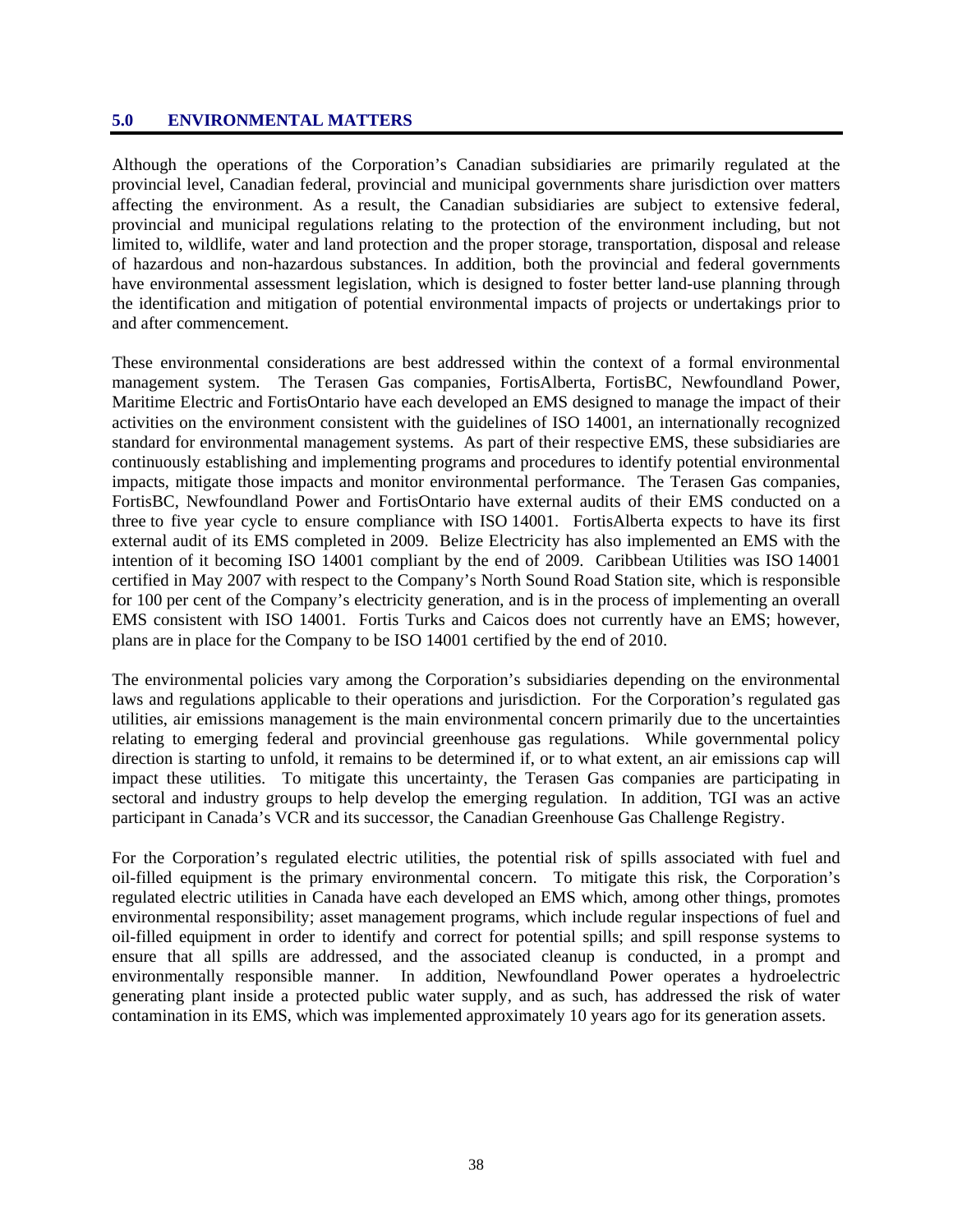Systems to address environmental standards vary among the utilities comprising the Corporation's Regulated Electric Utilities - Caribbean segment and, while the environmental concerns are similar to those of the Corporation's electric utilities in Canada, the environmental regulations in the relevant jurisdictions are not as developed. However, the environmental matters are being addressed by each subsidiary through the implementation of an EMS and/or compliance with ISO 14001.

For the Corporation's Non-Regulated – Fortis Generation segment, the potential risk of spills associated with fuel and oil-filled equipment is the primary environmental concern. The Corporation's non-regulated generation operations are covered by an EMS of the Corporation's regulated electric utilities and by Fortis Properties.

Fortis Properties is committed to meeting the requirements of environmental standards related to its business operations. In assessing new properties, all buildings and hotels must meet environmental standards, including, but not limited to, the appropriate federal, provincial and municipal standards for asbestos, fuel storage, lead paint and urea-formaldehyde insulation. This process is also applied to existing properties, ensuring environmental compliance by all facilities.

The Corporation has asset retirement obligations as disclosed in the Notes to the 2007 Consolidated Financial Statements of Fortis. However, liabilities with respect to these asset retirements obligations have not been recorded in the 2007 Consolidated Financial Statements as they could not be reasonably estimated or were determined to be immaterial to the Corporations earnings, financial position and cash flow.

Compliance with environmental laws and regulations (including the development and implementation of an EMS) did not have a material effect on the capital expenditures, earnings or competitive position of the Corporation in 2007 and, based on current laws, facts and circumstances, is not expected to have a material effect in the future. At the Corporation's regulated utilities, prudently incurred operating and capital costs, associated with complying with environmental laws and regulations, are generally recoverable in customer rates. The Corporation believes that it and its operating subsidiaries are materially compliant with environmental laws and regulations applicable to them in the various jurisdictions in which they operate.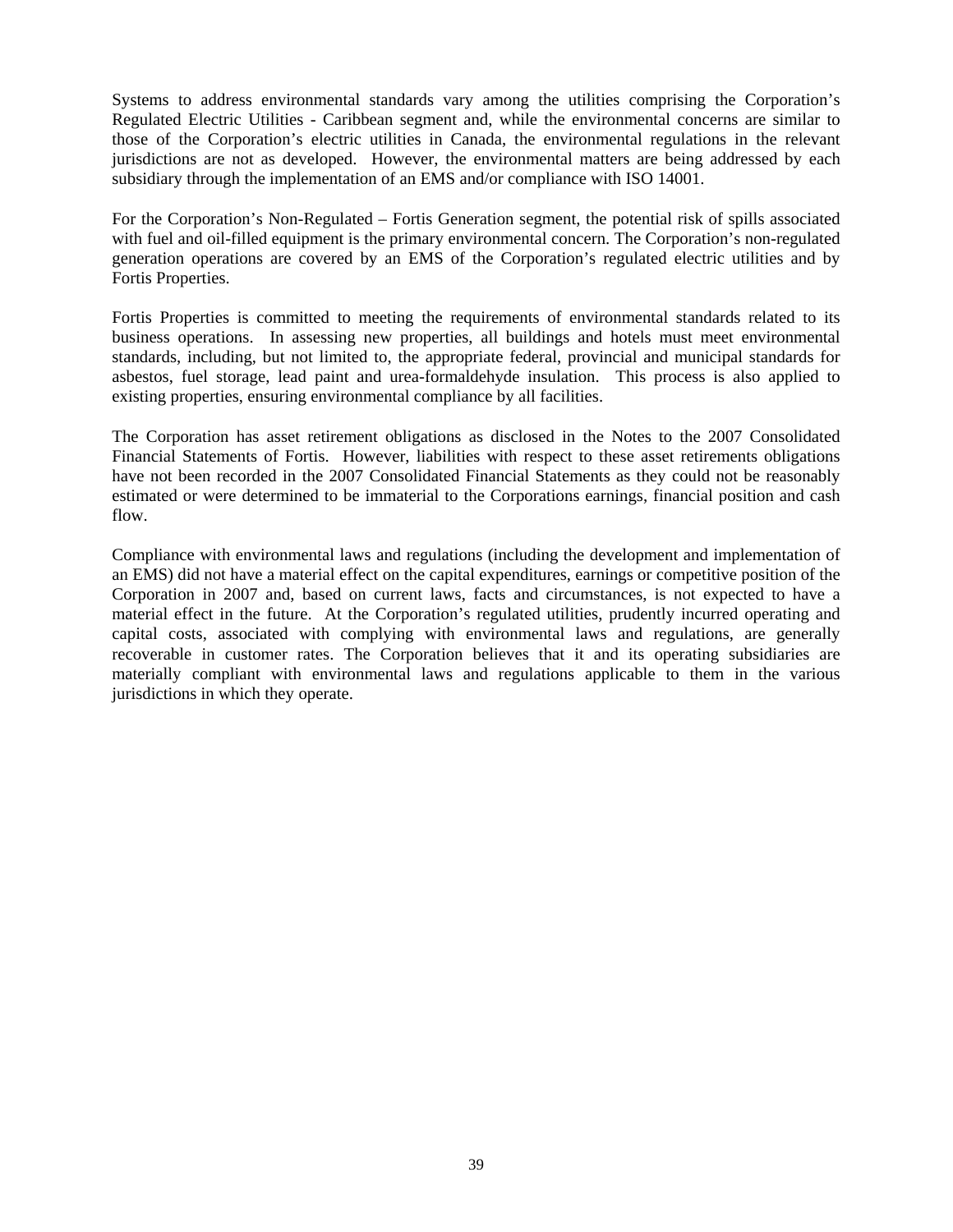#### **6.0 RISK FACTORS**

The following is a summary of the Corporation's significant business risks.

*Regulation:* The Corporation's key business risk is regulation. Each of the Corporation's regulated utilities is subject to some form of regulation which can impact future revenues and earnings. Management at each operating utility is responsible for working closely with regulators and local governments to ensure both compliance with existing regulations and the proactive management of regulatory issues.

Approximately 90 per cent of the Corporation's operating revenue and equity income was derived from regulated utility operations in 2007 (2006 - 84 per cent), while approximately 81 per cent of the Corporation's operating earnings were derived from regulated utility operations in 2007 (2006 - 75 per cent). These regulated operations, the Terasen Gas companies, FortisAlberta, FortisBC, Newfoundland Power, Maritime Electric, FortisOntario, Belize Electricity, Caribbean Utilities and Fortis Turks and Caicos, are subject to the normal uncertainties faced by regulated entities. These uncertainties include approvals by the respective regulatory authorities of gas and electricity rates that permit a reasonable opportunity to recover, on a timely basis, the estimated costs of providing services, including a fair rate of return on rate base. The ability of the utilities to recover the actual costs of providing services and to earn the approved rates of return depends on achieving the forecasts established in the rate-setting processes. Upgrades of existing gas and electricity systems and facilities and the addition of new infrastructure and facilities require the approval of the regulatory authorities either through the approval of capital expenditure plans or through regulatory approval of revenue requirements for the purpose of setting rates, which include the impact of capital expenditures on rate base and/or cost of service. There is no assurance that capital projects perceived as required or completed by the Corporation's regulated utilities will be approved or that conditions to such approvals will not be imposed. Capital cost overruns subject to such approvals might not be recoverable.

Rate applications that establish revenue requirements may be subject to negotiated settlement procedures, as well as pursued through public hearing processes. There can be no assurance that rate orders issued will permit the Corporation's utilities to recover all costs actually incurred and to earn the expected rates of return. A failure to obtain acceptable rate orders may adversely affect the business carried on by the utilities, the undertaking or timing of proposed capital projects, ratings assigned by rating agencies, the issuance and sale of securities, and other matters which may, in turn, negatively affect the Corporation's results of operations or financial position.

Although Fortis considers the regulatory frameworks in each of the jurisdictions to be fair and balanced, uncertainties do exist at the present time. Regulatory frameworks in Alberta and Ontario have undergone significant changes since the deregulation of electricity generation and the introduction of retail competition. The regulations and market rules in these jurisdictions which govern the competitive wholesale and retail electricity markets are relatively new and there may be significant changes in these regulations and market rules that could adversely affect the ability of FortisAlberta and FortisOntario to recover costs or to earn reasonable returns on capital. As these companies and their applicable regulators work through the regulatory processes, it is expected that there will be more certainty in evolving regulatory frameworks and environments.

Although all of the Corporation's regulated utilities currently operate under traditional cost of service and/or rate of return on rate base methodologies, PBR and other rate-setting mechanisms, such as automatic rate of return formulas, are also being employed to varying degrees.

TGI, TGVI and FortisBC are regulated by the BCUC and are subject to approved PBR mechanisms. The PBR mechanisms at TGI and TGVI have been extended through 2009. The PBR mechanism at FortisBC runs through 2008, with an option to extend the term through 2009. The PBR mechanisms provide the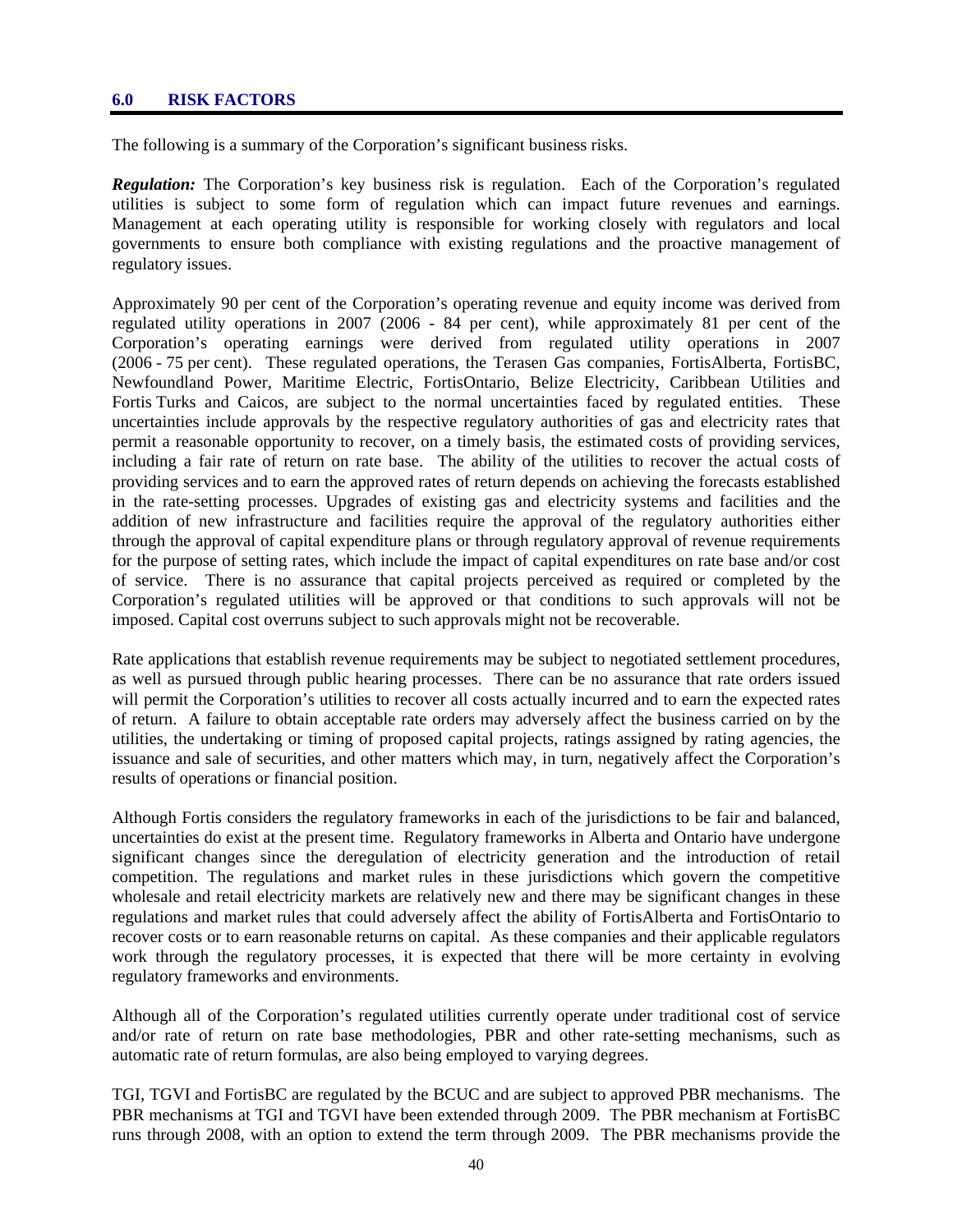utilities an opportunity to earn returns in excess of the allowed ROEs determined by the BCUC. Upon expiry of the PBR mechanisms, there is no certainty as to whether new PBR mechanisms will be entered into or the particular terms of any such PBR mechanisms.

*Integration of Terasen and Management of Expanding Operations:* Fortis continues to integrate Terasen within the Fortis Group. As a result of the acquisition, significant demands may be placed on the managerial, operational and financial personnel and systems of the Corporation. No assurance can be given that the Corporation's systems, procedures and controls will be adequate to support the expansion of the Corporation's operations resulting from the acquisition. The Corporation's future operating results will be affected by the ability of its officers and key employees to manage changing business conditions and to implement and improve its operational and financial controls and reporting systems.

*Operating and Maintenance Risks:* Terasen is exposed to various operational risks, such as pipeline leaks; accidental damage to, or fatigue cracks in mains and service lines; corrosion in pipes; pipeline or equipment failure; other issues that can lead to outages and/or leaks; and any other accidents involving natural gas, which could result in significant operational and environmental liability. The business of electricity distribution is also subject to operational risks including the potential to cause fires, mainly as a result of equipment failure, falling trees and lightning strikes. The facilities of the operating subsidiaries are also exposed to the effects of severe weather conditions and other acts of nature. In addition, many of these facilities are located in remote areas, which may make access difficult for repair of damage due to weather conditions and other acts of nature. The Terasen Gas companies and FortisBC operate facilities in a terrain with a risk of loss or damage from earthquakes, forest fires, floods, washouts, landslides, avalanches and similar acts of nature. The Corporation and its operating subsidiaries have insurance which provides coverage for business interruption, liability and property damage, although the coverage offered by this insurance is limited. In the event of a large uninsured loss caused by severe weather conditions or other natural disasters, application will be made to the respective regulatory authority for the recovery of these costs through higher rates to offset any loss. However, there can be no assurance that the regulatory authorities would approve any such application in whole or in part.

The Corporation's gas and electricity systems require maintenance, improvement and replacement. Accordingly, to ensure the continued performance of the physical assets, the operating subsidiaries determine expenditures that must be made to maintain and replace the assets. If the systems are not able to be maintained, service disruptions and increased costs may be experienced. The inability to obtain regulatory approval to reflect in rates the capital expenditures which the operating subsidiaries believe are necessary to maintain, improve and replace their assets; the failure by the operating subsidiaries to properly implement or complete approved capital expenditure programs; or the occurrence of significant unforeseen equipment failures despite maintenance programs could have a material adverse effect on the Corporation.

*Natural Gas Prices:* At times in the past, the price of natural gas has been only marginally lower than the comparable price for electricity for residential customers in British Columbia, especially on Vancouver Island. There is no assurance that natural gas will continue to maintain a competitive price advantage in the future. If natural gas pricing becomes uncompetitive with electricity pricing, the ability of the Terasen Gas companies to add new customers could be impaired, and existing customers could reduce their consumption of natural gas or eliminate its usage altogether as furnaces, water heaters and other appliances are replaced. This may result in higher rates and, in an extreme case, could ultimately lead to an inability to fully recover the cost of service of the Terasen Gas companies in rates charged to customers. The ability of the Terasen Gas companies to add new customers and sales volumes could also be affected by lower prices of other competitive energy sources, as some commercial and industrial customers have the ability to switch to an alternative fuel. The Terasen Gas companies employ a number of tools to reduce exposure to natural gas price volatility. These tools include purchasing gas for storage and adopting hedging strategies to reduce price volatility and ensure, to the extent possible, that natural gas commodity costs remain competitive with electricity rates. Activities related to the hedging of gas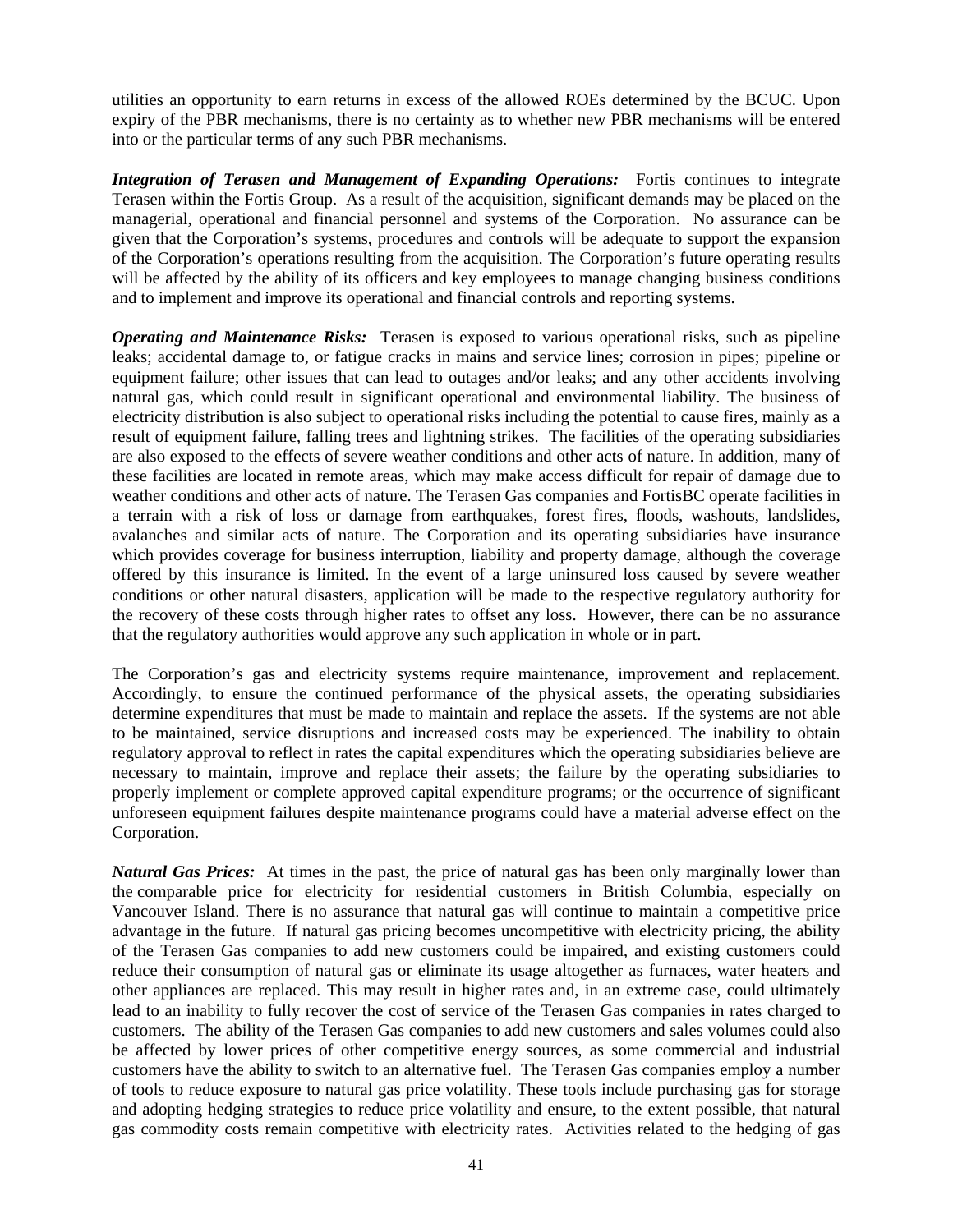prices are currently approved by the BCUC and gains or losses effectively accrue entirely to customers. The operation of BCUC-approved rate stabilization accounts therefore serves to mitigate the effect on earnings of natural gas cost volatility. Future BCUC determinations could materially impact the ability of the Terasen Gas companies to recover the future cost of natural gas delivered to customers.

*Natural Gas Supply:* The Terasen Gas companies are dependent on a limited number of pipeline and storage providers, particularly in the Vancouver, Fraser Valley and Vancouver Island service areas where the majority of the natural gas distribution customers of the Terasen Gas companies are located. As a result, regional market prices have been higher from time to time than prices elsewhere in North America as a result of insufficient seasonal and peak storage and pipeline capacity to serve the increasing demand for natural gas in British Columbia. In addition, the Terasen Gas companies are dependent on a single-source transmission pipeline. In the event of a prolonged service disruption of the Spectra Pipeline System, residential customers of the Terasen Gas companies could experience outages, thereby affecting revenues and incurring costs to safely relight customers.

*Economic Conditions:* Typical of utilities, the general economic conditions of the Corporation's service territories influence energy sales. Gas and electricity sales are influenced by economic factors such as changes in employment levels, personal disposable income, energy prices and housing starts. A general and extended decline in the economy in the Corporation's service territories would be expected to have the effect of reducing demand for gas and electricity over time. Such reduced demand could negatively impact revenue. However, the regulated nature of utility operations helps to reduce the impact that economic downturns may have on the Corporation's earnings. A prolonged downturn in the economy in the Corporation's service territories could adversely affect the business, results of operations and financial condition of the Corporation, despite the possibility of regulatory-approved means of compensating for reduced demand.

Fortis also holds investments in both commercial real estate and hotel properties. The hotel properties, in particular, are subject to operating risks associated with industry fluctuations. The high quality of the real estate and hotel assets and commitment to productivity improvements reduce the exposure to industry fluctuations. Fortis Properties' real estate investments are anchored by high-quality tenants with long-term leases. Exposure to lease expiries averages approximately 10 per cent per annum over the next five years. Approximately 58 per cent of Fortis Properties' operating income was derived from hotel investments in 2007 (2006 – 52 per cent). Management believes that, based on the geographic diversity of its Hospitality Division with locations in Atlantic Canada, Ontario, Manitoba, Saskatchewan, Alberta and British Columbia, the Company is not exposed to a significant reduction in revenues. A 5 per cent decrease in revenues from the Hospitality Division would decrease basic earnings per common share of Fortis by approximately 1 cent.

*Weather and Seasonality:* The physical assets of the Corporation and its operating subsidiaries are exposed to the effects of severe weather conditions and other acts of nature. Although the physical assets have been constructed and are operated and maintained to withstand severe weather, there is no assurance that they will successfully do so in all circumstances. At Newfoundland Power, exposure to climatic factors is addressed by the operation of a weather normalization reserve, a regulatory mechanism approved by the PUB. The operation of this reserve mitigates year-to-year volatility in earnings that would otherwise be caused by variations in weather conditions. At TGI, a BCUC-approved rate stabilization account serves to mitigate the effect on earnings of volume volatility, caused principally by weather, by allowing TGI to accumulate the margin impact of variations in the actual-versus-forecast gas volumes consumed by customers.

At the Terasen Gas companies, weather has a significant impact on distribution volume, as a major portion of the gas distributed by the Terasen Gas companies is ultimately used for space heating. Because of gas-consumption patterns, the Terasen Gas companies normally generate quarterly earnings that vary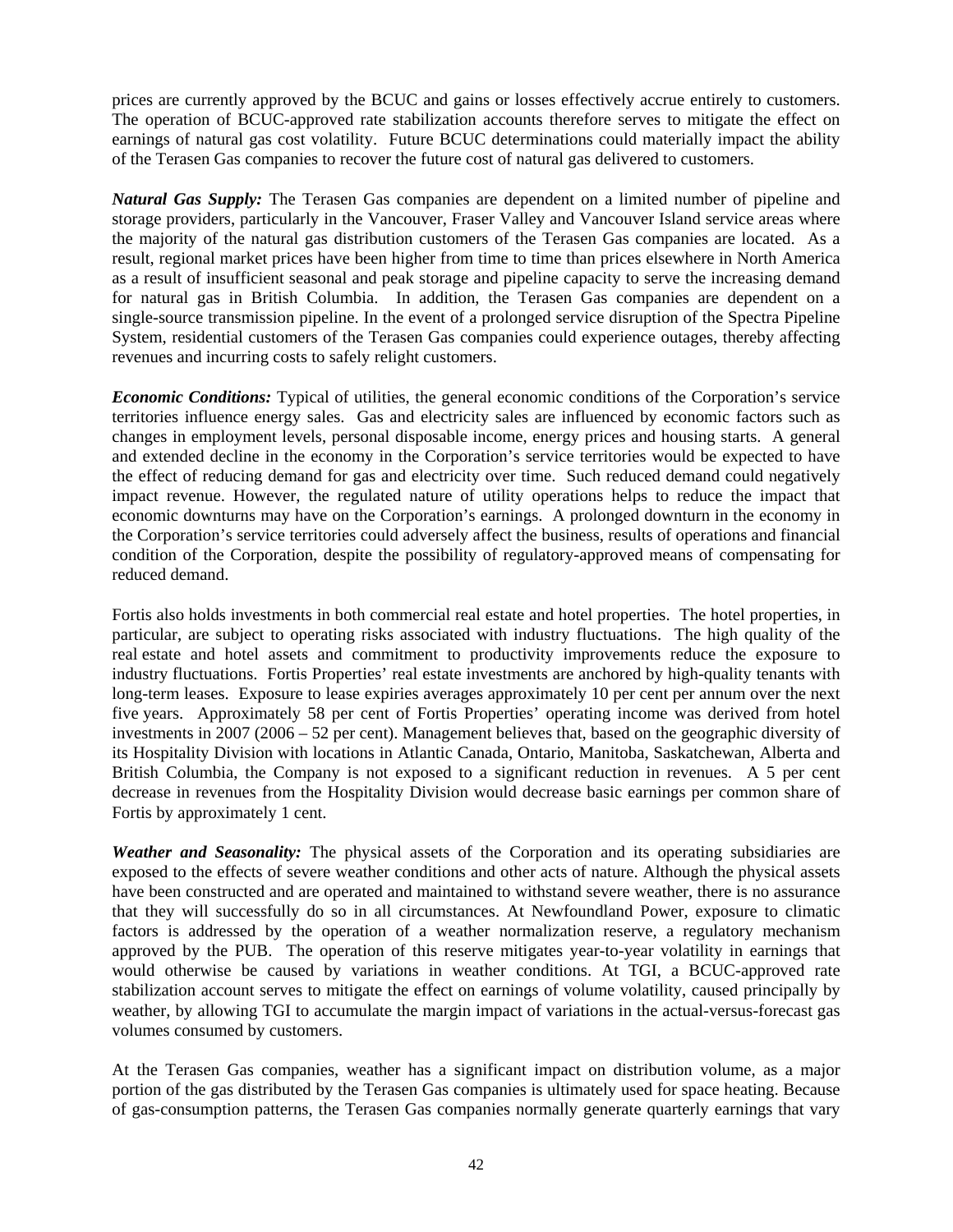by season and may not be an indicator of annual earnings. Virtually all of the earnings of the Terasen Gas companies are generated in the first and fourth quarters.

Despite preparation for severe weather, extraordinary conditions (such as Hurricane Ivan in September 2004) and other natural disasters will always remain a risk to utilities. Upon acquiring controlling interest in Caribbean Utilities and upon the acquisition of Fortis Turks and Caicos, the Corporation's exposure to risks from natural disasters in the Caribbean region increased. The Corporation uses a centralized insurance management function to create a higher level of insurance expertise and to reduce its liability exposure.

The assets and earnings of Belize Electricity, Caribbean Utilities and Fortis Turks and Caicos are subject to hurricane risk. Similar to other Fortis utilities, these companies manage weather risks through insurance on generation assets, business-interruption insurance and self-insurance on transmission and distribution assets. In Belize, the PUC provides for recovery of certain costs arising from hurricanes through a surcharge on electricity rates, thereby mitigating the financial impact to Belize Electricity.

Earnings from non-regulated generation assets are sensitive to rainfall levels but the geographic diversity of the Corporation's generation assets mitigates the risk associated with rainfall levels.

*Interest Rates:* Generally, allowed returns for regulated utilities in North America are exposed to changes in the general level of long-term interest rates. Earnings of such regulated utilities are exposed to changes in long-term interest rates associated with rate-setting mechanisms. The rate of return is either directly impacted through automatic adjustment mechanisms or indirectly through regulatory determinations of what constitutes an appropriate rate of return on investment. Automatic adjustment mechanisms currently apply to the Terasen Gas companies, FortisAlberta, FortisBC and Newfoundland Power. Due to an increase in long-term Canada bond yields during 2007 and the operation of the automatic adjustment mechanisms, the allowed ROE at each of the above utilities has been reset. The 2007 allowed ROEs for the Corporation's four largest utilities, TGI, FortisAlberta, FortisBC and Newfoundland Power, were 8.37 per cent, 8.51 per cent, 8.77 per cent and 8.60 per cent, respectively. Effective January 1, 2008, the allowed ROEs for TGI, FortisAlberta, FortisBC and Newfoundland Power have increased to 8.62 per cent, 8.75 per cent, 9.02 per cent and 8.95 per cent, respectively. A significant decline in long-term interest rates could adversely affect the Corporation's ability to earn a reasonable ROE which, in turn, could have a material adverse effect on the Corporation's financial condition and results of operations.

The Corporation and its operating subsidiaries are also exposed to interest rate risk associated with short-term borrowings and floating rate debt. As described under "Derivatives Instruments and Hedging", the Corporation and its operating subsidiaries may enter into interest rate swaps to help reduce this risk. Approximately 74 per cent of the Corporation's long-term debt facilities and capital lease obligations have maturities beyond five years.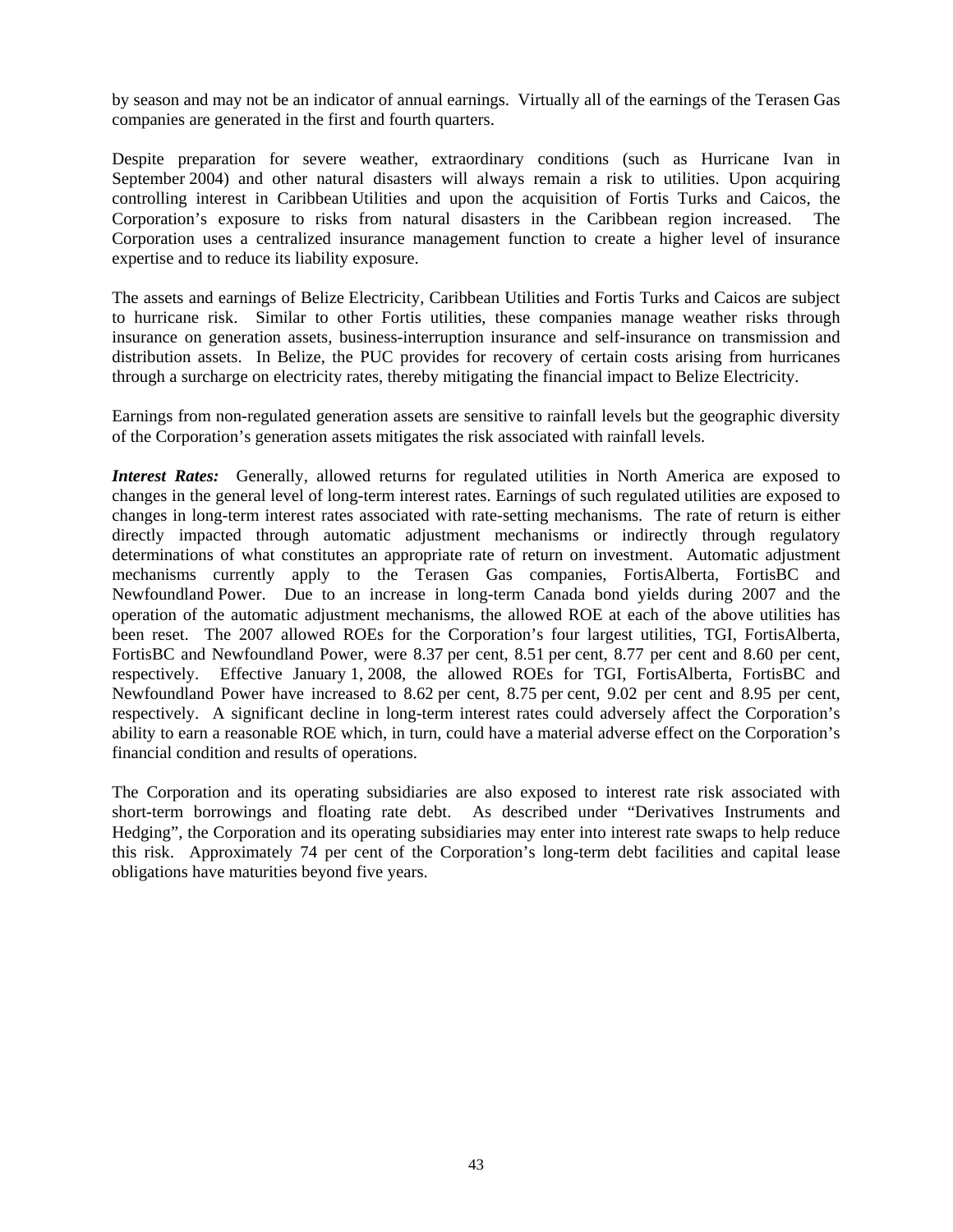The following table outlines the nature of the Corporation's consolidated debt at December 31, 2007.

| <b>Total Debt</b>                                                |               |       |  |
|------------------------------------------------------------------|---------------|-------|--|
| at December 31, 2007                                             |               |       |  |
|                                                                  | (\$ millions) | (%)   |  |
| Short-term borrowings                                            | 475           | 8.6   |  |
| Utilized variable-rate credit facilities classified as long-term | 530           | 9.6   |  |
| Variable-rate long-term debt and capital lease obligations       |               |       |  |
| (including current portion)                                      | 14            | 0.2   |  |
| Fixed-rate long-term debt and capital lease obligations          |               |       |  |
| (including current portion)                                      | 4,515         | 81.6  |  |
| Total                                                            | 5,534         | 100.0 |  |

The Terasen Gas companies use a BCUC-approved interest rate deferral account to absorb interest rate fluctuations, thereby effectively fixing the rate of interest on short-term and variable-rate credit-facility borrowings.

*Derivative Instruments and Hedging:* From time to time, the Corporation and its subsidiaries hedge exposures to fluctuations in interest rates and natural gas prices through the use of derivative financial instruments. Derivative financial instruments, such as interest rate swap contracts and natural gas commodity swaps and options, are used only to manage risk and are not used for trading purposes. All derivative financial instruments must be measured at fair value, with changes in fair value being recorded in earnings. If a derivative financial instrument is designated as a hedging item in a qualifying cash flow hedging relationship, the effective portion of changes in fair value is recorded in other comprehensive income. Any change in fair value relating to the ineffective portion is recorded immediately in earnings. At rate-regulated utilities, any difference between the amount recognized upon a change in the fair value of a derivative financial instrument, whether or not in a qualifying hedging relationship, and the amount recovered from customers in current rates is subject to regulatory deferral treatment to be recovered from, or refunded to, customers in future rates.

The Corporation's earnings from its foreign investments are exposed to changes in the US dollar to Canadian dollar exchange rate. The Corporation has effectively decreased its exposure to foreign currency exchange rate fluctuations associated with earnings from its foreign net investments through the use of US dollar borrowings.

It is expected that a 4-cent change in the value of the US dollar would have an approximate 1-cent impact on basic earnings per common share of Fortis in 2008.

Fortis has also designated its corporate-held US dollar-denominated long-term debt as a hedge of the foreign currency exchange risk related to its net investments in US dollar-denominated self-sustaining foreign operations. This hedge allows unrealized gains and losses on the translation of the US dollar-denominated long-term debt to be offset against unrealized foreign currency exchange gains and losses on the foreign net investments. The unrealized foreign currency exchange gains and losses on US dollar-denominated long-term debt and foreign net investments are recognized in other comprehensive income. As at December 31, 2007, approximately US\$50 million in foreign net investments remained available to be hedged.

Management will continue to hedge future exchange rate fluctuations related to its foreign net investments and US dollar earnings streams, where possible, through the use of future US dollar borrowings and will monitor the exposure of Fortis to foreign currency fluctuations on a regular basis.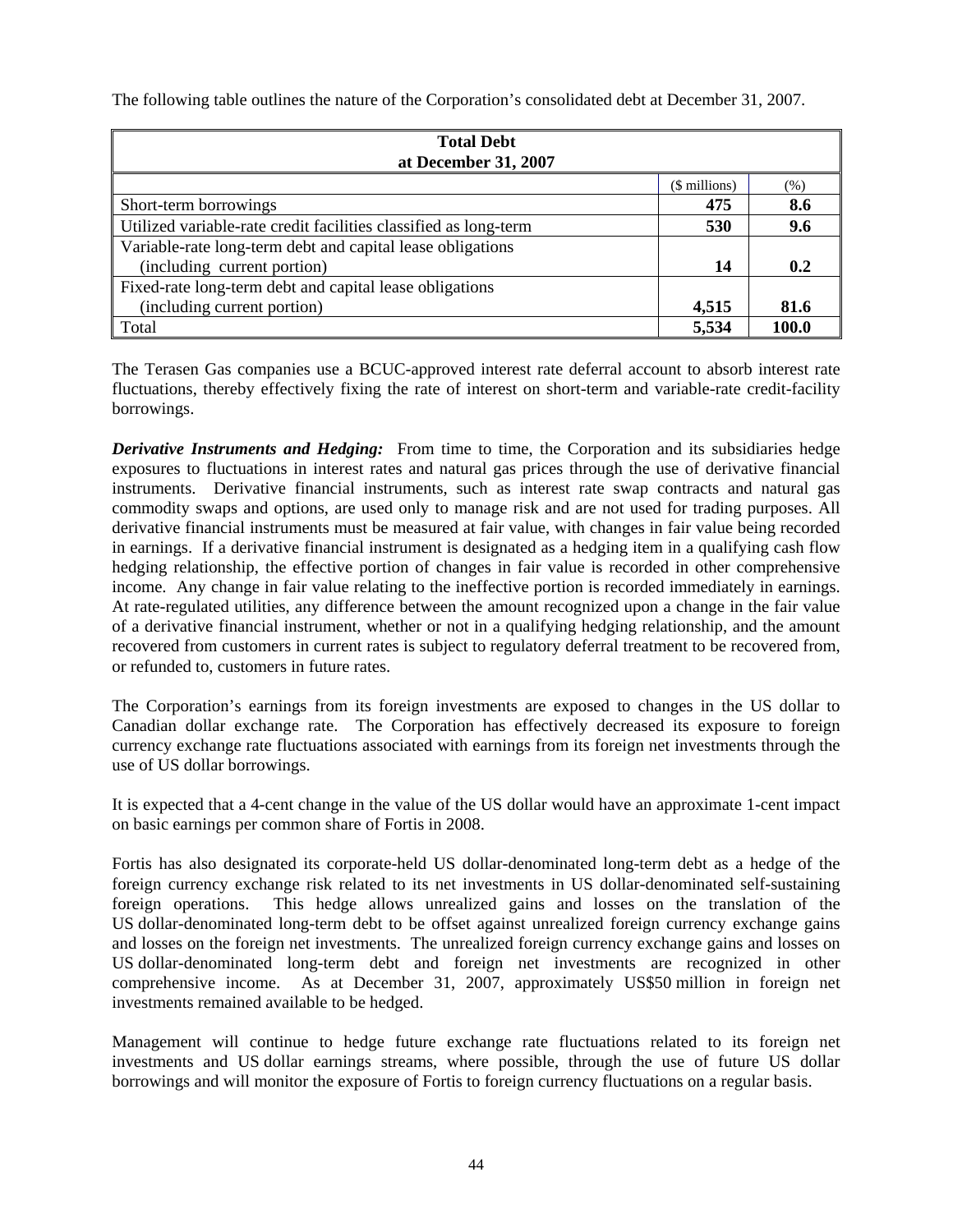*Risks Related to TGVI:* TGVI is a franchise under development in the price-competitive service area of Vancouver Island, with a customer base and revenue that is insufficient to meet the Company's current cost of service and to recover revenue deficiencies from prior years. Recovery of accumulated revenue deficiencies from prior years puts gas at a cost disadvantage relative to electricity. To assist with competitive rates during franchise development, the VINGPA provides royalty revenues from the Government of British Columbia which currently cover approximately 20 per cent of the current cost of service. These revenues are due to expire at the end of 2011, after which time TGVI's customers will be required to absorb the full commodity cost of gas and the recovery of any remaining accumulated revenue deficiencies. When VINGPA expires in 2011, the remaining \$67 million non-interest bearing senior government debt, which is currently treated as a government contribution against rate base, will be required to be fully repaid. As this debt is repaid, the cost of the higher rate base will increase the cost of service and customer rates, making gas less competitive with electricity on Vancouver Island.

*Capital Resources:* The Corporation's financial position could be adversely affected if it or its operating subsidiaries fail to arrange sufficient and cost-effective financing to fund, among other things, capital expenditures and the repayment of maturing debt. Funds generated from operations after payment of expected expenses (including interest payments on any outstanding debt) will not be sufficient to fund the repayment of all outstanding liabilities when due as well as anticipated capital expenditures. The ability to arrange sufficient and cost-effective financing is subject to numerous factors, including the results of operations and financial position of the Corporation and its subsidiaries, conditions in the capital and bank credit markets, ratings assigned by rating agencies and general economic conditions. There can be no assurance that sufficient capital will be available on acceptable terms to fund such capital expenditures and to repay existing debt.

Generally, the Corporation and its regulated utilities are subject to financial risk associated with changes in the credit ratings assigned to them by credit rating agencies. A change in the credit ratings could potentially affect access to various sources of capital and increase or decrease the Corporation's finance charges.

*Environment:* The Corporation and its operating subsidiaries are subject to numerous laws, regulations and guidelines governing the generation, management, storage, transportation, recycling and disposal of hazardous substances and other waste materials and otherwise relating to the protection of the environment and health and safety. The Corporation believes that it and its operating subsidiaries are materially compliant with environmental laws, regulations and guidelines applicable to them in the various jurisdictions in which they operate. Nevertheless, from time to time it is possible that the Corporation and its operating subsidiaries may become subject to government orders, investigations, inquiries or other proceedings relating to environmental matters. The occurrence of any of these events, or any changes in applicable environmental laws, regulations and guidelines or their enforcement or regulatory interpretation, could have a significant impact on operations. The costs arising from compliance with any such laws, regulations and guidelines, while not currently considered material, may become material to the Corporation. In addition, the process of obtaining environmental, health and safety regulatory approvals, including any necessary environmental assessments, can be lengthy, contentious and expensive, and environmental damage and other costs could potentially arise due to a variety of events, including severe weather, human error or misconduct, and equipment failure. There can be no assurance that any such costs will be fully recoverable through customer rates at the regulated utilities and, if substantial, unrecovered costs may have a material adverse effect on the business, results of operations and financial condition of the Corporation.

*Insurance:* While the Corporation and its operating subsidiaries maintain insurance, a significant portion of the Corporation's regulated electric utilities' transmission and distribution assets are not covered under insurance, as is customary in North America, as the cost of the coverage is not considered economical. Insurance is subject to coverage limits as well as time-sensitive claims discovery and reporting provisions and there can be no assurance that the types of liabilities that may be incurred by the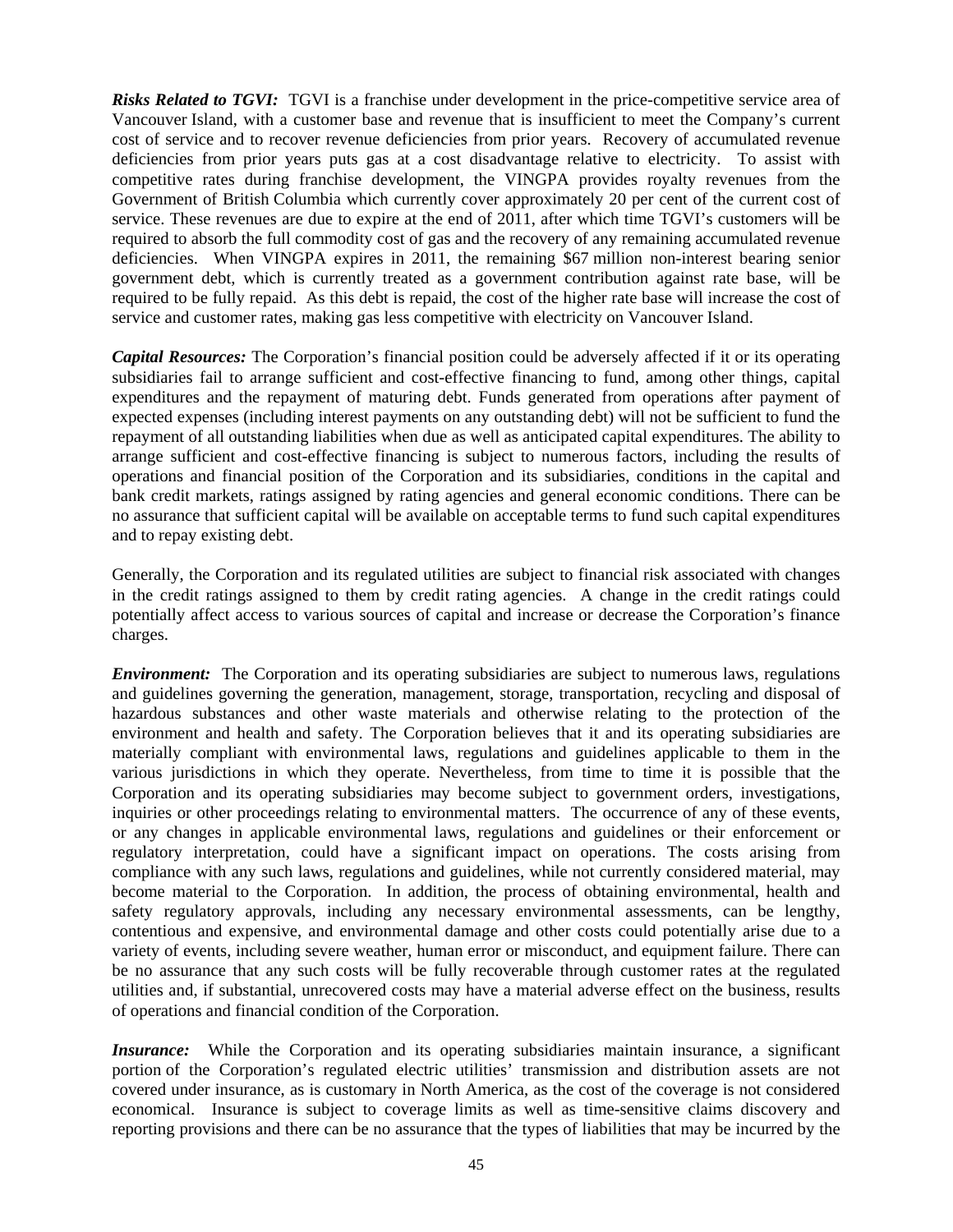Corporation and its operating subsidiaries will be covered by insurance. The Corporation's regulated utilities would likely apply to their respective regulatory authorities to recover the loss (or liability) through increased customer rates. However, there can be no assurance that regulatory authorities would approve any such application in whole or in part. Any major damage to the physical assets of the Corporation and its operating subsidiaries could result in repair costs and customer claims that are substantial in amount and which could have an adverse effect on the Corporation's business, results of operations and financial condition.

It is anticipated that such insurance coverages will be maintained. However, there can be no assurance that the Corporation and its operating subsidiaries will be able to obtain or maintain adequate insurance in the future at rates considered reasonable or that insurance will continue to be available on terms as favourable as the existing arrangements.

*Licences and Permits:* The acquisition, ownership and operation of gas and electric utilities and assets require numerous licences, permits, approvals and certificates from various levels of government and government agencies. The Corporation's regulated utilities and non-regulated generation operations may not be able to obtain or maintain all required regulatory approvals. If there is a delay in obtaining any required regulatory approval, or if there is a failure to obtain or maintain any required approval or to comply with any applicable law, regulation or condition of an approval, the operation of the assets and the sale of gas and electricity could be prevented or become subject to additional costs, any of which could have a material adverse effect on the Corporation.

*Energy Prices and the Cessation of the Niagara Exchange Agreement:* The Corporation's primary exposure to changes in energy prices relates to its non-regulated energy sales in Ontario. Energy is sold to the IESO at market prices. The sensitivity of the Corporation's earnings to each \$1 per MWh change in the annual average wholesale market price of electricity in Ontario is expected to be approximately \$0.4 million. Non-regulated energy sales in Ontario largely relate to a power-for-water exchange agreement, known as the Niagara Exchange Agreement, associated with the Rankine Generating Station. In accordance with this agreement, FortisOntario's water entitlement on the Niagara River will not be renewed, effective May 1, 2009. During 2007, earnings' contribution associated with the Niagara Exchange Agreement was approximately \$15 million. This earnings' contribution will cease effective May 1, 2009. To a lesser degree, the Corporation is also exposed to changes in energy prices related to energy sales from its non-regulated generation assets in Upper New York State. All energy produced by these assets is sold to National Grid at market prices. Energy from the Corporation's non-regulated generation assets in Belize, central Newfoundland and British Columbia is sold under medium- and long-term fixed-price contracts.

The regulated utilities of Fortis flow through gas, energy and fuel costs to customers in their respective gas and electricity rates.

*Loss of Service Area:* FortisAlberta serves a number of direct customers that reside within various municipalities throughout its service areas. From time to time, municipal governments in Alberta give consideration to creating their own electric distribution utilities by purchasing the assets of FortisAlberta that are located within their municipal boundaries. Upon the termination of its franchise agreement, a municipality has the right, subject to AUC approval, to purchase FortisAlberta's assets within its municipal boundaries pursuant to the *Municipal Government Act* (Alberta). Under the *Hydro and Electric Energy Act* (Alberta), if a municipality that owns an electric utility expands its boundaries, it can acquire FortisAlberta's assets in the annexed area. In such circumstances, the *Hydro and Electric Energy Act* (Alberta) provides for compensation, including payment for FortisAlberta's assets on the basis of replacement cost less depreciation. Given the historical growth of Alberta and its municipalities, FortisAlberta may be affected by transactions of this type.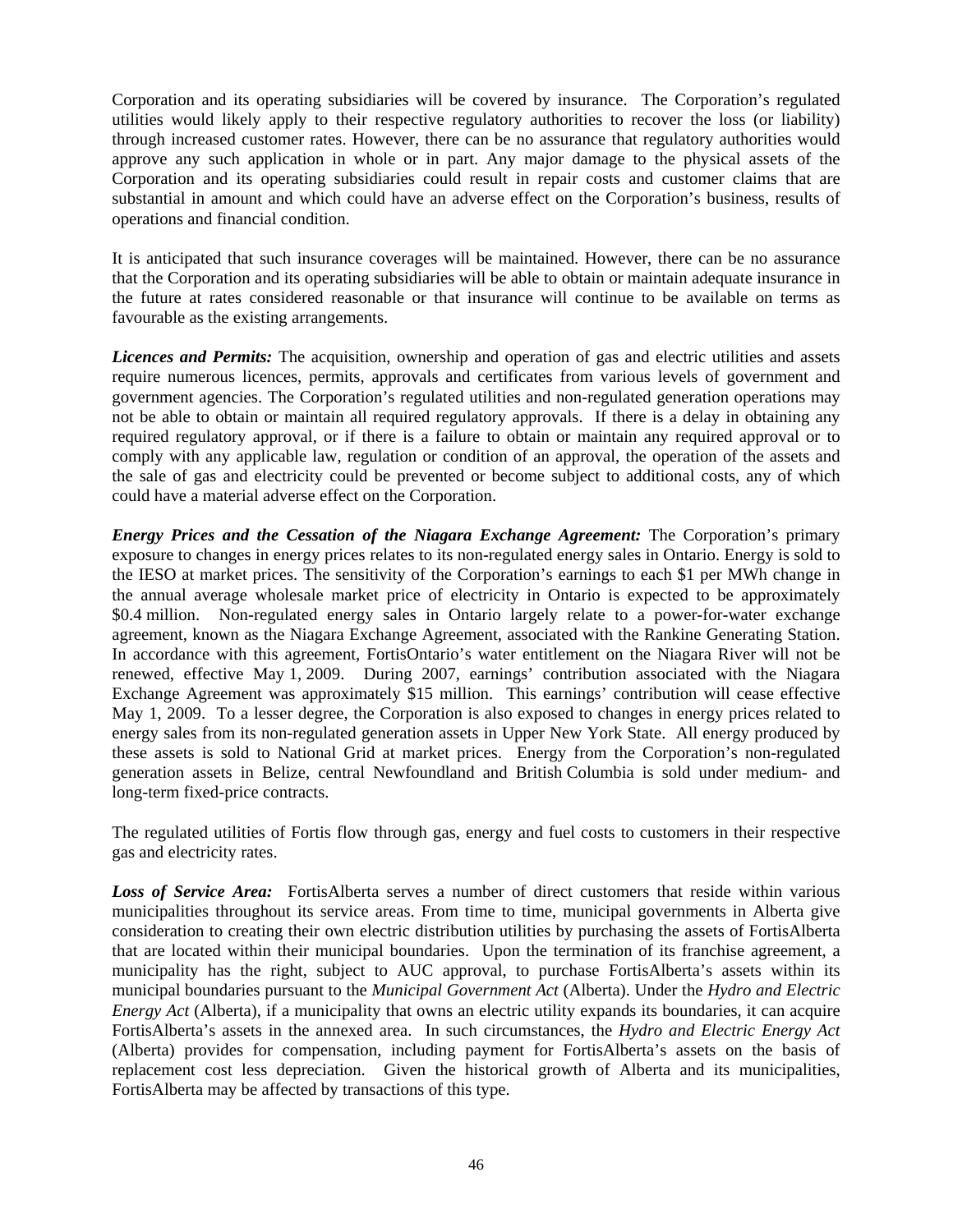The consequence to FortisAlberta of a municipality purchasing its distribution assets would be an erosion of the Company's rate base, which would reduce the capital upon which FortisAlberta could earn a regulated return. No transactions are currently initiated pursuant to the *Municipal Government Act* (Alberta). However, upon expiration of franchise agreements, there is a risk that municipalities will opt to purchase the distribution assets existing within their boundaries, the loss of which could have a material adverse effect on the financial condition and results of operations of FortisAlberta.

*First Nations Lands:* The Terasen Gas companies and FortisBC provide service to customers on First Nations lands and maintain gas and electric distribution facilities on lands that are subject to land claims by various First Nations. A treaty negotiation process involving various First Nations and the Government of British Columbia is underway, but the basis upon which settlements might be reached in the service areas of the Terasen Gas companies and FortisBC is not clear. Furthermore, not all First Nations are participating in the process. To date, the policy of the Government of British Columbia has been to endeavour to structure settlements without prejudicing existing rights held by third parties such as the Terasen Gas companies and FortisBC. However, there can be no certainty that the settlement process will not adversely affect the business of the Terasen Gas companies and FortisBC. In addition, FortisAlberta has distribution assets on First Nations lands with access permits to these lands held by FortisAlberta's predecessor, TransAlta Utilities Corporation. In order for FortisAlberta to acquire these access permits, both the Department of Indian and Northern Affairs Canada and the individual Band councils must grant approval. FortisAlberta may not be able to acquire the access permits from TransAlta Utilities Corporation and may be unable to negotiate land-usage agreements with property owners or, if negotiated, such agreements may be on terms that are less than favourable to FortisAlberta and, therefore, may have a material adverse effect on the business of FortisAlberta.

*Counterparty Risk:* The Terasen Gas companies are exposed to credit risk in the event of non-performance by counterparties to derivative financial instruments, including natural gas commodity swaps and options. The Terasen Gas companies are also exposed to significant credit risk on physical off-system sales. Because the Terasen Gas companies deal with high credit-quality institutions, in accordance with established credit-approval practices, the Terasen Gas companies do not expect any counterparties to fail to meet their obligations. FortisAlberta is exposed to credit risk associated with sales to retailers. Significantly all of FortisAlberta's distribution-service billings are to a relatively small group of retailers. As required under regulation, FortisAlberta minimizes its credit exposure associated with retailer billings by obtaining from the retailer a cash deposit, bond, letter of credit, an investment-grade credit rating from a major rating agency or by having the retailer obtain a financial guarantee from an entity with an investment-grade credit rating.

*Labour Relations:* Approximately 59 per cent of the employees of the Corporation's operating subsidiaries are members of labour unions or associations which have entered into collective bargaining agreements with the operating subsidiaries. The provisions of such collective bargaining agreements affect the flexibility and efficiency of the businesses carried out by the subsidiaries. The Corporation considers the relationships of its subsidiaries with its labour unions and associations to be satisfactory but there can be no assurance that current relations will continue in future negotiations or that the terms under the present collective bargaining agreements will be renewed. The inability to maintain or to renew the collective bargaining agreements on acceptable terms could result in increased labour costs or service interruptions arising from labour disputes that are not provided for in approved rate orders at the regulated utilities and which could have a material adverse effect on the results of operations, cash flow and earnings of the Corporation.

*Human Resources:* The ability of Fortis to deliver superior operating performance in a cost-effective manner is dependent on the ability of its operating subsidiaries to attract, develop and retain skilled workforces. Like other utilities across Canada and the Caribbean, Fortis utilities are faced with demographic challenges relating to trades, technical staff and engineers. The growing size of the Corporation and an increasingly competitive job market present ongoing recruitment challenges. The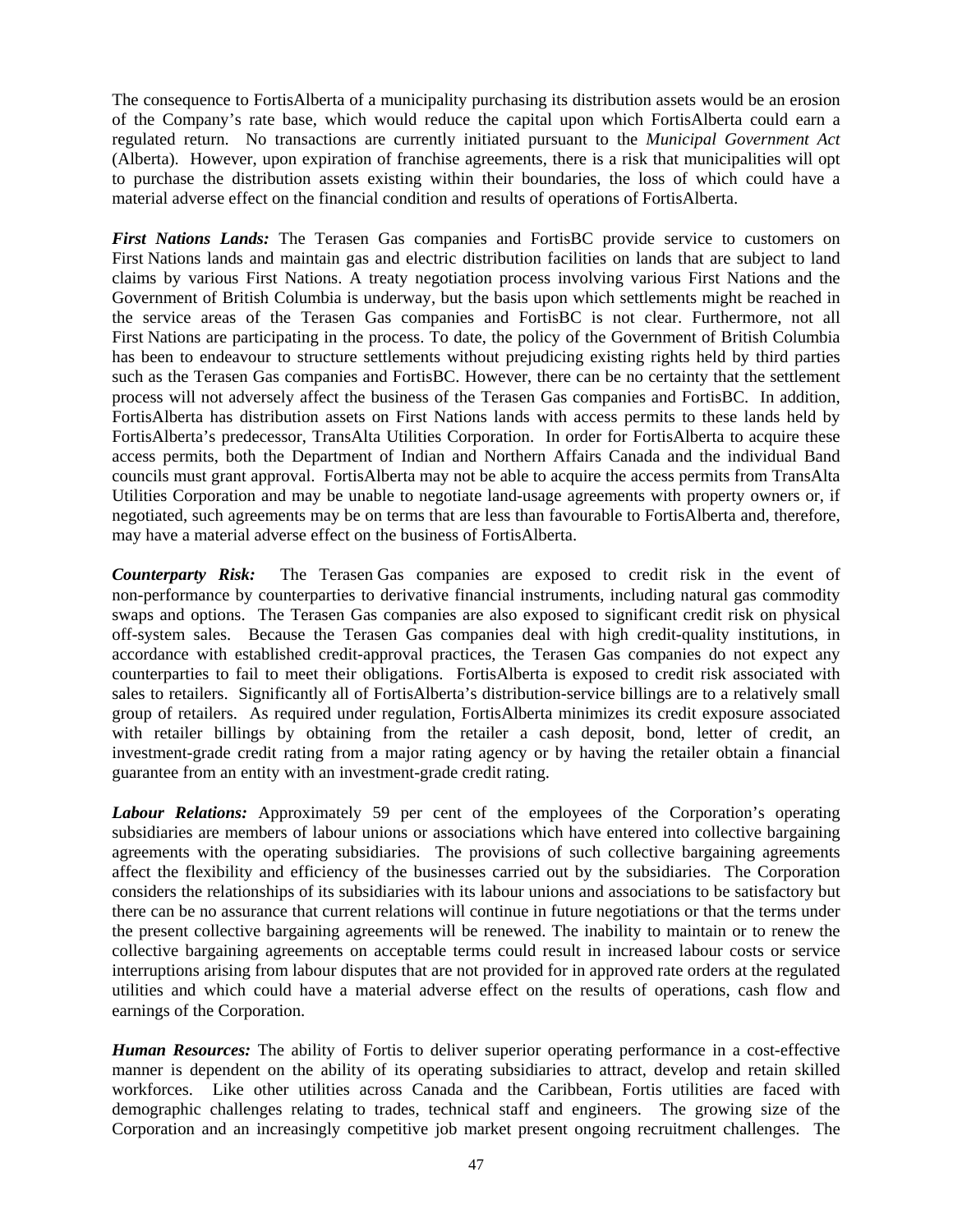Corporation's significant consolidated capital expenditure program over the next several years will present challenges in ensuring the Corporation's utilities have the qualified workforce necessary to complete the capital work initiatives. In particular, Alberta has a highly competitive job market where the demand for certain job skills exceeds the supply, making it difficult to attract new employees.

*Liquidity Risk:* Earnings from Belize Electricity are denominated in Belizean dollars, earnings from Caribbean Utilities are denominated in Cayman Island dollars and earnings from FortisUS Energy, BECOL and Fortis Turks and Caicos are denominated in US dollars. As at December 31, 2007, the Cayman Island dollar and the Belizean dollar were pegged to the US dollar at CI\$0.84 = US\$1.00 and  $BZ$2.00 = US$1.00$ , respectively. Foreign earnings derived in currencies other than the US dollar must be converted into US dollars before repatriation, presenting temporary liquidity risks. Due to the small size and cyclical nature of the economy in Belize, conversion of local currency into US dollars may be subject to restrictions from time to time.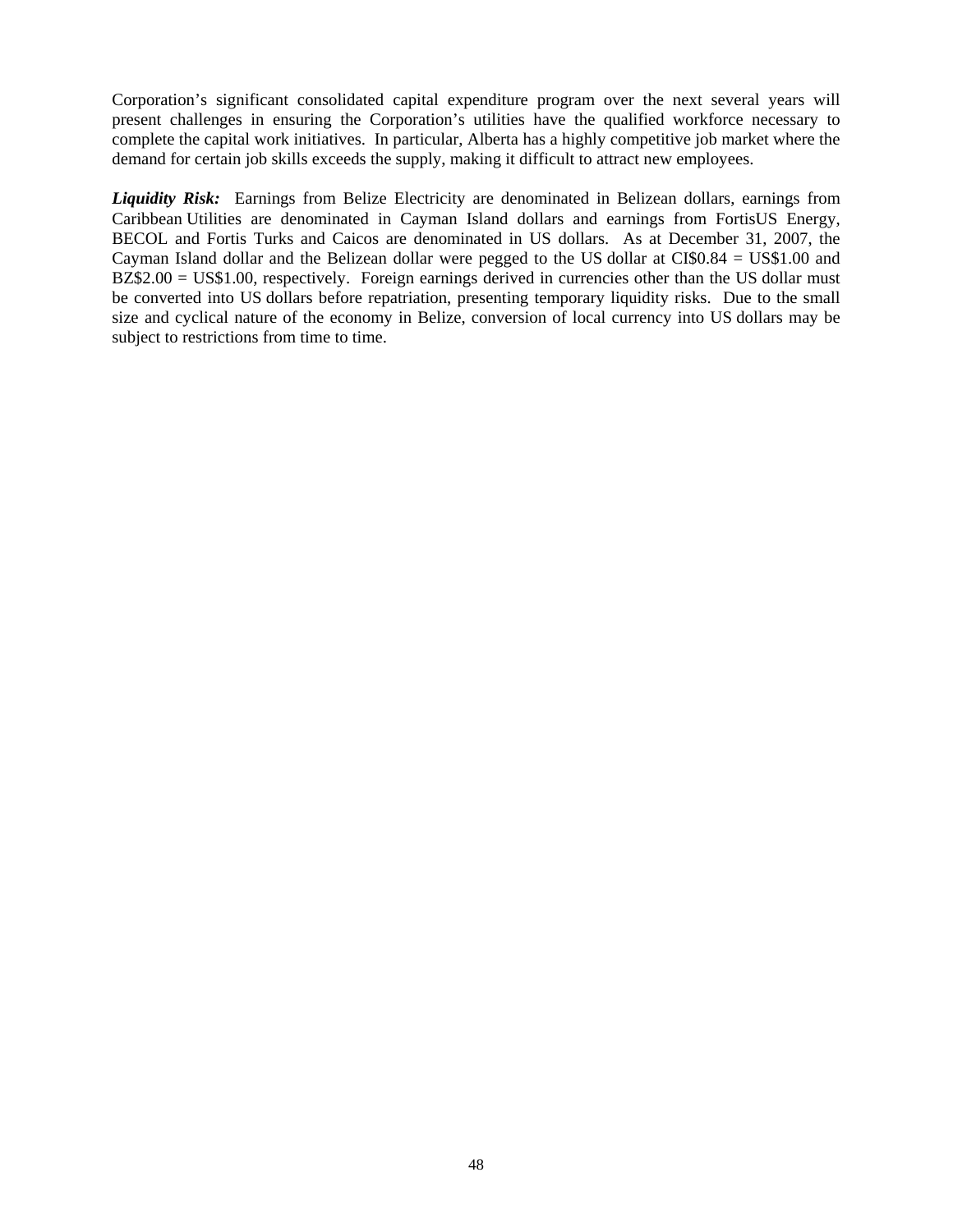## *Share Capital*

The authorized share capital of the Corporation consists of the following:

- (a) an unlimited number of Common Shares without nominal or par value;
- (b) an unlimited number of First Preference Shares without nominal or par value; and
- (c) an unlimited number of Second Preference Shares without nominal or par value.

At March 27, 2008, the following Common Shares and Preference Shares were issued and outstanding.

| <b>Share Capital</b>              | <b>Issued and Outstanding</b> | <b>Votes per Share</b> |
|-----------------------------------|-------------------------------|------------------------|
| <b>Common Shares</b>              | 156,753,899                   | One                    |
| First Preference Shares, Series C | 5,000,000                     | None                   |
| First Preference Shares, Series E | 7,993,500                     | None                   |
| First Preference Shares, Series F | 5,000,000                     | None                   |

Holders of Common Shares are entitled to dividends on a pro rata basis if, as and when declared by the Board. Subject to the rights of the holders of the First Preference Shares and Second Preference Shares and any other class of shares of the Corporation entitled to receive dividends in priority to or rateably with the holders of the Common Shares, the Board may declare dividends on the Common Shares to the exclusion of any other class of shares of the Corporation.

On the liquidation, dissolution or winding-up of Fortis, holders of Common Shares are entitled to participate rateably in any distribution of assets of Fortis, subject to the rights of holders of First Preference Shares and Second Preference Shares and any other class of shares of the Corporation entitled to receive the assets of the Corporation on such a distribution in priority to or rateably with the holders of the Common Shares.

Holders of the Common Shares are entitled to receive notice of and to attend all annual and special meetings of the shareholders of Fortis, other than separate meetings of holders of any other class or series of shares, and are entitled to one vote in respect of each Common Share held at such meetings.

The 5,000,000 First Preference Shares, Series C are entitled to fixed cumulative preferential cash dividends at a rate of \$1.3625 per share per annum. On or after June 1, 2010, the Corporation may, at its option, redeem for cash the First Preference Shares, Series C, in whole at any time or in part from time to time, at \$25.75 per share if redeemed before June 1, 2011, at \$25.50 per share if redeemed on or after June 1, 2011 but before June 1, 2012, at \$25.25 per share if redeemed on or after June 1, 2012 but before June 1, 2013 and at \$25.00 per share if redeemed on or after June 1, 2013 plus, in each case, all accrued and unpaid dividends up to but excluding the date fixed for redemption. On or after June 1, 2010, the Corporation may, at its option, convert all, or from time to time any part of the outstanding First Preference Shares, Series C into fully paid and freely tradable Common Shares of the Corporation. The number of Common Shares into which each Preference Share may be so converted will be determined by dividing the then-applicable redemption price per Preference Share, together with all accrued and unpaid dividends up to but excluding the date fixed for conversion, by the greater of \$1.00 and 95 per cent of the then-current market price of the Common Shares. On or after September 1, 2013, each First Preference Share, Series C will be convertible at the option of the holder on the first day of September, December, March and June of each year into freely tradable Common Shares determined by dividing \$25.00, together with all accrued and unpaid dividends up to but excluding the date fixed for conversion, by the greater of \$1.00 and 95 per cent of the then-current market price of the Common Shares. If a holder of First Preference Shares, Series C elects to convert any of such shares into Common Shares, the Corporation can redeem such First Preference Shares, Series C for cash or arrange for the sale of those shares to other purchasers.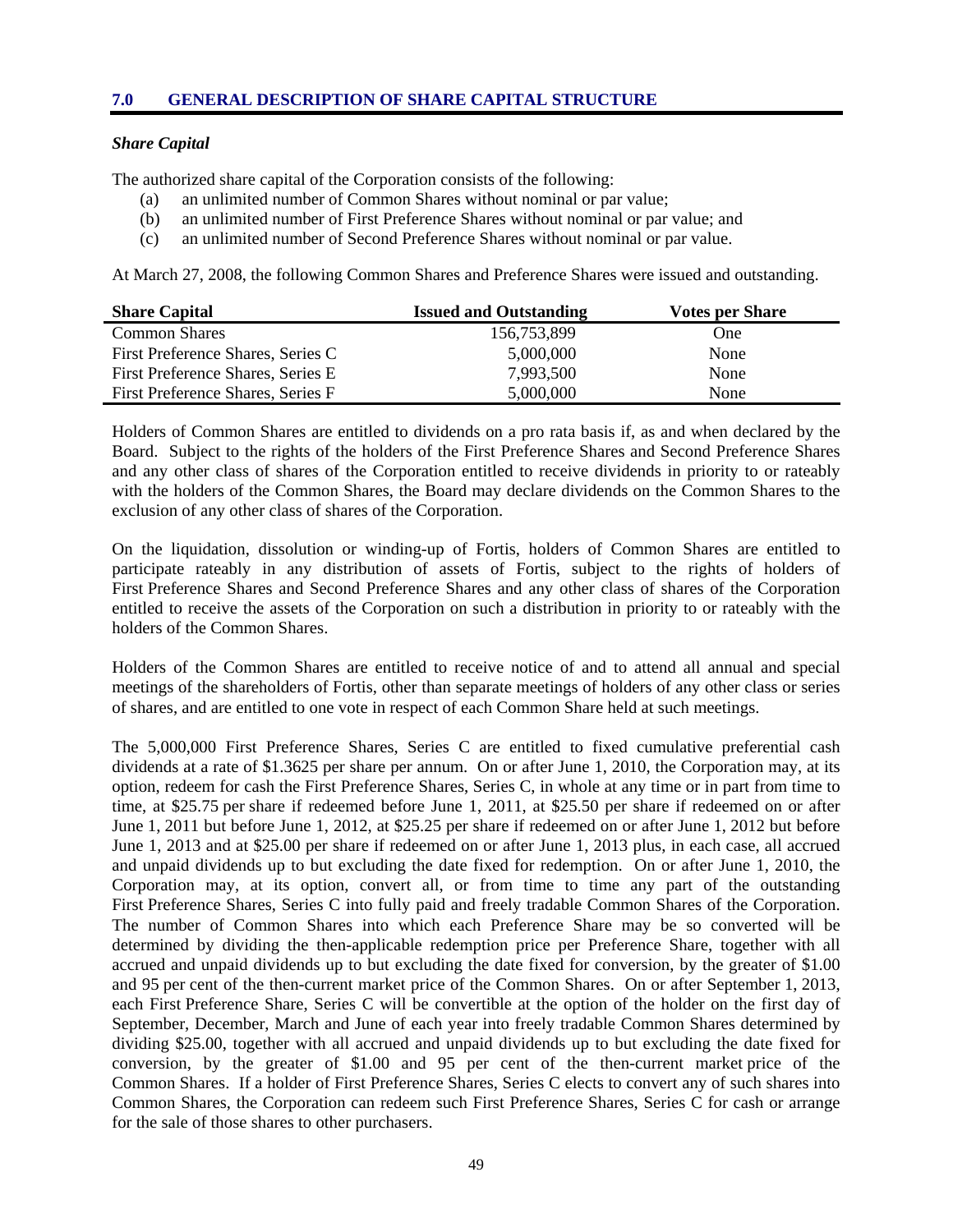The 7,993,500 First Preference Shares, Series E are entitled to receive fixed cumulative preferential cash dividends in the amount of \$1.2250 per share per annum. On or after June 1, 2013, the Corporation may, at its option, redeem all, or from time to time any part of, the outstanding First Preference Shares, Series E by the payment in cash of a sum per redeemed share equal to \$25.75 if redeemed during the 12 months commencing June 1, 2013, \$25.50 if redeemed during the 12 months commencing June 1, 2014, \$25.25 if redeemed during the 12 months commencing June 1, 2015, and \$25.00 if redeemed on or after June 1, 2016 plus, in each case, all accrued and unpaid dividends up to but excluding the date fixed for redemption. On or after June 1, 2013, the Corporation may, at its option, convert all, or from time to time any part of the outstanding First Preference Shares, Series E into fully paid and freely tradable Common Shares of the Corporation. The number of Common Shares into which each Preference Share may be so converted will be determined by dividing the then-applicable redemption price per First Preference Share, Series E, together with all accrued and unpaid dividends up to but excluding the date fixed for conversion, by the greater of \$1.00 and 95 per cent of the then-current market price of the Common Shares at such time. On or after September 1, 2016, each First Preference Share, Series E will be convertible at the option of the holder on the first business day of September, December, March and June of each year, into fully paid and freely tradable Common Shares determined by dividing \$25.00, together with all accrued and unpaid dividends up to but excluding the date fixed for conversion, by the greater of \$1.00 and 95 per cent of the then-current market price of the Common Shares. If a holder of First Preference Shares, Series E elects to convert any of such shares into Common Shares, the Corporation can redeem such First Preference, Shares E for cash or arrange for the sale of those shares to other purchasers.

The 5,000,000 First Preference Shares, Series F are entitled to receive fixed cumulative preferential cash dividends in the amount of \$1.2250 per share per annum. On or after December 1, 2011, the Corporation may, at its option, redeem for cash the First Preference Shares, Series F, in whole at any time or in part from time to time, at \$26.00 per share if redeemed before December 1, 2012, at \$25.75 per share if redeemed on or after December 1, 2012 but before December 1, 2013, at \$25.50 per share if redeemed on or after December 1, 2013 but before December 1, 2014, at \$25.25 per share if redeemed on or after December 1, 2014 but before December 1, 2015, and at \$25.00 per share if redeemed on or after December 1, 2015 plus, in each case, all accrued and unpaid dividends up to but excluding the date fixed for redemption.

#### *Convertible Debentures*

As at March 27, 2008, the US\$10 million 6.75% Unsecured Subordinated Convertible Debentures had been fully converted by the debenture holders into 1,088,728 Common Shares of the Corporation at US\$9.19 per share. The conversions occurred in September and October 2007, and January 2008.

As at March 27, 2008, the US\$10 million 5.50% Unsecured Subordinated Convertible Debentures had been 90 per cent converted by the debenture holders into 752,192 Common Shares of the Corporation at US\$11.97 per share. The conversions occurred in March and October 2007, and January 2008. The remaining US\$1 million is redeemable by the Corporation at par at any time on or after May 20, 2008 and are convertible, at the option of the holder, into the Corporation's Common Shares at US\$11.97 per share. The Debentures are subordinated to all other indebtedness of the Corporation, other than subordinated indebtedness ranking equally to the Debentures. There is no provision associated with these Debentures that restricts the payment of dividends.

The US\$40 million 5.50% Unsecured Subordinated Convertible Debentures are redeemable by the Corporation at par at any time on or after November 7, 2011 and are convertible, at the option of the holder, into the Corporation's Common Shares at US\$29.11 per share. The Debentures are subordinated to all other indebtedness of the Corporation, other than subordinated indebtedness ranking equally to the Debentures.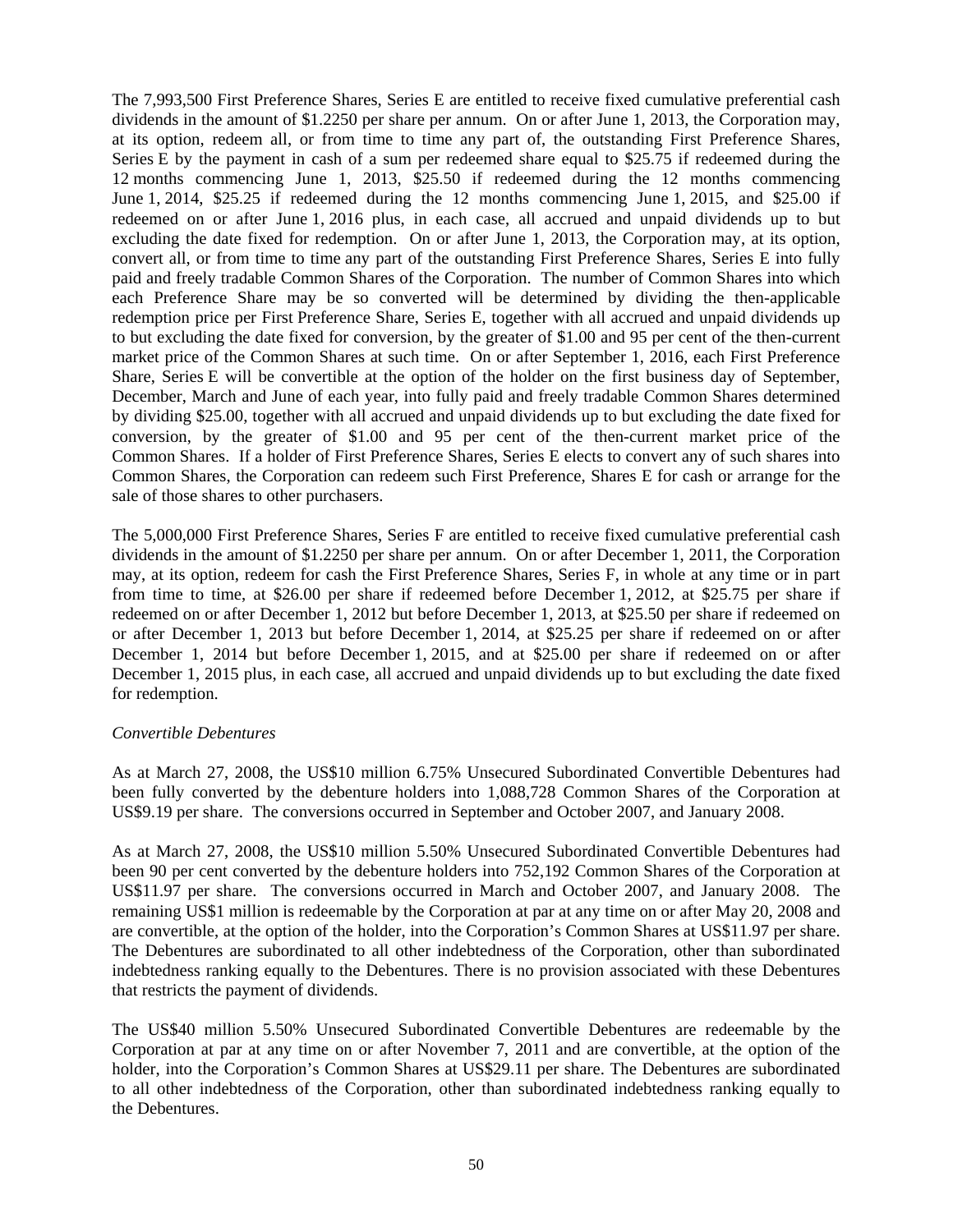There is no provision associated with these Debentures that restricts the payment of dividends.

#### *Debt Covenant Restrictions on Dividend Distributions*

In October 2000, Fortis issued \$100 million of 7.40% Senior Unsecured Debentures due October 2010 and, in September 2007, issued US\$200 million of 6.60% Senior Unsecured Debentures due September 2037. The Trust Indenture pertaining to the issue of such debentures contains a covenant which provides that Fortis shall not declare or pay any dividends (other than stock dividends or cumulative preferred dividends on preferred shares not issued as stock dividends) or make any other distribution on its shares if, immediately thereafter, its consolidated funded obligations would be in excess of 75 per cent of its total consolidated capitalization.

During 2007, Fortis cancelled its \$50 million unsecured revolving committed credit facility and renegotiated and amended its \$250 million unsecured committed credit facility, extending the maturity date to May 2012 and increasing the amount available to \$600 million. The \$600 million credit facility can be used for general corporate purposes, including acquisitions. The credit facility contains a covenant which provides that Fortis shall not declare or pay any dividends or make any other restricted payments if, immediately thereafter, consolidated debt to consolidated capitalization ratio would exceed 70 per cent at any time.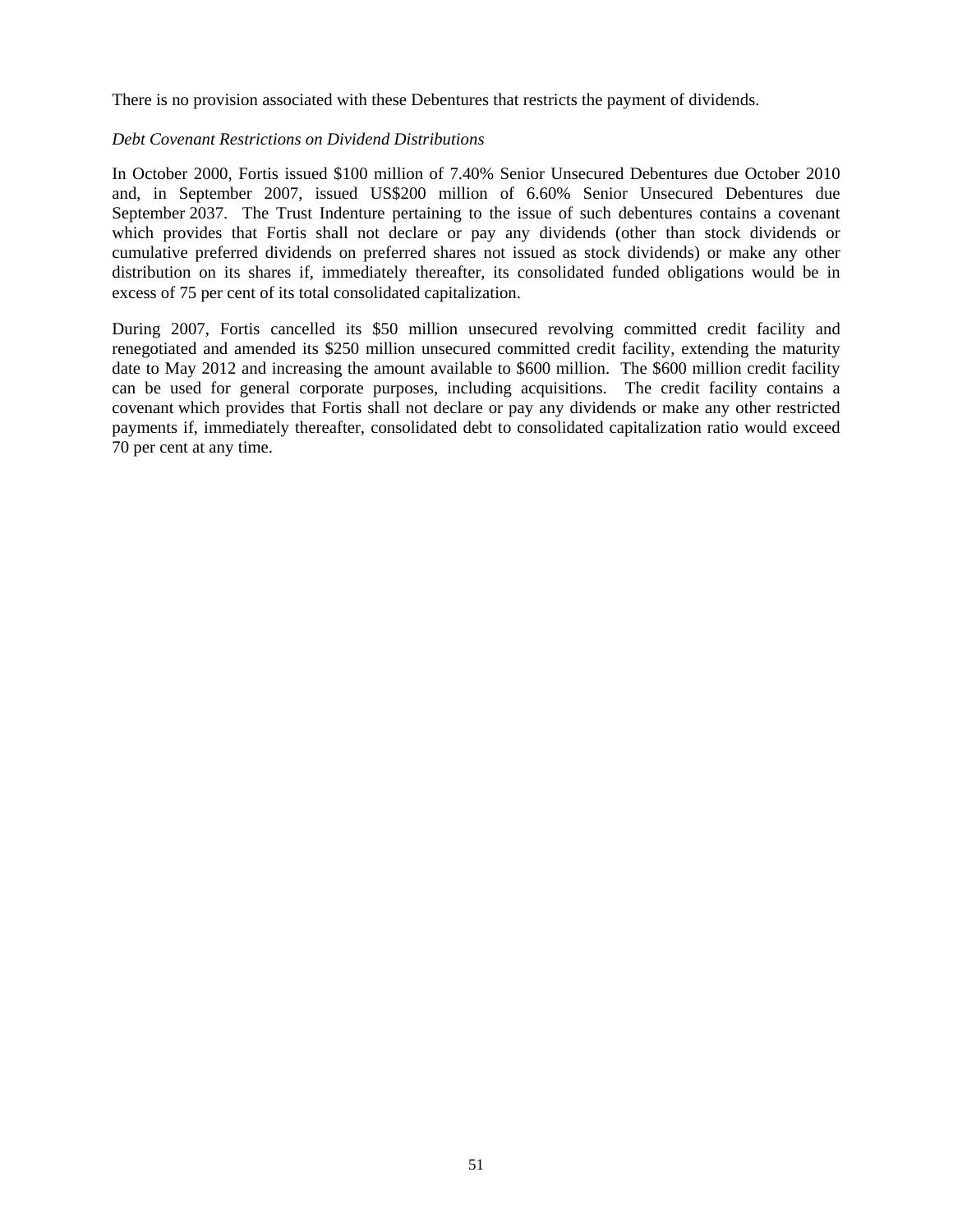#### **8.0 DIVIDENDS**

Dividends on Common Shares are declared at the discretion of the Board. Fortis paid cash dividends on its Common Shares of \$0.82 in 2007, \$0.67 in 2006 and \$0.59 in 2005. On December 11, 2007, the Board declared an increase in the regular quarterly dividend to \$0.25 per Common Share, with the first payment occurring on March 1, 2008, which was paid to holders of record on February 8, 2008.

Regular quarterly dividends at the prescribed annual rate of 5.45 per cent, or \$0.34 per share, 4.9 per cent, or \$0.31 per share, and 4.9 per cent or \$0.31 per share are paid on all of the First Preference Shares, Series C; First Preference Shares, Series E and First Preference Shares, Series F, respectively.

On December 11, 2007, the Board declared a first quarter 2008 dividend on the First Preference Shares, Series C, First Preference Shares, Series E and First Preference Shares, Series F in accordance with the applicable prescribed annual rate. In each case, the first quarter 2008 dividend was paid on March 1, 2008 to holders of record on February 8, 2008. On March 14, 2008, the Board declared a second quarter 2008 dividend on the First Preference Shares, Series C, E and F in accordance with the applicable annual prescribed rate and is payable on June 1, 2008 to holders of record on May 9, 2008.

All dividends paid by the Corporation on its Common Shares and Preference Shares in the 2007 fiscal year have been, or will be, designated as "eligible dividends" for the purpose of entitling shareholders of the Corporation to a higher dividend tax credit in accordance with certain amendments to the *Income Tax Act* (Canada) and, where applicable, similar provisions of provincial or territorial income tax legislation.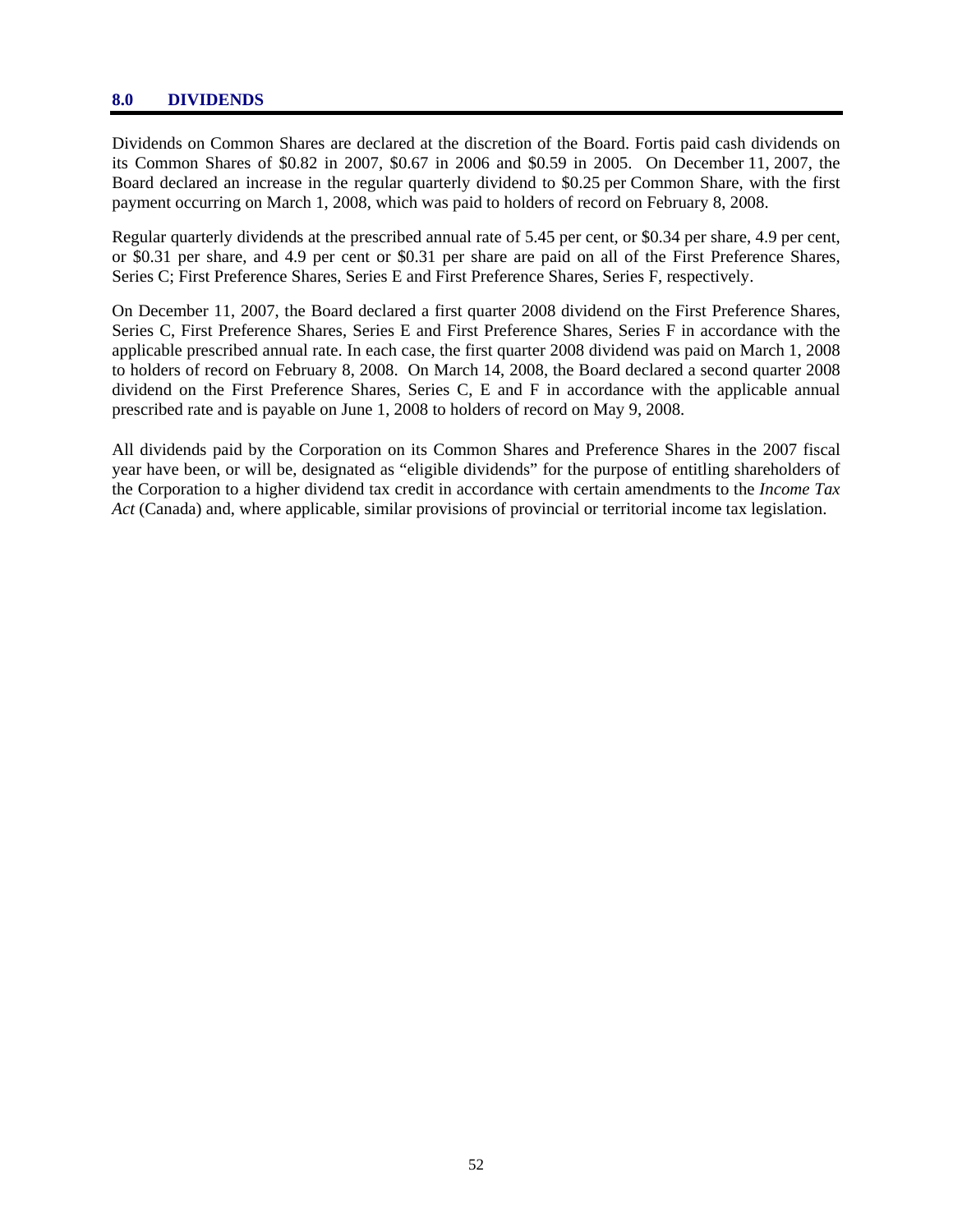#### **9.0 CREDIT RATINGS**

Securities issued by Fortis and its subsidiaries are rated by one or more credit rating agencies namely DBRS, S&P and/or Moody's. The ratings assigned to securities issued by Fortis are reviewed by these agencies on an ongoing basis. Credit ratings and stability ratings are intended to provide investors with an independent measure of credit quality of an issue of securities and are not recommendations to buy, sell or hold securities. Ratings may be subject to revision or withdrawal at any time by the rating organization. The following table summarizes, as at March 27, 2008, the Corporation's credit ratings.

| <b>Fortis</b><br><b>Credit Ratings</b>   |                                        |                                        |                         |  |  |  |
|------------------------------------------|----------------------------------------|----------------------------------------|-------------------------|--|--|--|
| <b>DBRS</b><br>S&P<br>Company<br>Moody's |                                        |                                        |                         |  |  |  |
| Fortis                                   | BBB (high), stable<br>(unsecured debt) | A-, stable<br>(unsecured debt)         | N/A                     |  |  |  |
| Terasen                                  | BBB (high), stable<br>(unsecured debt) | BBB+, stable<br>(unsecured debt)       | N/A                     |  |  |  |
| <b>TGI</b>                               | A, stable                              | A, stable                              | A3, stable              |  |  |  |
| <b>TGVI</b>                              | BBB (high), stable                     | N/A                                    | A3, stable              |  |  |  |
| FortisAlberta                            | A (low), stable                        | A-, stable                             | Baa 1, stable           |  |  |  |
|                                          | (senior unsecured debt)                | (long-term corporate<br>credit rating) | (senior unsecured debt) |  |  |  |
| FortisBC                                 | BBB (high), stable                     | N/A                                    | Baa 2, stable           |  |  |  |
|                                          | (secured & unsecured debt)             |                                        | (unsecured debt)        |  |  |  |
| Newfoundland Power                       | A, stable                              | N/A                                    | Baa 1, stable           |  |  |  |
|                                          | (first mortgage bonds)                 |                                        | (first mortgage bonds)  |  |  |  |
| Maritime Electric                        | N/A                                    | $\mathbf{A}$                           | N/A                     |  |  |  |
|                                          |                                        | (senior secured debt)                  |                         |  |  |  |
| Caribbean Utilities                      | A (low), stable                        | A, watch negative                      | N/A                     |  |  |  |
|                                          | (senior unsecured debt)                | (senior unsecured debt)                |                         |  |  |  |

DBRS rates debt instruments by rating categories ranging from AAA to D, which represents the range from highest to lowest quality of such securities. DBRS states that: (a) its long-term debt ratings are meant to give an indication of the risk that the borrower will not fulfill its obligations in a timely manner with respect to both interest and principal commitments; (b) its ratings do not take factors such as pricing or market risk into consideration and are expected to be used by purchasers as one part of their investment decision; and (c) every rating is based on quantitative and qualitative considerations that are relevant for the borrowing entity. According to DBRS, a rating of A by DBRS is in the middle of three subcategories within the third highest of nine major categories. Such rating is assigned to debt instruments considered to be of satisfactory credit quality and for which protection of interest and principal is still substantial, but the degree of strength is less than with AA rated entities. Entities in the A category are considered to be more susceptible to adverse economic conditions and have greater cyclical tendencies than higher-rated entities. The assignment of a "(high)" or "(low)" modified within each rating category indicates relative standing within such category.

S&P long-term debt ratings are on a ratings scale that ranges from AAA to C, which represents the range from highest to lowest quality of such securities. S&P uses "+" or "-" designations to indicate the relative standing of securities within a particular rating category. S&P states that its credit ratings are current opinions of the financial security characteristics with respect to the ability to pay under contracts in accordance with their terms. This opinion is not specific to any particular contract, nor does it address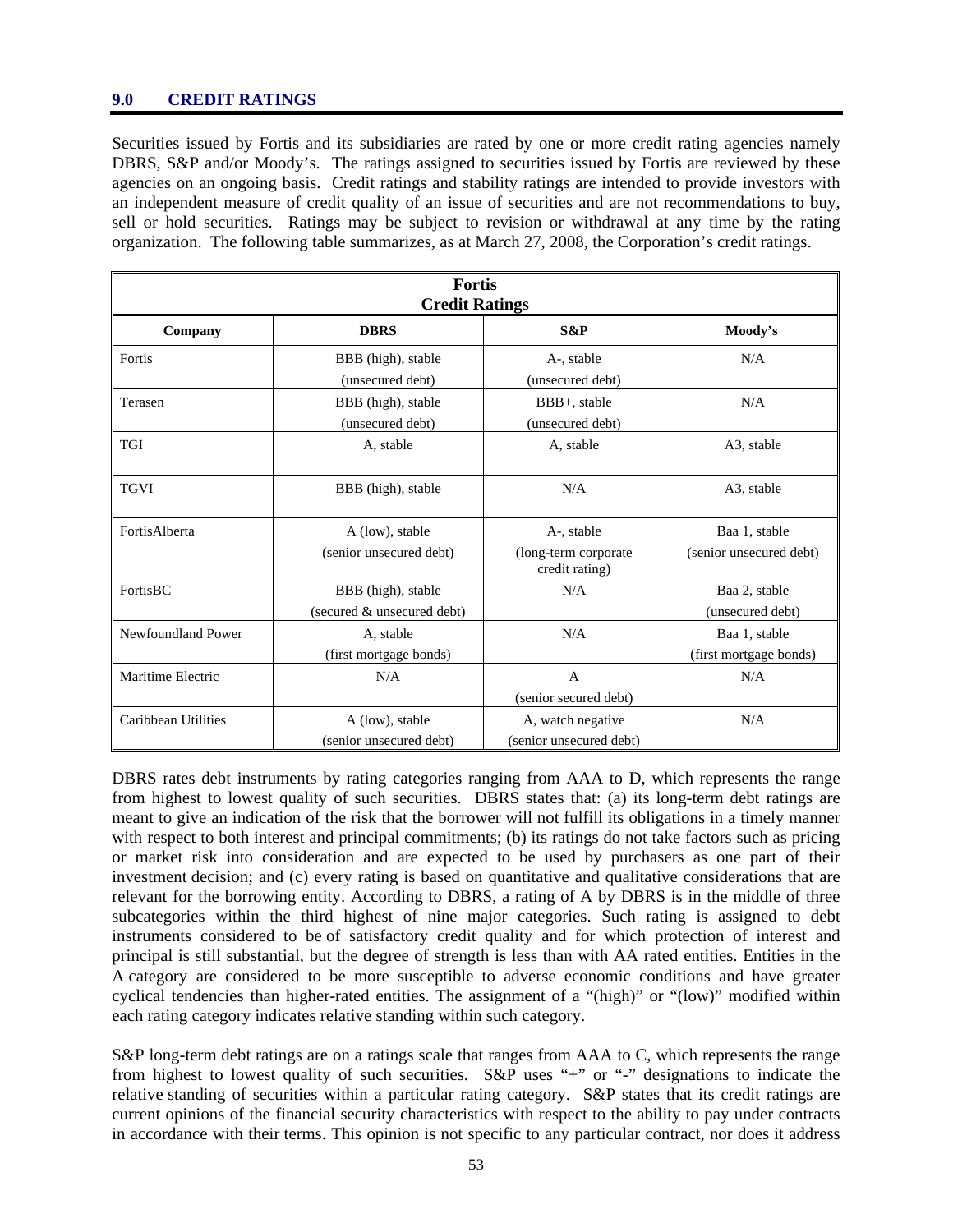the suitability of a particular contract for a specific purpose or purchaser. An issuer rated BBB or higher is regarded as having financial security characteristics that outweigh any vulnerabilities and is highly likely to have the ability to meet financial commitments.

Moody's long-term debt ratings are on a rating scale that ranges from Aaa to C, which represents the range from highest to lowest quality of such securities. In addition, Moody's applies numerical modifiers 1, 2 and 3 in each generic rating classification from Aa to Caa to indicate relative standing within such classification. The modifier 1 indicates that the security ranks in the higher end of its generic rating category, the modifier 2 indicates a mid-range ranking and the modifier 3 indicates that the security ranks in the lower end of its generic rating category. Moody's states that its long-term debt ratings are opinions of relative risk of fixed-income obligations with an original maturity of one year or more and that such ratings reflect both the likelihood of default and any financial loss suffered in the event of default. According to Moody's, a rating of A is the third highest of nine major categories and such a debt rating is assigned to debt instruments considered to be upper-medium grade. Debt instruments rated A are subject to low credit risk.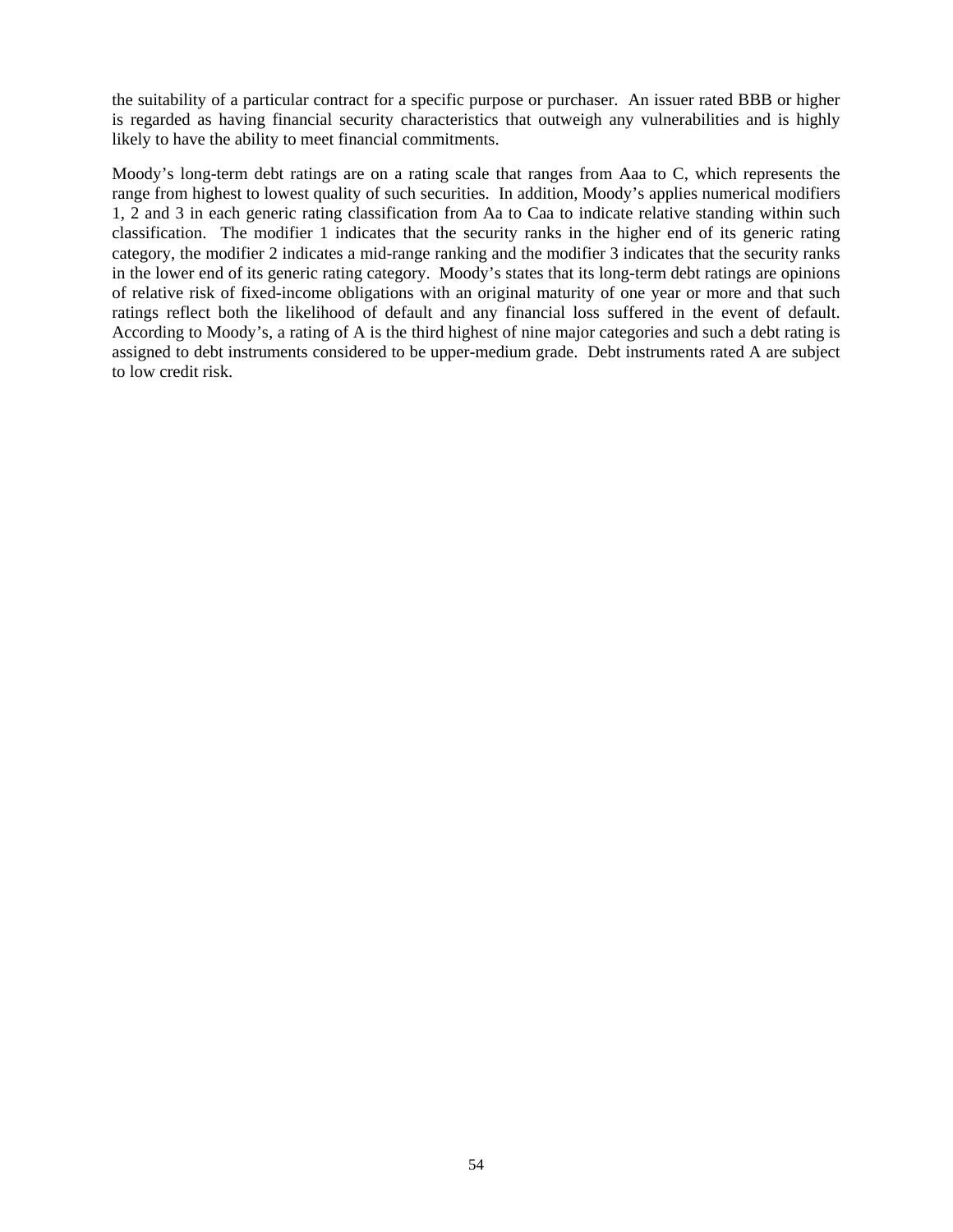#### **10.0 MARKET FOR SECURITIES**

The Common Shares; First Preference Shares, Series C; First Preference Shares, Series E and First Preference Shares, Series F of Fortis are listed on the Toronto Stock Exchange under the symbols FTS, FTS.PR.C, FTS.PR.E and FTS.PR.F, respectively. The Subscription Receipts were listed on the Toronto Stock Exchange under the symbol FTS.R.

The following table sets forth the reported high and low trading prices and trading volumes for the Common Shares; First Preference Shares, Series C; First Preference Shares, Series E; First Preference Shares, Series F and Subscription Receipts on a monthly basis for the year ended December 31, 2007.

|              |                                                                                              |                                             | Fortis<br><b>2007 Trading Prices and Volumes</b> |             |         |               |
|--------------|----------------------------------------------------------------------------------------------|---------------------------------------------|--------------------------------------------------|-------------|---------|---------------|
| <b>Month</b> | <b>Common Shares</b>                                                                         |                                             | <b>First Preference Shares, Series C</b>         |             |         |               |
|              | High $(\$)$                                                                                  | Low $(\$)$                                  | <b>Volume</b>                                    | High $(\$)$ | Low(\$) | Volume        |
| Jan          | 30.00                                                                                        | 26.72                                       | 6,030,480                                        | 28.01       | 27.09   | 14,302        |
| Feb          | 27.96                                                                                        | 26.00                                       | 8,612,015                                        | 27.99       | 26.55   | 18,605        |
| Mar          | 28.65                                                                                        | 26.16                                       | 18,488,078                                       | 27.60       | 27.01   | 24,158        |
| Apr          | 28.95                                                                                        | 27.80                                       | 6,288,634                                        | 27.50       | 27.18   | 119,683       |
| May          | 29.20                                                                                        | 27.60                                       | 12,386,718                                       | 26.90       | 26.60   | 50,746        |
| Jun          | 28.30                                                                                        | 25.98                                       | 9,673,844                                        | 26.90       | 26.00   | 31,318        |
| Jul          | 27.25                                                                                        | 26.00                                       | 7,740,082                                        | 26.99       | 26.00   | 18,620        |
| Aug          | 26.75                                                                                        | 24.50                                       | 8,001,795                                        | 27.00       | 26.00   | 37,063        |
| Sep          | 27.27                                                                                        | 25.84                                       | 5,790,099                                        | 27.44       | 26.30   | 19,772        |
| Oct          | 28.24                                                                                        | 26.52                                       | 5,763,406                                        | 26.94       | 26.34   | 90,960        |
| Nov          | 27.99                                                                                        | 26.36                                       | 6,475,494                                        | 26.99       | 26.00   | 102,218       |
| Dec          | 29.08                                                                                        | 26.71                                       | 5,669,675                                        | 27.39       | 26.06   | 112,267       |
| <b>Month</b> | <b>First Preference Shares, Series E</b>                                                     |                                             | <b>First Preference Shares, Series F</b>         |             |         |               |
|              | High $(\$)$                                                                                  | Low(\$)                                     | <b>Volume</b>                                    | High $(\$)$ | Low(\$) | <b>Volume</b> |
| Jan          | 27.70                                                                                        | 27.46                                       | 18,363                                           | 25.94       | 25.25   | 121,931       |
| Feb          | 27.42                                                                                        | 26.80                                       | 30,201                                           | 25.80       | 25.21   | 182,913       |
| Mar          | 27.27                                                                                        | 27.06                                       | 8,786                                            | 25.80       | 25.50   | 88,677        |
| Apr          | 27.19                                                                                        | 26.90                                       | 20,858                                           | 25.77       | 25.32   | 163,008       |
| May          | 27.15                                                                                        | 25.75                                       | 50,773                                           | 25.70       | 24.65   | 200,736       |
| Jun          | 26.56                                                                                        | 25.40                                       | 10,763                                           | 24.89       | 21.56   | 246,137       |
| Jul          | 26.29                                                                                        | 25.70                                       | 25,200                                           | 23.49       | 22.88   | 115,474       |
| Aug          | 26.37                                                                                        | 25.50                                       | 22,658                                           | 23.48       | 22.76   | 63,504        |
| Sep          | 26.49                                                                                        | 25.65                                       | 19,884                                           | 23.55       | 22.00   | 71,898        |
| Oct          | 26.33                                                                                        | 25.83                                       | 78,377                                           | 22.38       | 20.81   | 201,019       |
| <b>Nov</b>   | 26.54                                                                                        | 25.90                                       | 26,720                                           | 21.70       | 20.11   | 215,375       |
| Dec          | 26.60                                                                                        | 25.96                                       | 40,635                                           | 21.45       | 20.50   | 256,585       |
| <b>Month</b> |                                                                                              | <b>Subscription Receipts</b> <sup>(1)</sup> |                                                  |             |         |               |
|              | $High (\$)$                                                                                  | Low(\$)                                     | <b>Volume</b>                                    |             |         |               |
| Jan          |                                                                                              | $\qquad \qquad -$                           |                                                  |             |         |               |
| Feb          |                                                                                              |                                             |                                                  |             |         |               |
| Mar          | 28.15                                                                                        | 26.22                                       | 11,152,711                                       |             |         |               |
| Apr          | 28.57                                                                                        | 27.10                                       | 3,682,579                                        |             |         |               |
| May          | 28.50                                                                                        | 27.58                                       | 2,428,138                                        |             |         |               |
| Jun          | $\overline{\phantom{0}}$                                                                     |                                             | $\overline{\phantom{a}}$                         |             |         |               |
| Jul          | $\overline{\phantom{0}}$                                                                     |                                             |                                                  |             |         |               |
| Aug          |                                                                                              |                                             |                                                  |             |         |               |
| Sep          | $\overline{\phantom{a}}$                                                                     | $\overline{\phantom{a}}$                    |                                                  |             |         |               |
| Oct          | $\overline{\phantom{a}}$                                                                     |                                             |                                                  |             |         |               |
| Nov          |                                                                                              |                                             |                                                  |             |         |               |
| Dec          | $\overline{\phantom{a}}$                                                                     | $\overline{a}$                              | $\overline{a}$                                   |             |         |               |
|              | $\frac{(1)}{(1)}$ The Subscription Receipts we converted into Common Shares on May 17, 2007. |                                             |                                                  |             |         |               |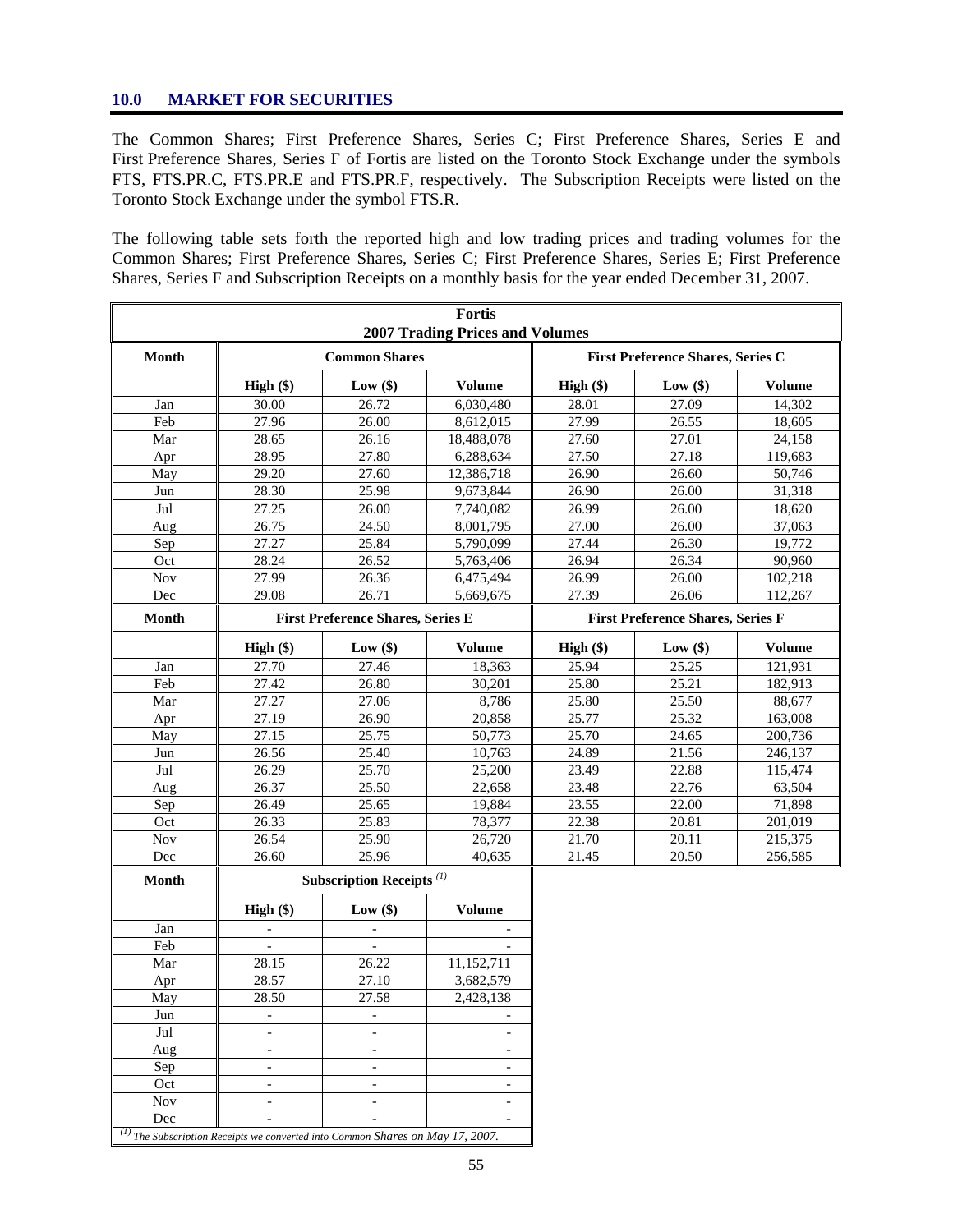#### **11.0 DIRECTORS AND OFFICERS**

The Board adopted a director tenure policy in 1999 which is reviewed on a periodic basis and was most recently affirmed at a meeting of the Board held in September 2007. The tenure policy provides that Directors of the Corporation are to be elected for a term of one year, and, except in exceptional circumstances determined by the Board, be eligible for re-election until the Annual Meeting of Shareholders next following the earlier of the date on which they achieve age 70 or the  $10<sup>th</sup>$  anniversary of their initial election to the Board. This policy became effective prospectively in 1999 and did not apply to Dr. Inkpen's service prior to 1999. The policy does not apply to Mr. Marshall whose service on the Board is related to his tenure as CEO. The following chart sets out the name and municipality of residence of each of the Directors of Fortis and indicates their principal occupations within five preceding years.

| <b>Fortis Directors</b>                                                |                                                                                                                                                                                                                                                                                                                                                                                                                                                                                                                                                                                                                                                                                                                                                                                                                                                                                                                                                                                        |  |  |  |
|------------------------------------------------------------------------|----------------------------------------------------------------------------------------------------------------------------------------------------------------------------------------------------------------------------------------------------------------------------------------------------------------------------------------------------------------------------------------------------------------------------------------------------------------------------------------------------------------------------------------------------------------------------------------------------------------------------------------------------------------------------------------------------------------------------------------------------------------------------------------------------------------------------------------------------------------------------------------------------------------------------------------------------------------------------------------|--|--|--|
| <b>Name</b>                                                            | <b>Principal Occupations Within Five Preceding Years</b>                                                                                                                                                                                                                                                                                                                                                                                                                                                                                                                                                                                                                                                                                                                                                                                                                                                                                                                               |  |  |  |
| PETER E. CASE <sup>(1)</sup><br>Freelton, Ontario                      | Mr. Case, 53, a Corporate Director, retired in February 2003 as Executive Director,<br>Institutional Equity Research at CIBC World Markets. During his 17-year career as<br>senior investment analyst with CIBC World Markets and BMO Nesbitt Burns and its<br>predecessors, Mr. Case's coverage of Canadian and selected US pipeline and energy<br>utilities was consistently rated among the top rankings. He was awarded a Bachelor of<br>Arts and a Master of Business Administration from Queen's University and a Master of<br>Divinity from Wycliffe College, University of Toronto. Mr. Case was first elected to the<br>Board of Directors of the Corporation in May 2005. Mr. Case was appointed to the Board<br>of Directors of FortisOntario Inc. in March 2003 and assumed the Chair of the<br>FortisOntario Inc. Audit Committee in January 2004. Mr. Case does not serve as a<br>director of any other reporting issuer.                                                |  |  |  |
| BRUCE CHAFE $(1)(2)(3)(4)$<br>St. John's, Newfoundland and<br>Labrador | Mr. Chafe, 71, a Corporate Director, is a retired senior partner of Deloitte & Touche LLP.<br>He achieved designation as a Chartered Accountant in 1960 and was engaged in the<br>practice of public accounting with Deloitte $\&$ Touche LLP and predecessor firms<br>throughout his career. Mr. Chafe's contribution to the profession was recognized with his<br>appointment as Fellow of the Chartered Accountants in 1990. Mr. Chafe was first elected<br>to the Board of Directors of the Corporation in May 1997 and was appointed Chair of the<br>Board of Directors in May 2006. Mr. Chafe is a director of Fortis Properties Corporation.<br>He has served as a director of reporting issuers Newfoundland Power Inc. and FortisBC<br>Inc. but does not serve as a director of any other reporting issuer.                                                                                                                                                                   |  |  |  |
| FRANK J. CROTHERS<br>Nassau, Bahamas                                   | Mr. Crothers, 63, is Chairman and Chief Executive Officer of Island Corporate Holdings<br>Limited. Over the past 35 years, he has served on many public and private sector boards.<br>For over a decade he was on the board of Harvard University Graduate School of<br>Education and also served a three-year term as Chairman of CARILEC, the Caribbean<br>Association of Electrical Utilities. Mr. Crothers is the former president of P.P.C. Limited,<br>which was acquired by the Corporation on August 28, 2006. Mr Crothers is the Vice<br>Chair of Caribbean Utilities Company, Ltd. and serves on the board of Belize Electricity<br>Limited. Mr. Crothers was first elected to the Board of Directors of the Corporation in<br>May 2007. He is also a director of reporting issuers Franklin Templeton Resources,<br>Nunisco Resources Limited, Fidelity Merchant Bank & Trust Limited, C.A. Bancorp Inc.,<br>Talon Metals Corp., Abaco Markets Ltd. and Victory Nickel Inc. |  |  |  |
| <b>GEOFFREY F. HYLAND</b> <sup>(3)</sup><br>Caledon, Ontario           | Mr. Hyland, 63, a Corporate Director, retired as President and Chief Executive Officer of<br>ShawCor Ltd. in June 2005 after 37 years of service. He graduated from McGill<br>University with a Bachelor of Engineering (Chemical) and from York University with a<br>Master of Business Administration. Mr. Hyland was first elected to the Board of<br>Directors of the Corporation in May 2001. Mr. Hyland is a director of FortisOntario Inc.<br>He continues to serve on the board of ShawCor Ltd. and is a director of Enerflex Systems<br>Income Fund, SCITI Total Return Trust and Exco Technologies Limited.                                                                                                                                                                                                                                                                                                                                                                  |  |  |  |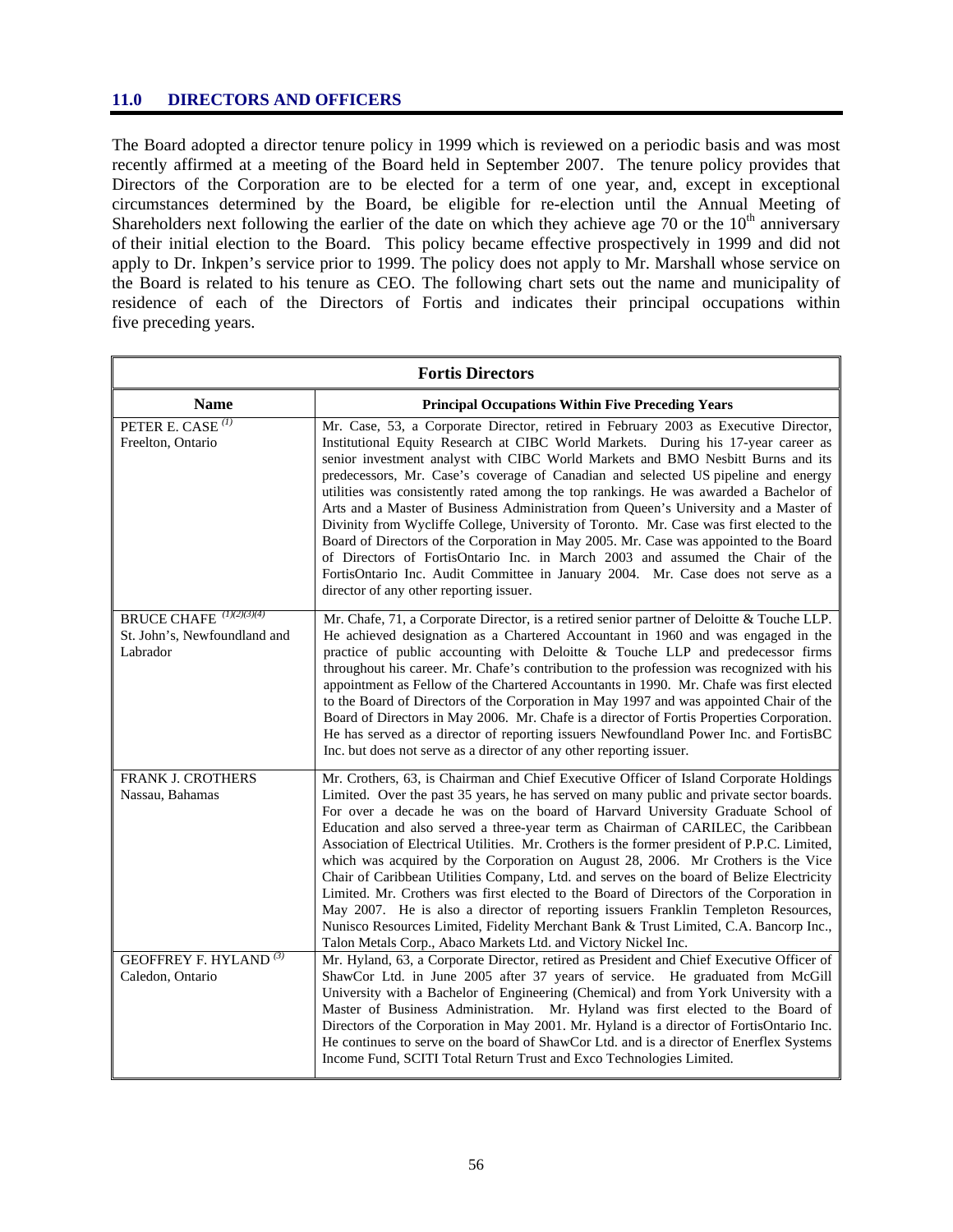| <b>Fortis Directors</b> (continued)                                         |                                                                                                                                                                                                                                                                                                                                                                                                                                                                                                                                                                                                                                                                                                                                                                                                                                                                                                                                                                                                                                        |  |  |
|-----------------------------------------------------------------------------|----------------------------------------------------------------------------------------------------------------------------------------------------------------------------------------------------------------------------------------------------------------------------------------------------------------------------------------------------------------------------------------------------------------------------------------------------------------------------------------------------------------------------------------------------------------------------------------------------------------------------------------------------------------------------------------------------------------------------------------------------------------------------------------------------------------------------------------------------------------------------------------------------------------------------------------------------------------------------------------------------------------------------------------|--|--|
| <b>Name</b>                                                                 | <b>Principal Occupations Within Five Preceding Years</b>                                                                                                                                                                                                                                                                                                                                                                                                                                                                                                                                                                                                                                                                                                                                                                                                                                                                                                                                                                               |  |  |
| LINDA L. INKPEN <sup>(2)</sup><br>St. Philips, Newfoundland and<br>Labrador | Dr. Inkpen, 60, a medical practioner and educator, has been a physician in private<br>practice since 1975. She has served as a Commissioner of the Royal Commission on<br>Employment and Unemployment, Province of Newfoundland and Labrador and is past<br>President of the College of the North Atlantic. She is Chair of the Medical Advisory<br>Committee for the St. John's hospitals for Eastern Health, Newfoundland and Labrador.<br>Dr. Inkpen was named a member of the Order of Canada in 1998 and awarded the<br>Queen's Jubilee Medal. She graduated from Memorial University of Newfoundland with<br>a Bachelor of Science, a Bachelor of Education and a Bachelor of Medical Science and a<br>Doctor of Medicine. Dr. Inkpen was first elected to the Board of Directors of the<br>Corporation in April 1994. Dr. Inkpen was appointed Chair of the Board of Fortis<br>Properties Corporation in 2000 and is a past Chair of Newfoundland Power Inc. She does<br>not serve as a director of any other reporting issuer. |  |  |
| H. STANLEY MARSHALL<br>Paradise, Newfoundland and<br>Labrador               | Mr. Marshall, 57, is President and Chief Executive Officer of the Corporation. He joined<br>Newfoundland Power Inc. in 1979 and was appointed President and Chief Executive<br>Officer of Fortis Inc. in 1996. Mr. Marshall graduated from the University of Waterloo<br>with a Bachelor of Applied Science (Chem. Eng.) and from Dalhousie University with a<br>Bachelor of Laws. He is a member of the Law Society of Newfoundland and Labrador<br>and a Registered Professional Engineer in the Province of Newfoundland and Labrador.<br>Mr. Marshall was first elected to the Board of Directors of the Corporation in<br>October 1995. Mr. Marshall serves on the Boards of all Fortis utilities in western Canada<br>and the Caribbean (including Caribbean Utilities Company, Ltd.) and the Board of<br>Directors of Fortis Properties Corporation. He is also a Director of Toromont<br>Industries Ltd.                                                                                                                       |  |  |
| JOHN S. McCALLUM <sup>(1)(2)</sup><br>Winnipeg, Manitoba                    | Mr. McCallum, 64, has been a Professor of Finance at the University of Manitoba since<br>July 1973. He served as Chairman of Manitoba Hydro from 1991 to 2000 and as<br>Policy Advisor to the Federal Minister of Finance from 1984 to 1991. Mr. McCallum<br>graduated from University of Montreal with a Bachelor of Arts (Economics) and a<br>Bachelor of Science (Mathematics). He was awarded a Master of Business Administration<br>from Queen's University and a PhD in Finance from University of Toronto.<br>Mr. McCallum was first elected to the Board of Directors of the Corporation in July 2001<br>and was appointed Chair of the Governance and Nominating Committee of the<br>Corporation in May 2005. He is a director of FortisBC Inc. and FortisAlberta Inc. and<br>chairs the Audit, Risk and Environment Committees of both companies. He also serves as<br>a director of IGM Financial Inc., Toromont Industries Ltd. and Wawanesa.                                                                              |  |  |
| <b>HARRY McWATTERS</b><br>Summerland, British Columbia                      | Mr. McWatters, 62, is the founder and President of Sumac Ridge Estate Wine Group, a<br>leader in the British Columbia Wine industry. He is President of Black Sage Vineyards<br>Ltd., Hawthorne Mountain Vineyards Ltd., Okanagan Estate Wine Cellars Ltd. and is<br>responsible for government and industry relations in western Canada for Vincor Canada.<br>Mr. McWatters was first elected to the Board of Directors of the Corporation in<br>May 2007. He was elected to the Board of FortisBC in September 2005 and appointed as<br>Chair of that company's Board in 2006. Mr. McWatters became director of Terasen Inc.<br>in November 2007 and does not serve as a director of any other reporting issuer.                                                                                                                                                                                                                                                                                                                     |  |  |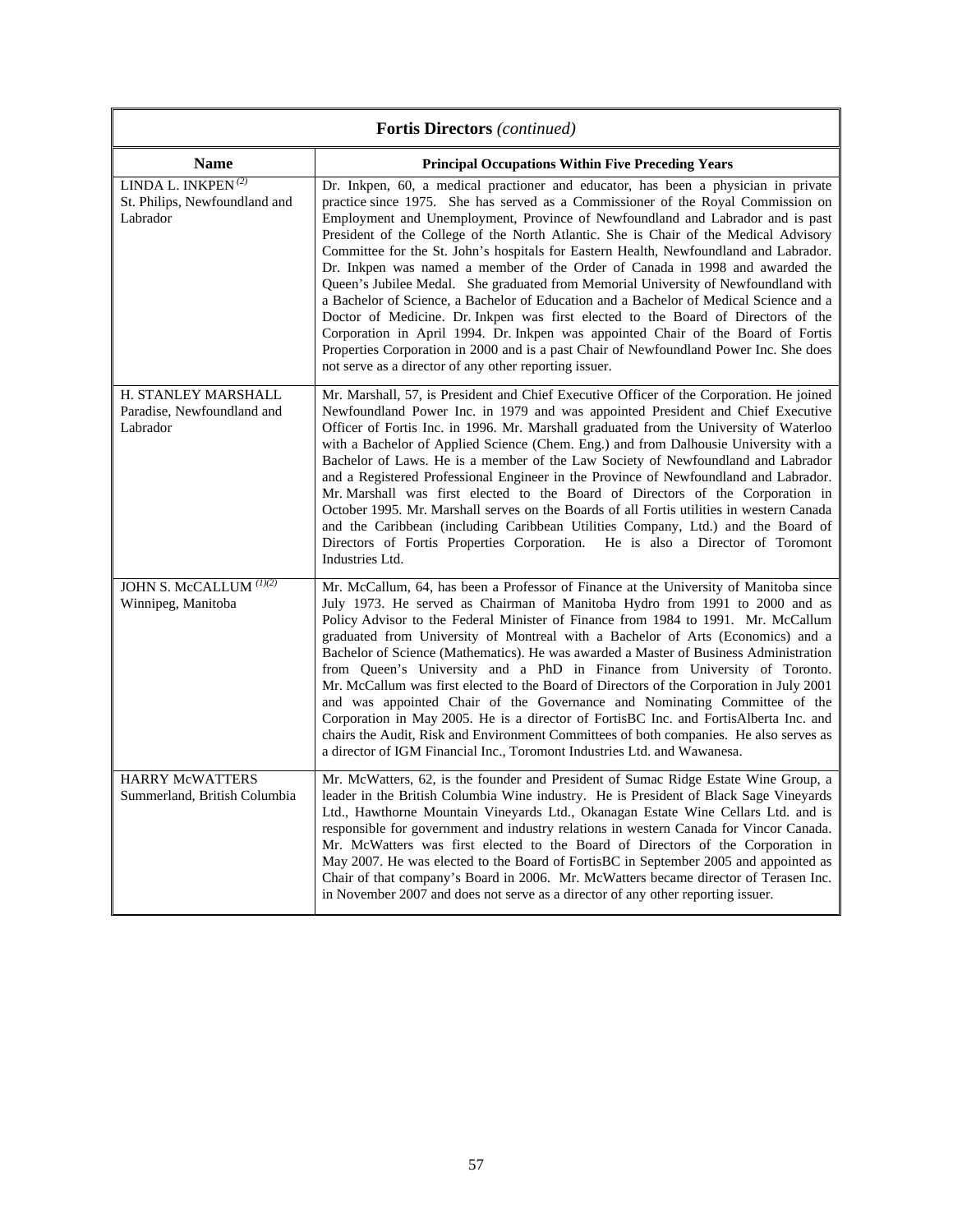| <b>Fortis Directors (continued)</b>                                                                                                                       |                                                                                                                                                                                                                                                                                                                                                                                                                                                                                                                                                                                                                                                                                                                                                                                                                                                                                                                                                                                                                        |  |
|-----------------------------------------------------------------------------------------------------------------------------------------------------------|------------------------------------------------------------------------------------------------------------------------------------------------------------------------------------------------------------------------------------------------------------------------------------------------------------------------------------------------------------------------------------------------------------------------------------------------------------------------------------------------------------------------------------------------------------------------------------------------------------------------------------------------------------------------------------------------------------------------------------------------------------------------------------------------------------------------------------------------------------------------------------------------------------------------------------------------------------------------------------------------------------------------|--|
| <b>Name</b>                                                                                                                                               | <b>Principal Occupations Within Five Preceding Years</b>                                                                                                                                                                                                                                                                                                                                                                                                                                                                                                                                                                                                                                                                                                                                                                                                                                                                                                                                                               |  |
| DAVID G. NORRIS <sup>(1)(3)</sup><br>St. John's, Newfoundland and<br>Labrador                                                                             | Mr. Norris, 60, a Corporate Director, has been a financial and management consultant<br>since 2001, prior to which he was Executive Vice-President, Finance and Business<br>Development, Fishery Products International Limited. Previously, he held Deputy<br>Minister positions with the Department of Finance and Treasury Board, Government of<br>Newfoundland and Labrador. Mr. Norris graduated with a Bachelor of Commerce from<br>Memorial University of Newfoundland and a Master of Business Administration from<br>McMaster University. Mr. Norris was first elected to the Board of Directors of the<br>Corporation in May 2005 and, in May 2006, he was appointed Chair of the Audit<br>Committee of the Corporation. He has been a director of Newfoundland Power Inc. since<br>2003 and was appointed Chair of that company's Board in April 2006. Mr. Norris was<br>appointed to the Board of Fortis Properties Corporation in 2006. He does not serve as a<br>director of any other reporting issuer. |  |
| MICHAEL A. PAVEY <sup>(3)</sup><br>Moncton, New Brunswick                                                                                                 | Mr. Pavey, 60, a Corporate Director, retired as Executive Vice-President and Chief<br>Financial Officer of Major Drilling Group International Inc. in September 2006. Prior to<br>joining Major Drilling Group International Inc. in 1999, he held senior executive<br>positions with a major integrated electric utility in western Canada. Mr. Pavey graduated<br>from the University of Waterloo with a Bachelor of Applied Science (Mechanical<br>Engineering) and from McGill University with a Master of Business Administration. He<br>retired from the Board of Maritime Electric Company, Limited in February 2007 after a<br>six-year term, which included three years' service as Chair of that company's Audit and<br>Environment Committee. Mr. Pavey was first elected to the Board of Directors of the<br>Corporation in May 2004. Mr. Pavey does not serve as a director of any other reporting<br>issuer.                                                                                             |  |
| ROY P. RIDEOUT <sup>(2)(3)</sup><br>Halifax, Nova Scotia                                                                                                  | Mr. Rideout, 60, a Corporate Director, retired as Chairman and Chief Executive Officer<br>of Clarke Inc. in October 2002. Prior to 1998, he served as President of Newfoundland<br>Capital Corporation Limited and held senior executive positions in the Canadian airline<br>Mr. Rideout graduated with a Bachelor of Commerce from<br>industry.<br>Memorial University of Newfoundland and obtained designation as a Chartered<br>Accountant. Mr Rideout was first elected to the Board of Directors of the Corporation in<br>March 2001. He is the Chair of the Human Resources Committee of the Corporation and<br>has held that position since May 2003. Mr. Rideout serves as a director of the<br>Halifax International Airport Authority and NAV CANADA.                                                                                                                                                                                                                                                       |  |
| (1)<br>Serves on the Audit Committee<br>Serves on the Governance and Nominating Committee<br>(2)<br>(3)<br>Serves on the Human Resources Committee<br>(4) | Mr. Chafe will be retiring as Chair and not standing for re-election as director at the Annual Meeting of Shareholders on May 6, 2008,                                                                                                                                                                                                                                                                                                                                                                                                                                                                                                                                                                                                                                                                                                                                                                                                                                                                                 |  |

*in accordance with Board policy.*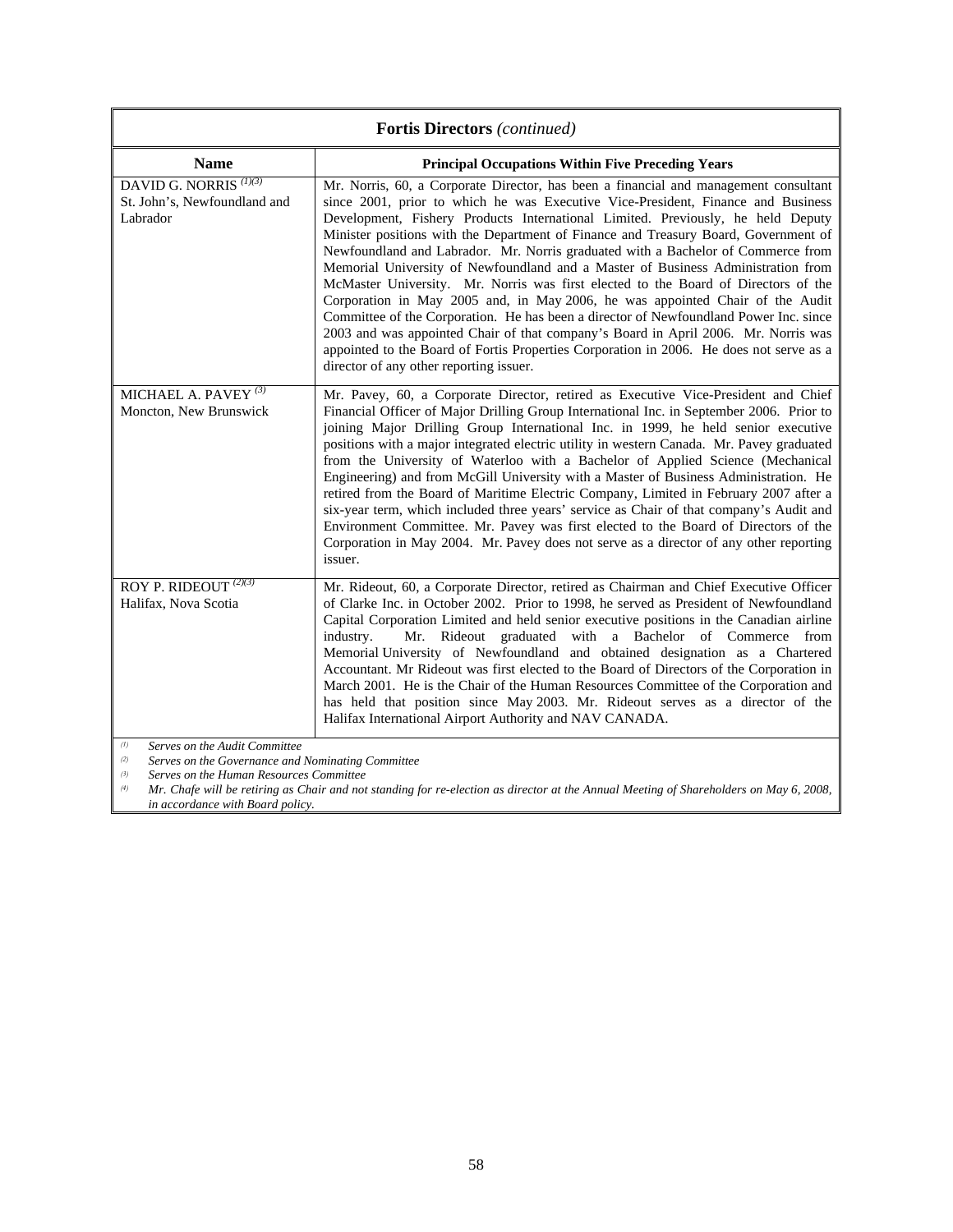The following table sets out the name and municipality of residence of each of the officers of Fortis and indicates the office held.

| <b>Fortis Officers</b>                                                                                                                                                                                                                                                                                                                                                                                                                                                                                             |                                                                    |  |  |
|--------------------------------------------------------------------------------------------------------------------------------------------------------------------------------------------------------------------------------------------------------------------------------------------------------------------------------------------------------------------------------------------------------------------------------------------------------------------------------------------------------------------|--------------------------------------------------------------------|--|--|
| <b>Name and Municipality of Residence</b>                                                                                                                                                                                                                                                                                                                                                                                                                                                                          | <b>Office Held</b>                                                 |  |  |
| H. Stanley Marshall<br>Paradise, Newfoundland and Labrador                                                                                                                                                                                                                                                                                                                                                                                                                                                         | President and Chief Executive Officer <sup>(1)</sup>               |  |  |
| Barry V. Perry<br>Mount Pearl, Newfoundland and Labrador                                                                                                                                                                                                                                                                                                                                                                                                                                                           | Vice President, Finance and Chief Financial Officer <sup>(2)</sup> |  |  |
| Ronald W. McCabe<br>St. John's, Newfoundland and Labrador                                                                                                                                                                                                                                                                                                                                                                                                                                                          | General Counsel and Corporate Secretary <sup>(3)</sup>             |  |  |
| Donna G. Hynes<br>St. John's, Newfoundland and Labrador                                                                                                                                                                                                                                                                                                                                                                                                                                                            | Assistant Secretary <sup>(4)</sup>                                 |  |  |
| (1)<br>Mr. Marshall was appointed President and Chief Operating Officer, effective October 1, 1995. Effective May 1, 1996, Mr. Marshall<br>became Chief Executive Officer.<br>(2)<br>Mr. Perry was appointed Vice President, Finance and Chief Financial Officer, effective January 1, 2004. Prior to that time, Mr. Perry<br>was Vice President, Finance and Chief Financial Officer of Newfoundland Power.<br>Mr. McCabe was appointed General Counsel and Corporate Secretary effective January 1, 1997.<br>(3) |                                                                    |  |  |

*(4) Ms. Hynes was appointed Assistant Secretary effective December 8, 1999. She joined Fortis as Manager, Investor and Public Relations in October 1999 and, prior to that time, was employed by Newfoundland Power.* 

As at December 31, 2007, the directors and officers of Fortis, as a group, beneficially owned, directly or indirectly, or exercised control or direction over 734,262 Common Shares, representing 0.5 per cent of the issued and outstanding Common Shares of Fortis. The Common Shares are the only voting securities of the Corporation.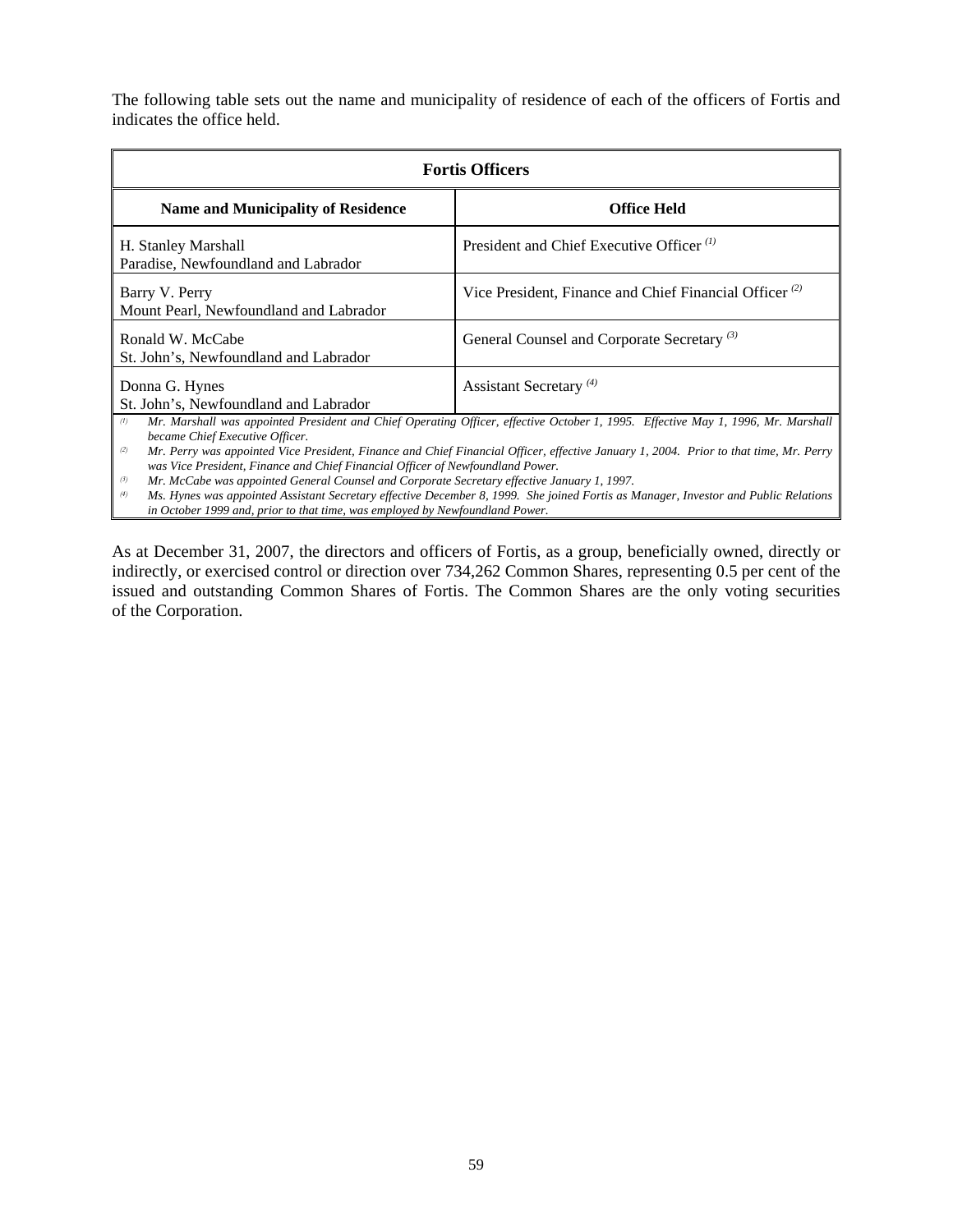#### **12.0 AUDIT COMMITTEE**

#### **12.1 Education and Experience**

The education and experience of each Audit Committee Member that is relevant to such Member's responsibilities as a Member of the Audit Committee are set out below. As at December 31, 2007, the Audit Committee was composed of the following persons.

| <b>Fortis</b>                         |                                                                               |  |  |  |
|---------------------------------------|-------------------------------------------------------------------------------|--|--|--|
| <b>Audit Committee</b>                |                                                                               |  |  |  |
| <b>Name</b>                           | <b>Relevant Education and Experience</b>                                      |  |  |  |
| PETER E. CASE                         | Mr. Case retired in February 2003 as Executive Director, Institutional Equity |  |  |  |
| Freelton, Ontario                     | Research at CIBC World Markets. Mr. Case was awarded a Bachelor of Arts and   |  |  |  |
|                                       | a Master of Business Administration from Queen's University and a Master of   |  |  |  |
|                                       | Divinity from Wycliffe College, University of Toronto.                        |  |  |  |
| <b>BRUCE CHAFE</b>                    | Mr. Chafe is a Chartered Accountant and was appointed Fellow of the Chartered |  |  |  |
| St. John's, Newfoundland and Labrador | Accountants in 1990. He is a retired senior partner of Deloitte & Touche LLP. |  |  |  |
| <b>JOHN S. McCALLUM</b>               | Mr. McCallum is a Professor of Finance at the University of Manitoba.         |  |  |  |
| Winnipeg, Manitoba                    | Mr. McCallum graduated from the University of Montreal with a Bachelor of     |  |  |  |
|                                       | Arts (Economics) and a Bachelor of Science (Mathematics). He was awarded a    |  |  |  |
|                                       | Master of Business Administration from Queen's University and a PhD in        |  |  |  |
|                                       | Finance from University of Toronto.                                           |  |  |  |
| DAVID G. NORRIS (Chair)               | Mr. Norris graduated with a Bachelor of Commerce from Memorial University of  |  |  |  |
| St. John's, Newfoundland and Labrador | Newfoundland and a Master of Business Administration from McMaster            |  |  |  |
|                                       | University. Mr. Norris has been a financial and management consultant since   |  |  |  |
|                                       | 2001, prior to which he was Executive Vice-President, Finance and Business    |  |  |  |
|                                       | Development, Fishery Products International Limited.                          |  |  |  |

The Board has determined that each of the Audit Committee Members is independent and financially literate. Independent means free from any direct or indirect material relationship with the Corporation which, in the view of the Board, could reasonably be expected to interfere with the exercise of a Member's independent judgment as more particularly described in Multilateral Instrument 52-110-Audit Committees. Financially literate means having the ability to read and understand a set of financial statements that present a breadth and level of complexity of accounting issues that are generally comparable to the breath and complexity of the issues that can reasonably be expected to be raised by the Corporation's financial statements.

## **12.2 Audit Committee Mandate**

The text of the Corporation's Audit Committee Mandate is detailed below.

#### *Objective*

The Committee shall provide assistance to the Board by overseeing the external audit of the Corporation's annual financial statements and the accounting and financial reporting and disclosure processes and policies of the Corporation.

*Definitions* 

In this mandate:

**"AIF"** means the Annual Information Form filed by the Corporation;

**"Committee"** means the Audit Committee appointed by the Board pursuant to this mandate;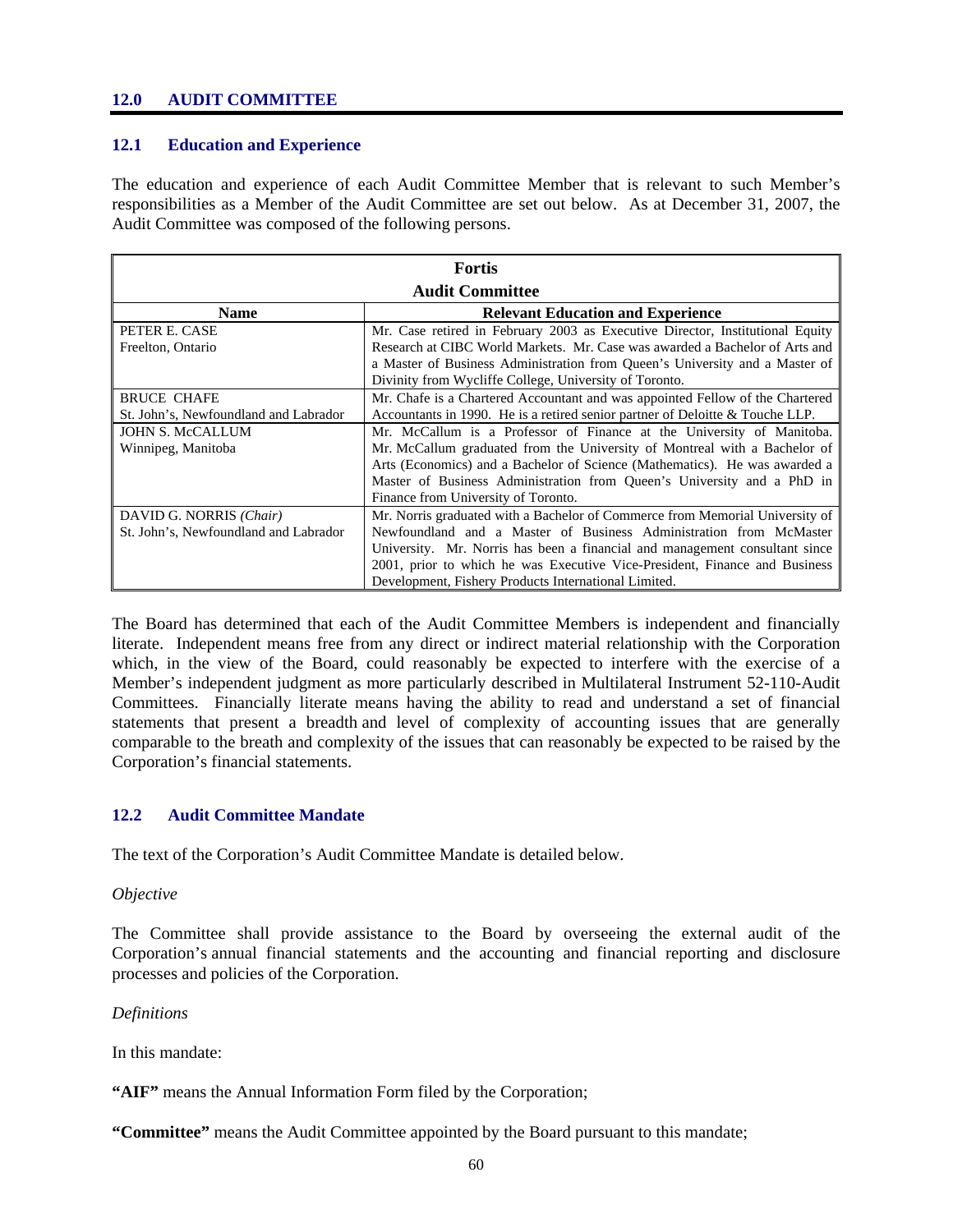**"Board"** means the board of directors of the Corporation;

**"CICA"** means the Canadian Institute of Chartered Accountants or any successor body;

**"Corporation"** means Fortis Inc.;

"**Director"** means a member of the Board;

**"Financially Literate"** means having the ability to read and understand a set of financial statements that present a breadth and level of complexity of accounting issues that are generally comparable to the breath and complexity of the issues that can reasonably be expected to be present in the Corporation's financial statements;

**"External Auditor"** means the firm of chartered accountants, registered with the Canadian Public Accountability Board or its successor, and appointed by the shareholders of the Corporation to act as External Auditor of the Corporation;

**"Independent"** means free from any direct or indirect material relationship with the Corporation which, in the view of the Board, could reasonably be expected to interfere with the exercise of a Member's independent judgment as more particularly described in Multilateral Instrument 52-110;

**"Internal Auditor"** means the person employed or engaged by the Corporation to perform the internal audit function of the Corporation;

 **"Management"** means the senior officers of the Corporation;

"MD&A" means the Corporation's management discussion and analysis prepared in accordance with National Instrument 51-102F1 in respect of the Corporation's annual and interim financial statements; and

 **"Member"** means a Director appointed to the Committee.

## *Composition and Meetings*

- 1. The Committee shall be appointed annually by the Board and shall be comprised of three (3) or more Directors; all of whom are Independent and Financially Literate and none of whom is a member of Management or an employee of the Corporation or of any affiliate of the Corporation.
- 2. The Board shall appoint a Chair of the Committee on the recommendation of the Corporation's Governance and Nominating Committee, or such other committee as the Board may authorize.
- 3. The Committee shall meet at least four (4) times each year and shall meet at such other times during the year as it deems appropriate. Meetings of the Committee shall be held at the call of: (i) the Chair of the Committee, or (ii) any two (2) Members, or (iii) the External Auditor.
- 4. The President and Chief Executive Officer, the Vice President, Finance and Chief Financial Officer, the External Auditor and the Internal Auditor shall receive notice of, and (unless otherwise determined by the Chair of the Committee) shall attend all meetings of the Committee.
- 5. At any meeting of the Committee, a quorum shall be a simple majority of the Members.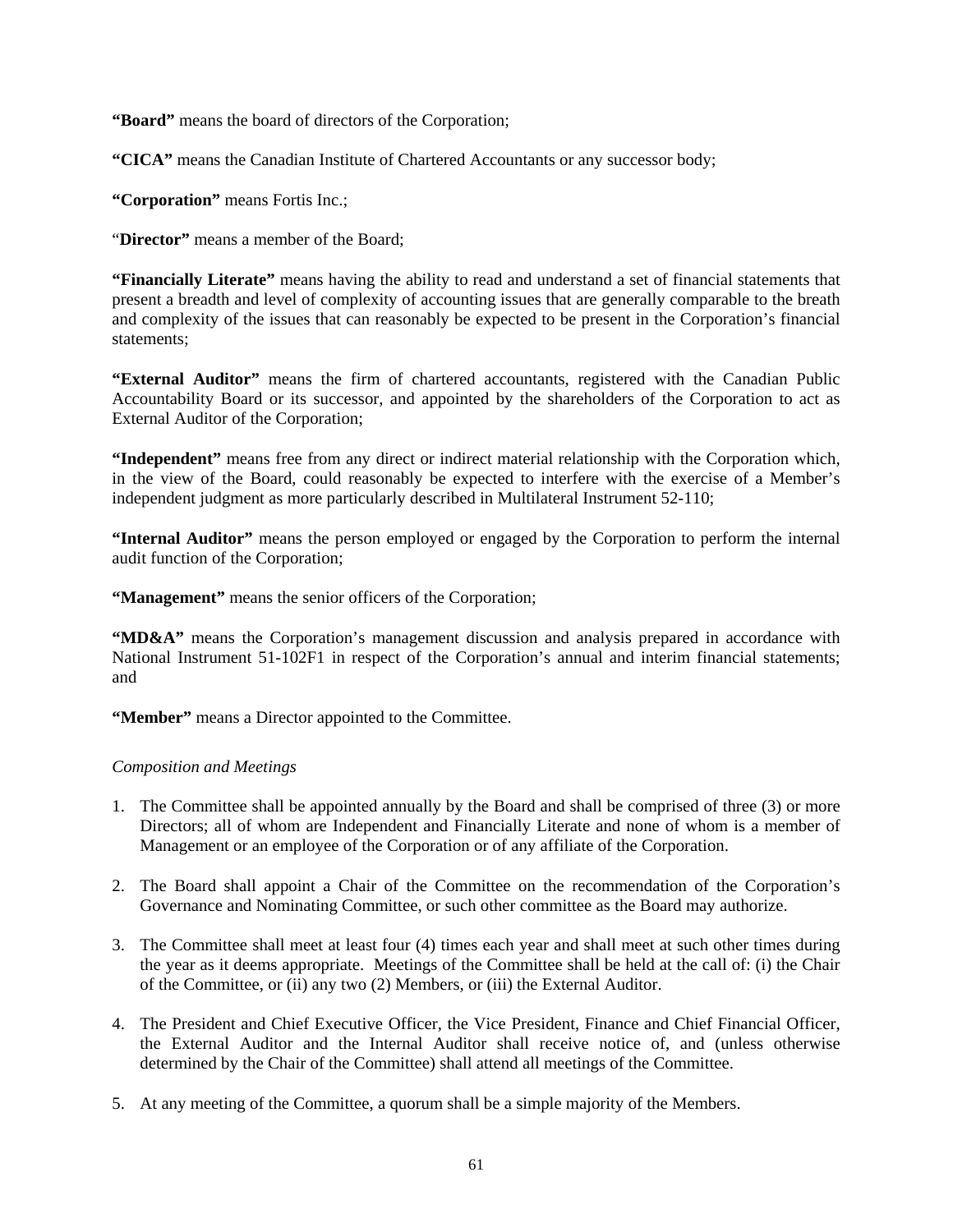- 6. The Chair of the Committee shall act as chair of all meetings of the Committee at which the Chair is present. In the absence of the Chair from any meeting of the Committee, the Members present at the meeting shall appoint one of their Members to act as Chair of the meeting.
- 7. Unless otherwise determined by the Chair of the Committee, the Secretary of the Corporation shall act as secretary of all meetings of the Committee.

## *Oversight of the External Audit and the Accounting and Financial Reporting and Disclosure Processes and Policies*

The primary purpose of the Committee is oversight of the Corporation's external audit and the accounting and financial reporting and disclosure processes and policies on behalf of the Board. Management of the Corporation is responsible for maintaining appropriate accounting and financial reporting principles, policies, internal controls and procedures that provide for compliance with accounting standards and applicable laws and regulations. Management is responsible for the preparation and integrity of the financial statements of the Corporation.

1. Oversight of the External Audit

The oversight of the external audit pertains to the audit of the Corporation's annual financial statements.

- 1.1. The Committee is responsible for the evaluation and recommendation of the External Auditor to be proposed by the Board for appointment by the shareholders.
- 1.2. In advance of each audit, the Committee shall review the External Auditor's audit plan including the general approach, scope and areas subject to risk of material misstatement.
- 1.3. The Committee is responsible for approving the terms of engagement and fees of the External Auditor.
- 1.4. The Committee shall review and discuss the Corporation's annual audited financial statements, together with the External Auditor's report thereon, and MD&A with Management and the External Auditor to gain reasonable assurance as to the accuracy, consistency and completeness thereof. The Committee shall meet privately with the External Auditor. The Committee shall oversee the work of the External Auditor and resolve any disagreements between Management and the External Auditor.
- 1.5. The Committee shall use reasonable efforts, including discussion with the External Auditor, to satisfy itself as to the External Auditor's independence as defined in the CICA Assurance Handbook Section 5751.
- 1.6. The Committee shall be responsible for the oversight of the Internal Auditor.
- 2. Oversight of the Accounting and Financial Reporting and Disclosure Processes
	- 2.1. The Committee shall recommend the annual audited financial statements together with the MD&A for approval by the Board.
	- 2.2. The Committee shall review the interim unaudited financial statements with the External Auditor and Management, together with the External Auditor's review engagement report thereon.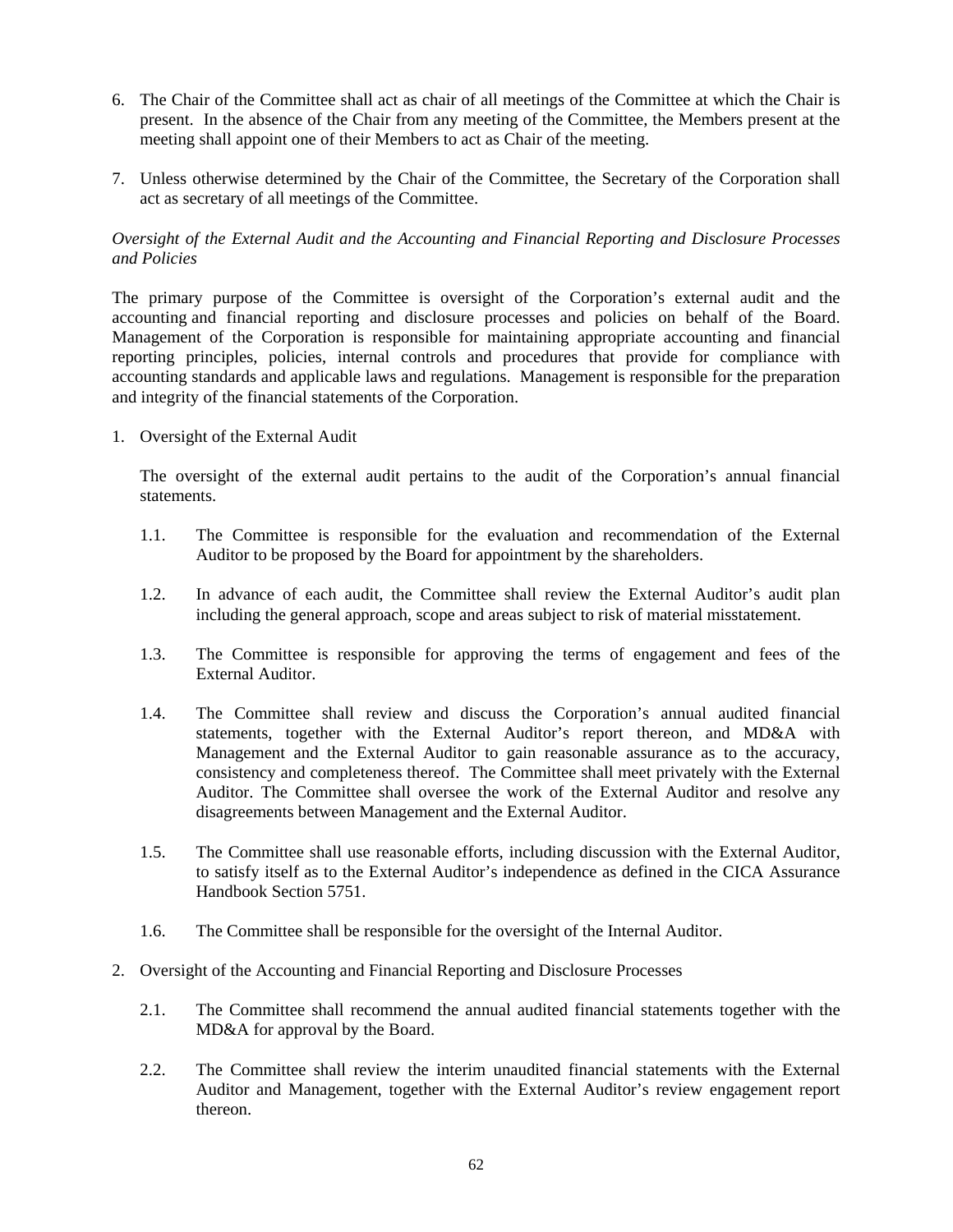- 2.3. The Committee shall review and approve publication of the interim unaudited financial statements, together with the interim MD&A and earnings media release on behalf of the Board.
- 2.4. The Committee shall review and recommend approval by the Board of the Corporation's AIF, Management Information Circular, any prospectus and other financial information or disclosure documents to be issued by the Corporation prior to their public release.
- 2.5. The Committee shall use reasonable efforts to satisfy itself as to the integrity of the Corporation's financial information systems, internal control over financial reporting and the competence of the Corporation's accounting personnel and senior financial management responsible for accounting and financial reporting.
- 3. Oversight of Policies

The Committee shall review and report to the Board on policies relating to the accounting and financial reporting and disclosure processes and the oversight of the external audit of the Corporation's financial statements. In particular, the Committee shall review and report on policies dealing with:

- 3.1. the establishment and implementation of procedures for the receipt, retention and treatment of complaints received regarding accounting, internal control or auditing matters and the confidential and anonymous submission of concerns regarding questionable accounting or auditing matters;
- 3.2. the delegation of authority to the Committee regarding the use of financial derivative instruments and designation of hedging relationships;
- 3.3. the Corporation's pre-approval of audit and non-audit services provided by the External Auditor; and
- 3.4. the review, approval and monitoring of hiring personnel from the External Auditor.

## *Other*

- 1. The Committee shall perform such other functions, including the periodic review of this mandate, as may from time to time be assigned to the Committee by the Board.
- 2. The Committee shall have the authority to engage independent counsel and other advisors as it determines necessary to carry out its duties and to set and authorize compensation for any such counsel or advisors engaged by the Committee.

## *Reporting*

The Chair of the Committee, or another designated Member, shall report to the Board at each regular meeting on those matters which were dealt with by the Committee since the last regular meeting of the Board.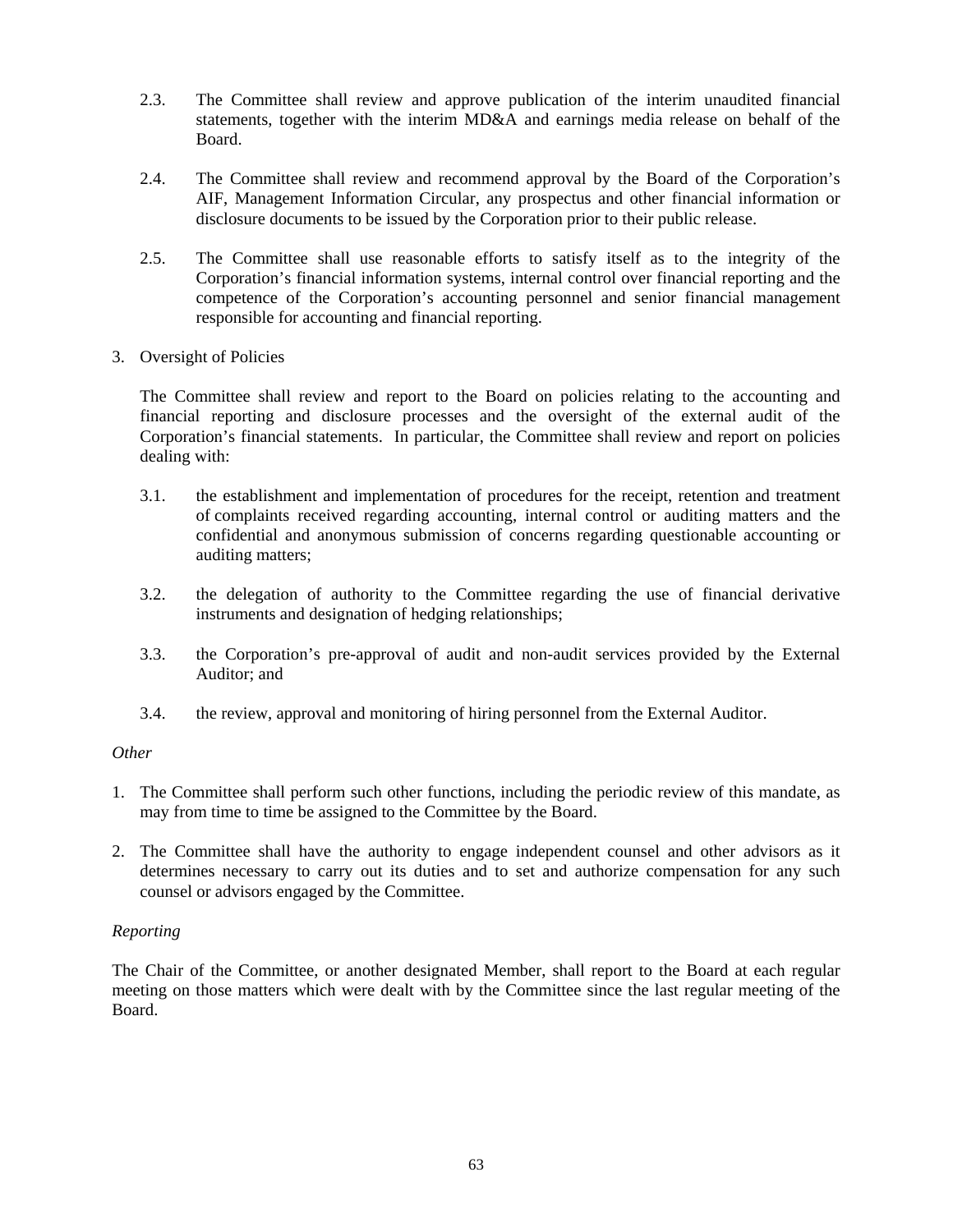#### **12.3 Pre-Approval Policies and Procedures**

The Audit Committee has established a policy which requires pre-approval of all audit and non-audit services provided to the Corporation and its subsidiaries by the Corporation's external auditor. The Pre-Approval of Audit and Non-Audit Services Policy describes the services which may be contracted from the external auditor and the limitations and authorization procedures related thereto. This policy defines services such as bookkeeping, valuations, internal audit and management functions which may not be contracted from the External Auditor and establishes an annual limit for permissible non-audit services not greater than the total fee for audit services. Audit Committee pre-approval is required for all audit and non-audit services.

# **12.4 External Auditor Service Fees**

The fees paid by the Corporation to Ernst & Young LLP, the Corporation's External Auditors, during each of the last two fiscal years for audit, audit-related, tax and non-audit services were as follows:

| <b>Fortis</b><br><b>External Auditor Service Fees</b><br>$(S$ thousands) |           |           |  |  |
|--------------------------------------------------------------------------|-----------|-----------|--|--|
| Ernst & Young LLP                                                        | 2007      | 2006      |  |  |
| <b>Audit Fees</b>                                                        | \$1,822.1 | \$1,114.1 |  |  |
| <b>Audit-Related Fees</b>                                                | 603.7     | 239.9     |  |  |
| Tax Fees                                                                 | 181.9     | 232.8     |  |  |
| Non-Audit                                                                |           |           |  |  |
| <b>Total</b>                                                             | \$2,607.7 | \$1,586.8 |  |  |

The increase in external auditor fees in 2007, as compared to 2006, reflects the expanded scope of the external audit following the May 2007 acquisition of Terasen and audit-related work performed during 2007 associated with debt and equity financings at the corporate and subsidiary levels.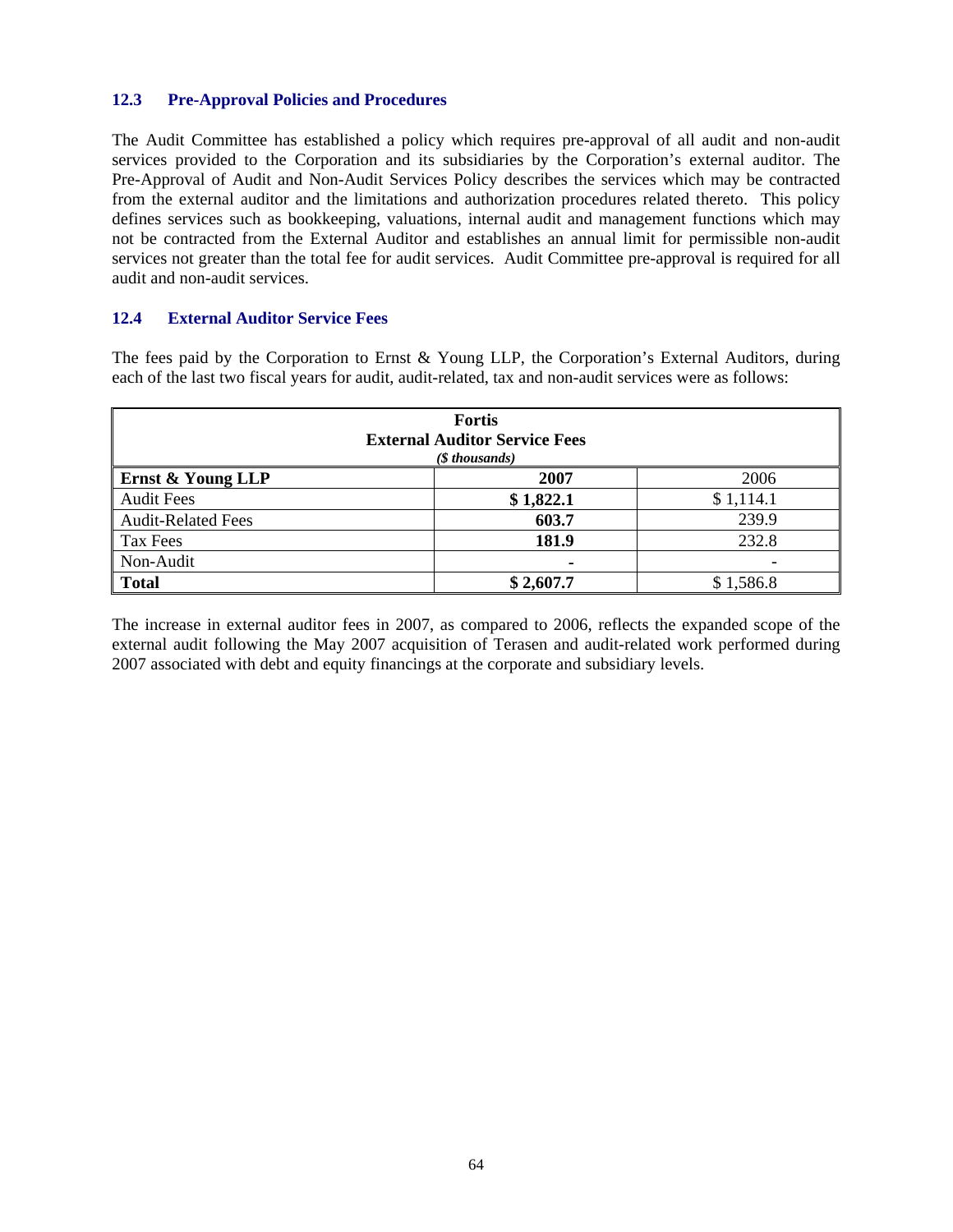# **13.0 TRANSFER AGENT AND REGISTRAR**

The transfer agent and registrar for the Common Shares and Preference Shares of Fortis is Computershare Trust Company of Canada in Halifax, Montréal and Toronto.

Computershare Trust Company of Canada 9<sup>th</sup> Floor, 100 University Avenue Toronto, ON M5J 2Y1 T: 514.982.7555 or 1.866.586.7638 F: 416.263.9394 or 1.888.453.0330 E: service@computershare.com W: www.computershare.com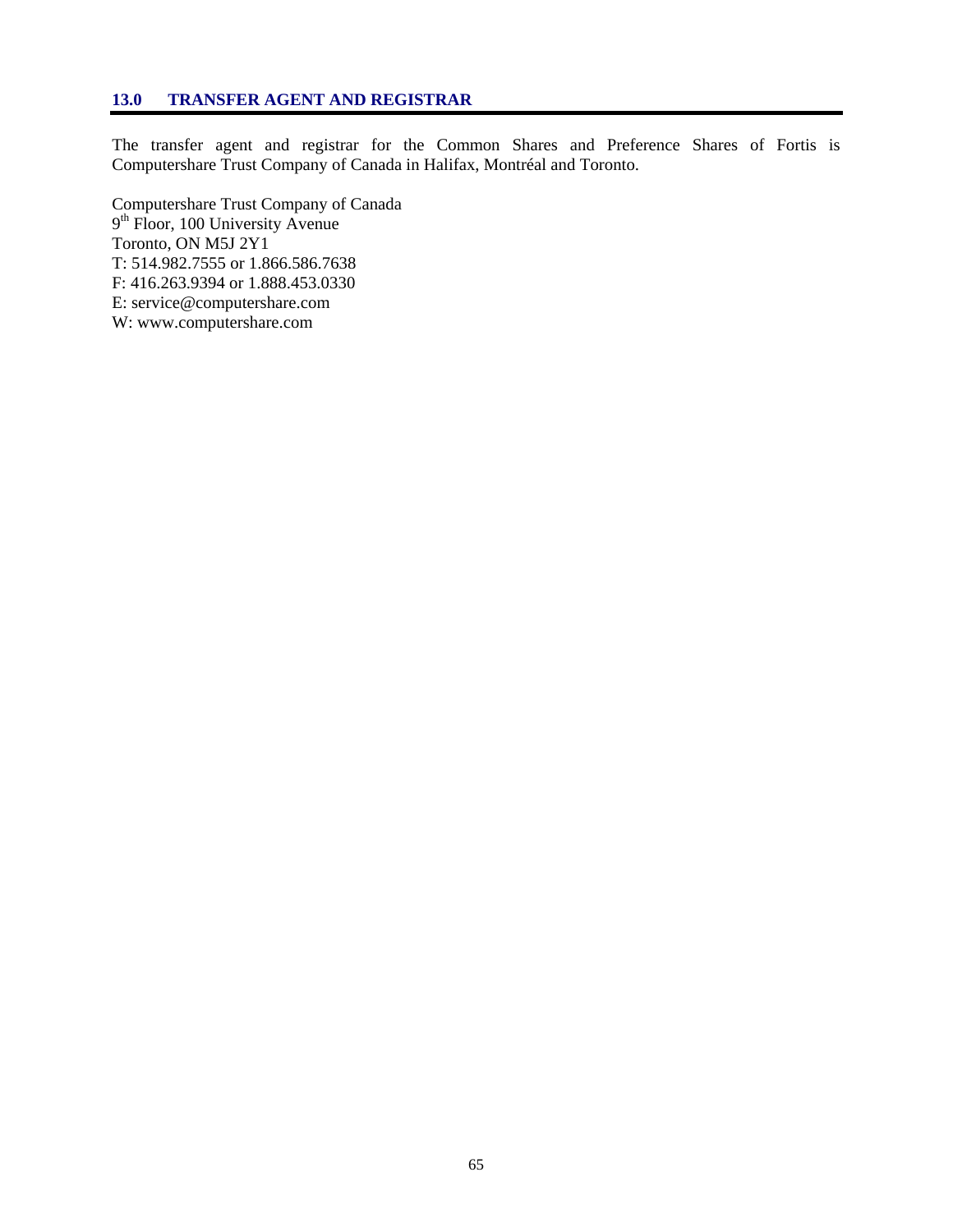#### **14.0 AUDITORS**

The auditors of the Corporation are Ernst & Young LLP, Chartered Accountants, The Fortis Building, 7<sup>th</sup> Floor, 139 Water Street, St. John's, NL A1C 1B2. The financial statements of the Corporation for the fiscal year ended December 31, 2007 have been audited by Ernst & Young LLP. Ernst & Young LLP report that they are independent of the Corporation in accordance with the Rules of Professional Conduct of the Institute of Chartered Accountants of Newfoundland.